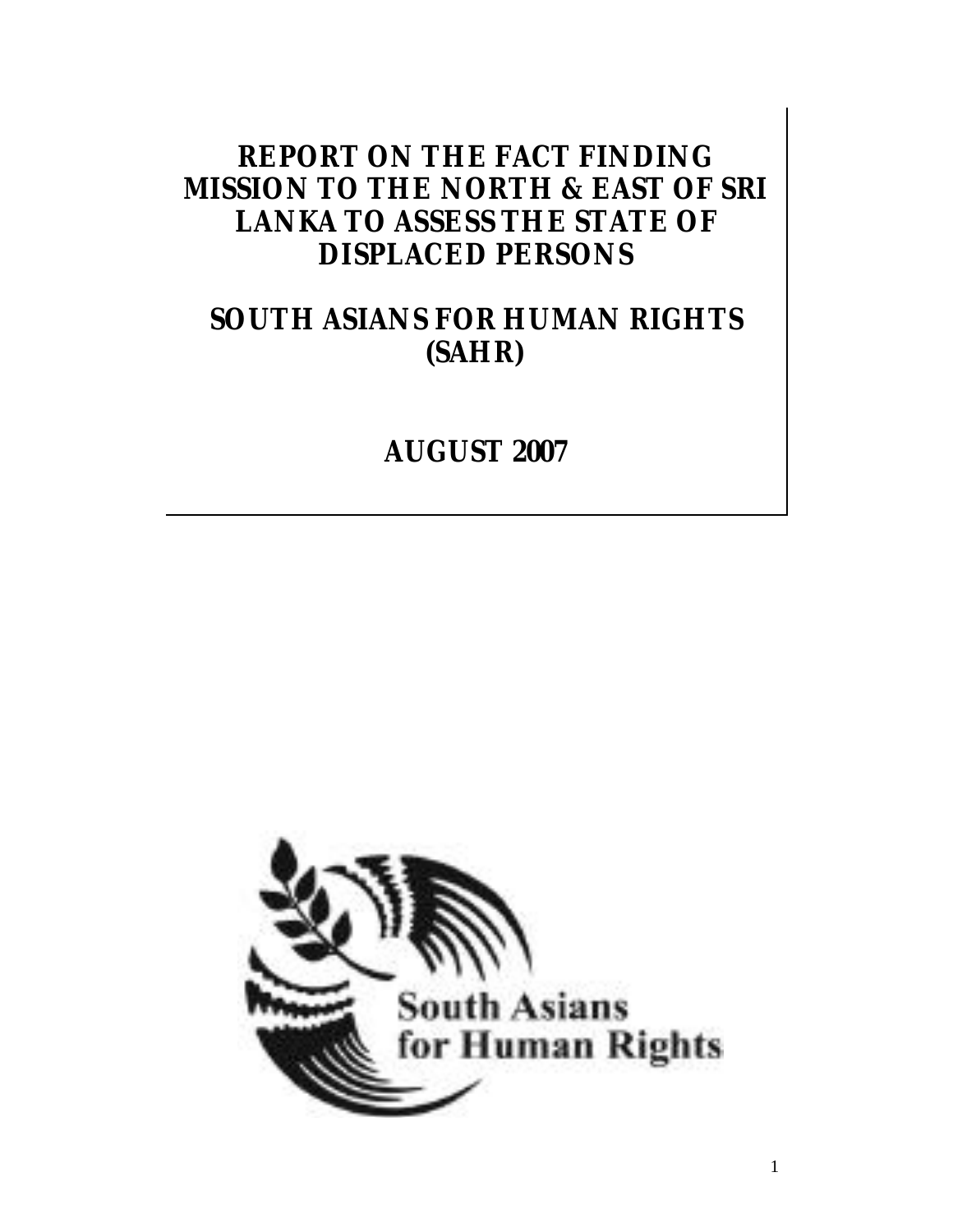# **CONTENTS**

| Foreword                                   | 3  |
|--------------------------------------------|----|
| About South Asians for Human Rights (SAHR) | 4  |
| <b>Background and Current Situation</b>    | 5  |
| Summary of Findings of the Mission         | 7  |
| Recommendations                            | 14 |
| <b>Regional Reports</b>                    |    |
| Batticaloa, Kalmunai and Akkaraipattu      | 21 |
| Vavuniya, Mannar and Puttlam               | 31 |
| Trincomalee and the Border Villages        | 36 |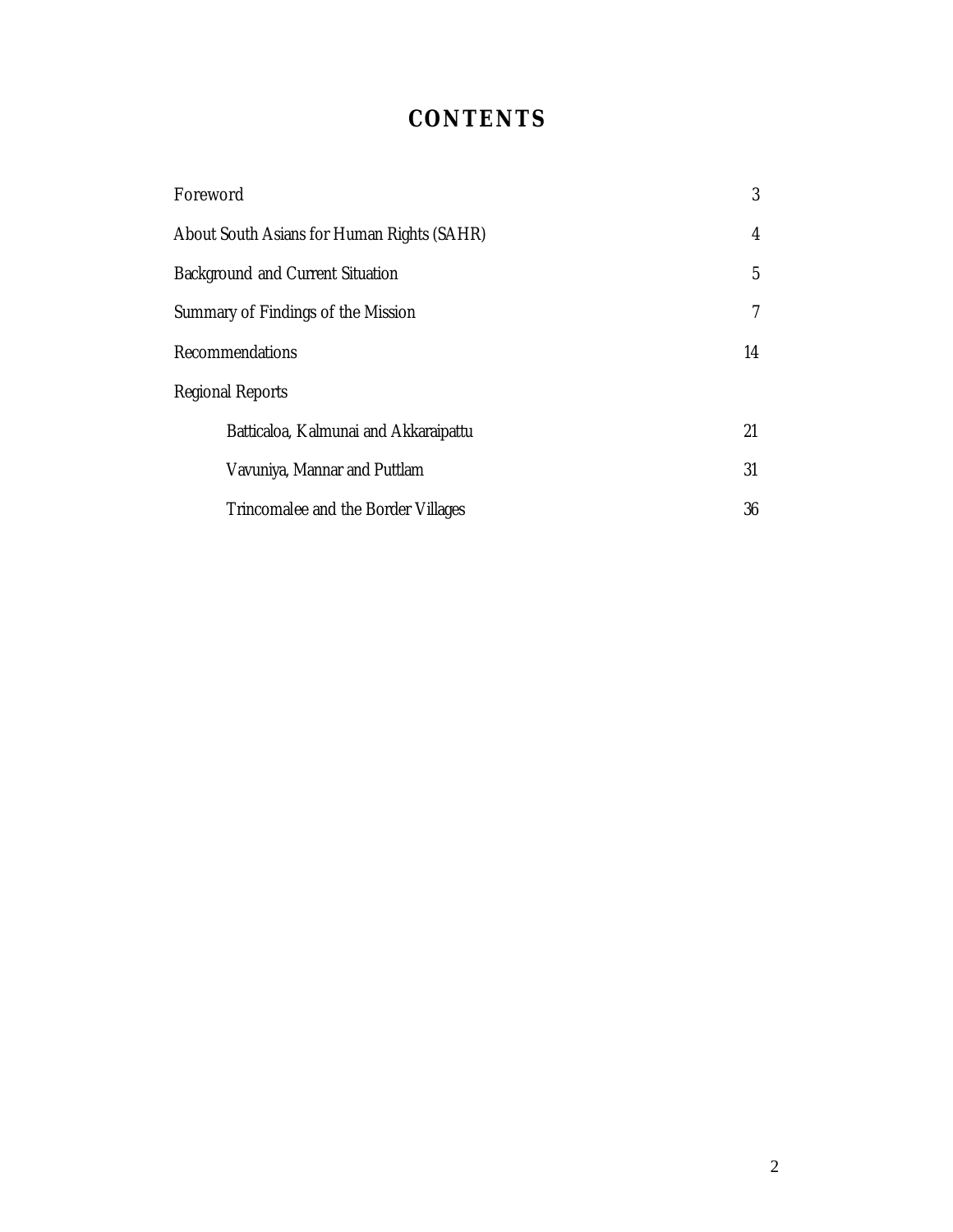# **FOREWORD**

This report on the state of displaced persons in the North and East of Sri Lanka analyses the security condition and concerns of those who live in makeshifts and camps in conflict affected areas. It provides an overview of the current ground situation, i.e. the altered displacement landscape, and the dynamics which shape the distribution of aid and resettlement. In doing so it highlights the manner in which resettlement, sometimes forced resettlement, is changing the ethnic composition of certain areas, and being used to establish the political dominance of certain parties/segments of the population.

The usefulness of this report lies in the fact that while it sets out the current living conditions of displaced persons (right to life, liberty, food, water etc.) it also provides an analysis of the causes of displacement within the framework of the human security vs militarisationdebate.

During the fact-finding mission all attempts were made to address the concerns of Sinhala, Tamil and Muslim communities with regard to displacement and security issues.

I hope this report will function as a useful advocacy tool for those working to protect and promote human rights, in particular the rights of displaced persons.

IK Gujral Chairperson August 8, 2007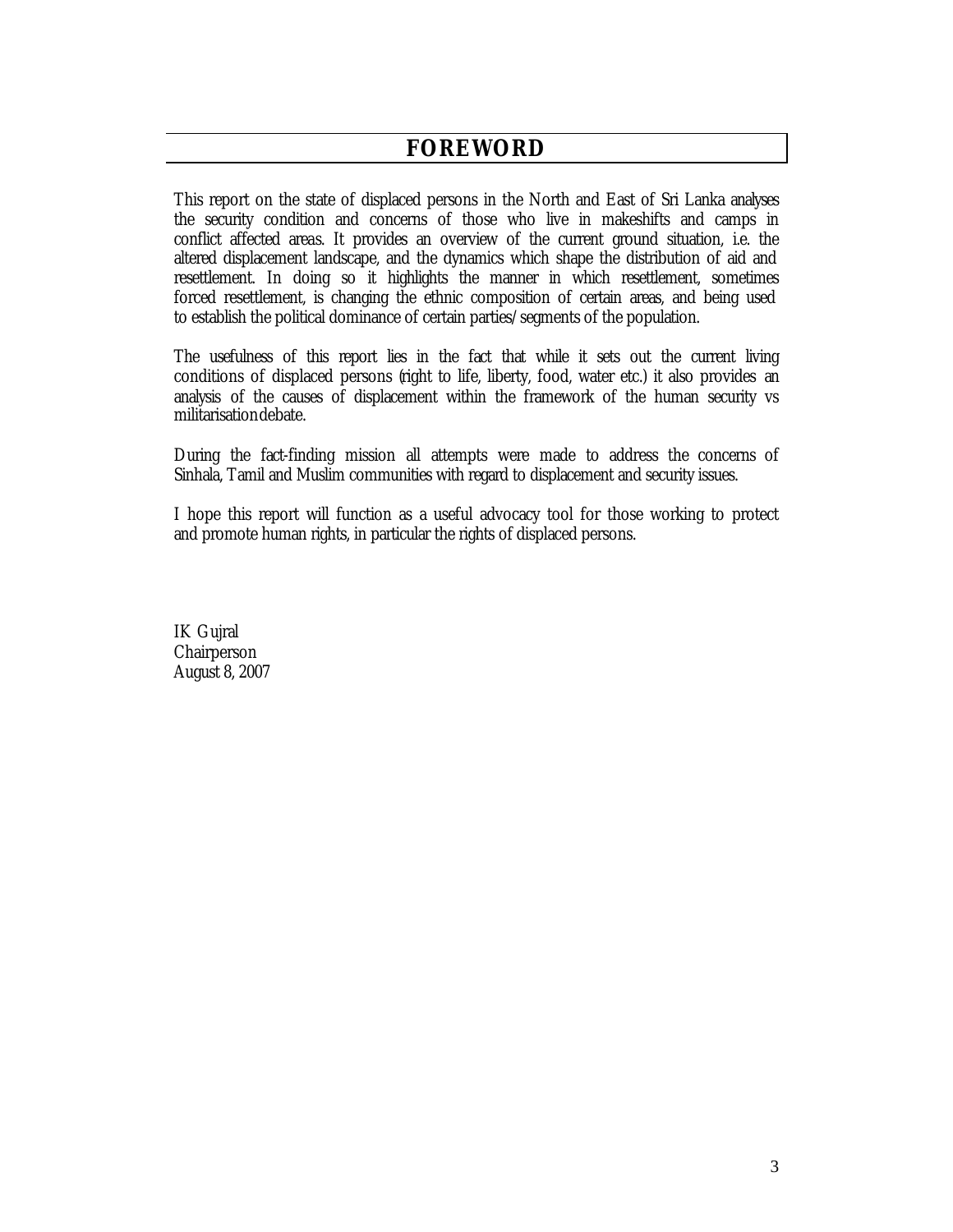# **ABOUT SOUTH ASIANS FOR HUMAN RIGHTS (SAHR)**

South Asians for Human Rights (SAHR) is a democratic regional network with a large membership base of people committed to addressing human rights issues at both national and regional levels. SAHR seeks to contribute to the realization of South Asian peoples' right to participatory democracy, good governance and justice by strengthening regional response, including regional instruments, monitoring human rights violations, reviewing laws, policies and practices that have an adverse impact on human rights, and conducting campaigns and programmes on issues of major concern in the region.

SAHR comprises both institutional and individual members. An elected bureau works as the organisation's executive body while a membership committee oversees enrolment of members. The SAHR Chairperson and Co-chairperson are Mr. I.K Gujral, former Prime Minister of India, and Dr. Hameeda Hossain of Bangladesh, respectively. The secretariat is in Colombo, Sri Lanka. Chapter offices are located in Colombo, Dhaka, Kathmandu, Lahore and New Delhi.

The bureau consists of the following members:

India- I.K Gujral, Kamla Bhasin, Aruna Roy, Maja Dharuwala Nepal- Dr. Devendra Pandey, Vijay Singh, Mohammadi Siddiqui Pakistan- I.A. Rahman, Sairah Irshad Khan, Salima Hashmi, Salman Raja Bangladesh- Dr. Hameeda Hossain, Sara Zaker, Shaheen Anam Sri Lanka- Sithie Tiruchelvam, J.C. Weliamuna, K.S. Ratnavale, Shreen Saroor Afghanistan- Abdul Rahman Hotaki

For further information please contact:

Shiranthi Jayatilleke, Executive Director SAHR Secretariat 345/18 Kuruppu Road (17/7 Kuruppu Lane) Colombo 08. Ph: 00-94-11-5549183 Ph/Fax: 00-94-11-2695910 Email: sahr@sltnet.lk Website: www.southasianrights.org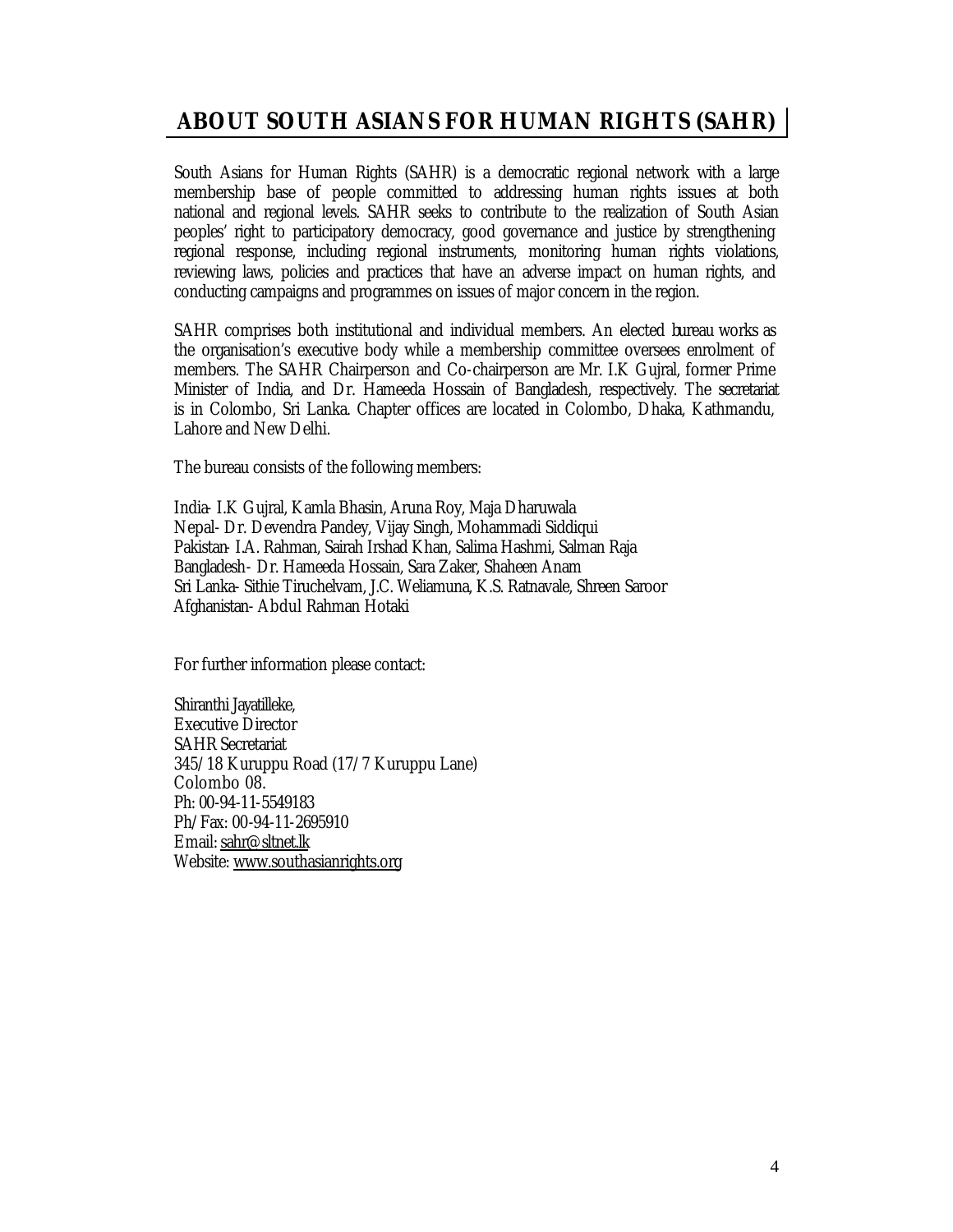# **REPORT ON SAHR FACT FINDING MISSION TO THE NORTH AND EAST OF SRI LANKA TO ASSESS THE STATE OF DISPLACED PERSONS**

#### **Background and Current Situation**

The last eighteen months has seen increased fighting between the armed forces of the government of Sri Lanka (GOSL) and the Liberation Tigers of Tamil Eelam (LTTE). The last year, in particular, has been marked by intense fighting including aerial bombardments in the East of the country leading to massive displacements of civilians in the area. Concerns regarding the manner in which civilians were originally displaced, their treatment and safety while displaced and, more vitally in the long term, the conditio ns of their return have all been controversial.

Beginning with the bombardments of the Sampur area in April 2006, we have observed massive shifts in population.<sup>1</sup> The situation worsened in late July/ early August last year when fighting led to a mass exodus of people from Muttur. The impact of this particular displacement was further exacerbated by allegations of the killing of fleeing Muslims by the LTTE,<sup>2</sup> the death of several Muslims in a multi barrel attack by government forces and the massacre of 17 aid workers from the French Relief Agency, Action Contre la Faim (ACF) who stayed behind in Muttur and the difference in the amount of compensation paid out by the government of Sri Lanka immediately after the cessation of fighting in mid August to Sinhalese farmers for crops ruined due to closure of the Mavil Aru dam by the LTTE and those displaced (mainly Tamil and Muslim) in Muttur due to the fighting.

Despite the fact that many moved after receiving notices from the government regarding potential fighting, preparedness to deal with displacement was inadequate. More disturbing however, were reports, both of forced return of the displaced to their home areas, (mainly in order to establish the government claims that particular areas were now totally within is control), and the compulsion (mainly by the LTTE) that people remain in their home areas despite fighting. Both attitudes showed absolute disregard for the material and physical safety of civilians.

The politics of the Eastern part of Sri Lanka, always controversial, has now been further complicated with the split within the LTTE. The breakaway Karuna group which assists the government forces in their security efforts in the East is also involved in establishing its own hegemony upon the people of the East. The people of the east seem to be stuck between parties in a contestation for power and control of their lands.

It is in this context, especially following reports that humanitarian agencies and even inter-governmental bodies are unable to visit the areas most affected by the conflict in order to guarantee security safety and the decent treatment of the displaced, that SAHR

<sup>1</sup> Report on Field Visit to Kantalai and Serunuwara: (Trincomalee District, Eastern Province Sri Lanka) 26 Aug 2006, at http://www.reliefweb.int/rw/rwb.nsf/db900sid/EKOI-6U94L7?OpenDocument

 $2$  Hubris and Humanitarian Catastrophe, UTHR Special Report No.22, 23 Aug 2006 at http://www.uthr.org/SpecialReports/spreport22.htm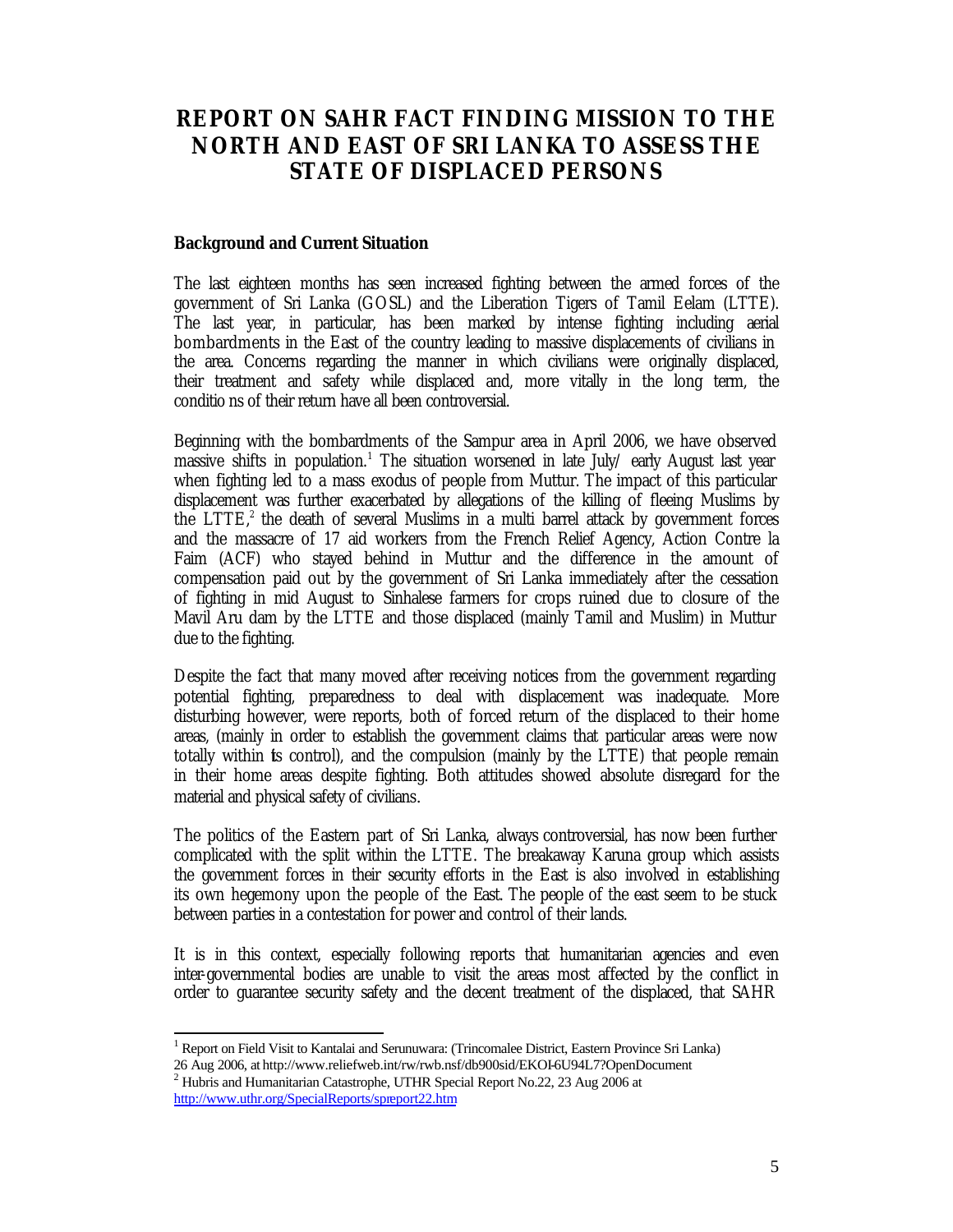decided to undertake a fact-finding mission to the North and East of Sri Lanka. When it was planned, our intention was to ascertain the situation of civilians, especially in the East. Since then, there is a general sense that the fighting will now shift to the North of the country, probably leading to more pressure on civilians. It is hoped that this report will thus, not only address the immediate issues highlighted in it but also lead to better co-ordination of humanitarian aid and a general sense of preparedness for displacement in this continued war.

# **Methodology**

The 5 day long fact finding mission, from June  $8<sup>th</sup>$ -13<sup>th</sup>, 2007 was carried out by 3 groups consisting of 4 members each, 2 Sri Lankans and 2 South Asians. South Asian mission members were Sahba Husain, Radhika Mukerji, Dr. Aruna Upretty, Nuzhath Kidvai, Aishath Velizinee and Lubna Marium. The Sri Lankan team consisted of Rukshana Nanayakkara, Ambika Satkunanathan, Kumudini Samuel, Anberiya Hanifa, Dhanukshi Jayawickreme, Dushiyanthini Kanagasabapathipillai and Shreen Saroor.

The geographical areas covered are Batticaloa, Kalmunai and Akkaraipattu, Vavuniya, Puttlam and Mannar as well as Trincomalee, Muttur and the 'border' area of Kabetigollawa and Morawawe in the contiguous district of Anuradhapura. The mission met with Internally Displaced Persons (IDPs), government officials, community groups, non-governmental organizations, international non-governmental organizations and UN agencies.

For reasons of security the identities of the persons/groups the mission met have been withheld. The structure of each field report varies as they were shaped by the issues at the sites visited and the narratives of the interviewees.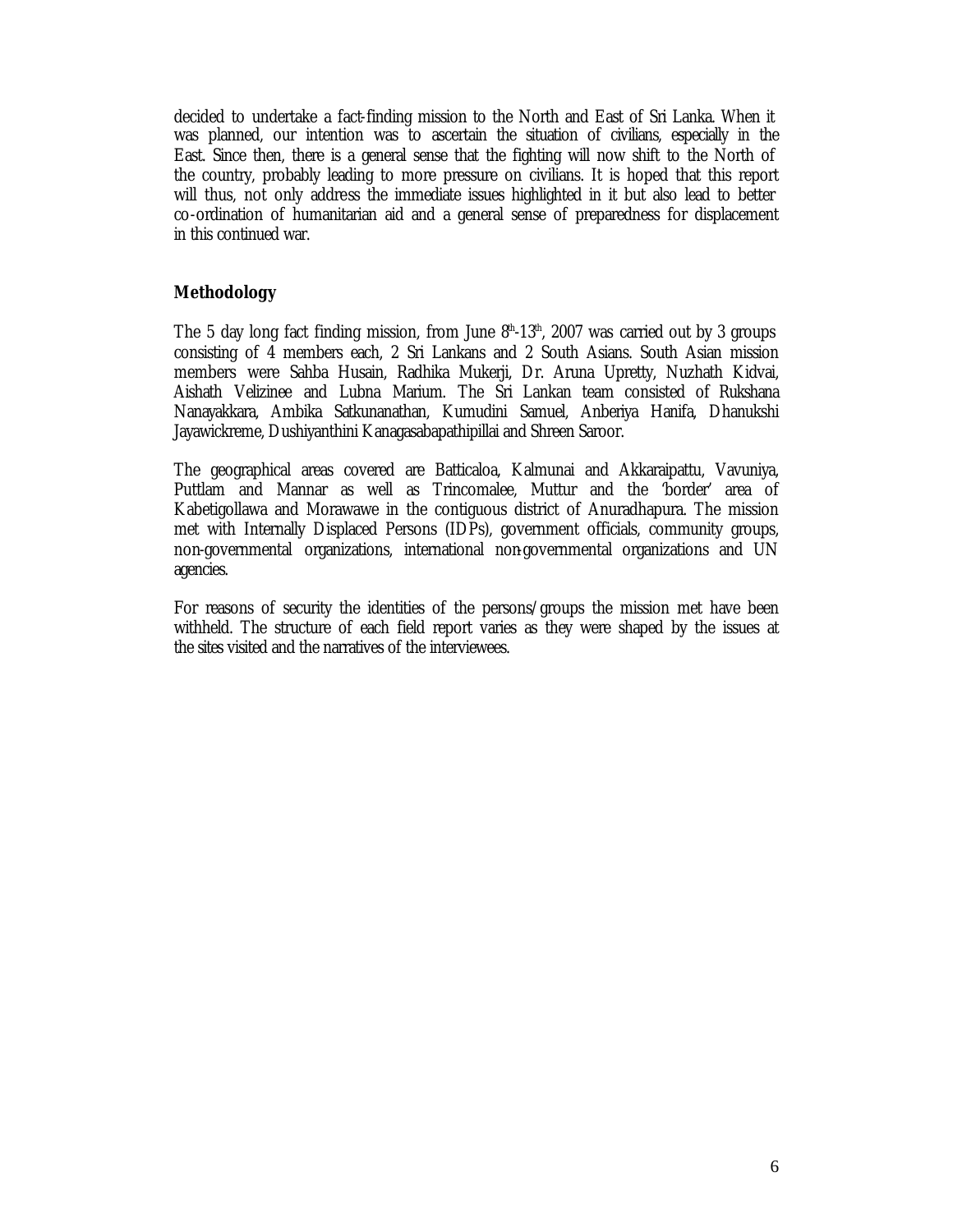# **SUMMARY OF FINDINGS OF THE MISSION**

The SAHR mission focused on Internally Displaced Persons (IDPs), since the process of displacement creates a climate which is conducive to the perpetration of all forms of rights violations, and particularly because minorities constitute the majority of displaced persons. Although the mission's brief was to concentrate on the larger, political aspect of displacement rather than the day-to-day life of the displaced, as the narratives highlight, it was difficult to separate the two. In the case of displacement, the every- day, ordinary, personal life of the displaced and the political dynamics of displacement are enmeshed and interlinked. Also of particular relevance were the gendered consequences of displacement.

The element of fear has had a major impact on the people and their lives. Most people said that the multiplicity of actors -GOSL, LTTE, TMVP, EPDP- made it difficult for them to negotiate the simplest activities on a day to day basis. The mission found that despite such a high element of fear leading to the radicalization of some sections of all communities, whereby they resort to extreme forms of responses as they believe no just solutions can be obtained, there were also individuals who had a nuanced and in-depth understanding of local realities and were firm in their belief that a negotiated settlement was the only way forward.

The findings of the mission reveal the manner in which IDPs are often used as pawns by both state and non-state actors, in clear violation of basic principles of humanitarian law. Various agencies working amongst the IDPs and advocating on their behalf have also been the target of both warranted and unwarranted criticism, and at times intimidation and harassment by both state and non-state actors.

The increase in the presence and activities of the LTTE splinter group Tamil Makkala Viduthalai Pulikal (TMVP)/Karuna Group, has also had an impact on displacement, return and resettlement. Further, continued internecine violence within the Tamil armed groups such as the reported split within the TMVP, (where commander Pillayan issued a warning to Karuna to leave the group or face being removed by force), only added to prevailing insecurity in the region and heightened the threat of forced recruitment of adults and children by both factions.

## **Response to IDPs Needs**

Visits to the IDP camps and welfare centres illustrated the inadequacy of the response of both government and non-governmental aid agencies. The large numbers and the sprawl of many camps required very well managed services and a co-ordinated relief response, which the local officials were trying desperately to accommodate. However it seemed very obvious, for instance at the Killivedy camp, that they were over stretched, under staffed and had insufficient capacity to deal with enforced displacement of such magnitude. The living conditions in most camps were cramped, and sanitation facilities dismal. In many instances temporary shelters were constructed with materials, such as tin sheets, which are unsuitable for the searing temperatures in the region. Some camps had irregular supply of food, such as Killivedy and Kinniya, leading to deteriorating health conditions among inmates, especially children, pregnant and lactating mothers. Since many camps were situated in isolated spots, the IDPs didn't have access to water,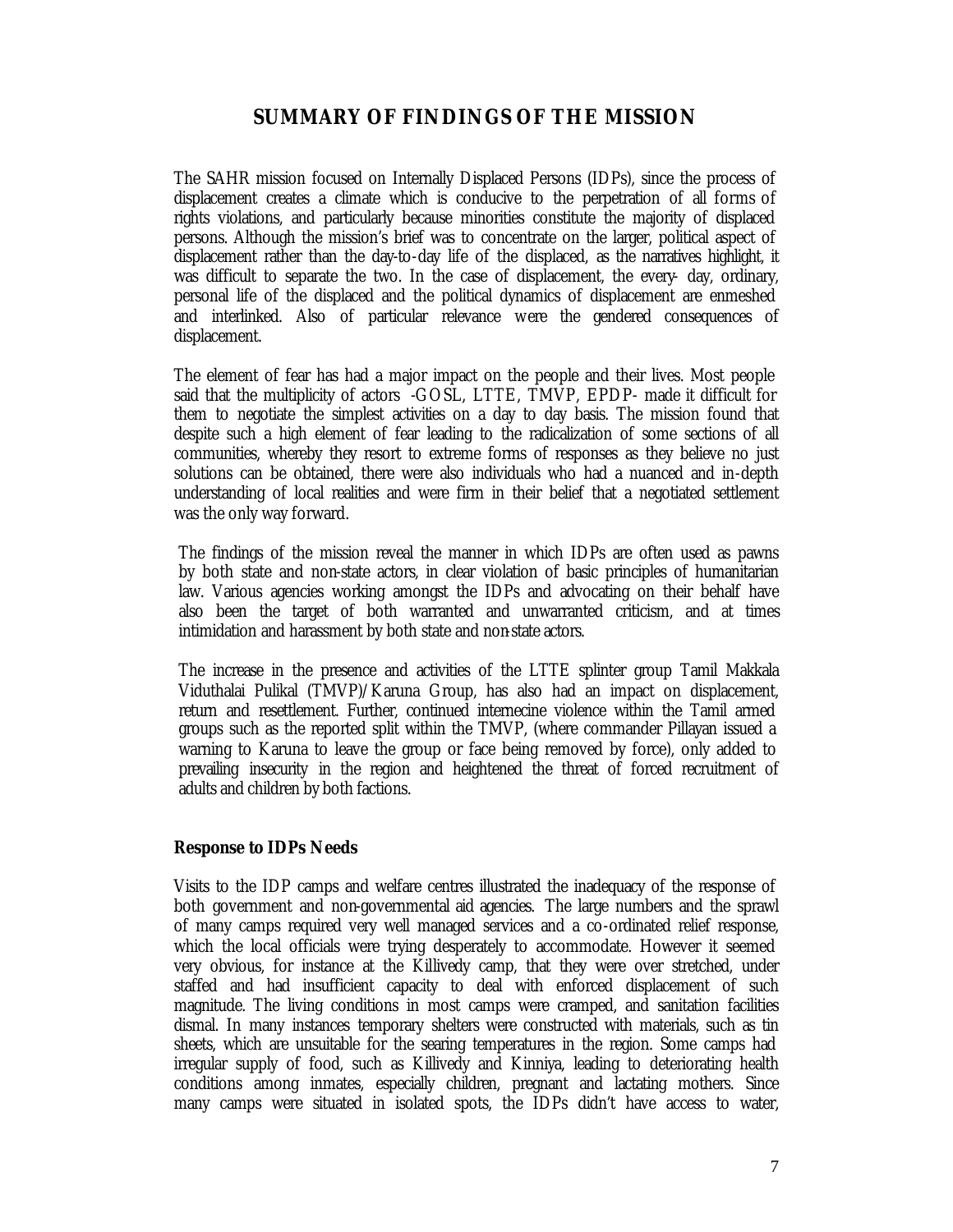schooling, employment opportunities and health facilities. The location of the camps also created a sense of insecurity amongst the people as they felt isolated and cut off from the rest of the community. In some cases camp conditions were so unbearable, such as at Killivedy, that some families the mission spoke to said they would rather go back to their villages even though they had grave fears about renewed fighting and uncleared landmines.

The state of the camps also highlighted the lack of coordination between and amongst INGOs, NGOs and the government. This was sometimes exacerbated by a lack of knowledge of local context and politics, which restricted the ability of the agencies to respond effectively to the actual needs of the population as opposed to perceived needs of a generic IDP population. Sometimes provision of aid by INGOs created a dependency on 'aid' among the affected people. There have also been cases where increased violence, in particular targeted violence against humanitarian workers, has led to discontinuation of the presence of aid agencies or reluctance to work in the area. For instance, the Muslims in Muttur noted that following the massacre of 17 Action Contra Faim (ACF) aid workers in August 2006, NGOs were reluctant to come into the area resulting in the local populace being deprived of humanitarian assistance.

## **Return and Resettlement**

The government began resettling people in the Batticaloa West region in three phases, with the first phase beginning on 14 May 2007. The entire process was completed in mid June. The resettlement process has been controversial with allegations of forced resettlement, inadequate support to the newly resettled and imposition of policies which restrict the freedom of movement of resettled persons. Minister Hakeem of the Sri Lanka Muslim Congress, a minority party at present aligned with the government, made a statement during the emergency debate in Parliament on the  $06<sup>th</sup>$  of June, 2007 that he had credible information that authorities were forcibly resettling those displaced by conflict.

Following a claim that the East has been liberated from the LTTE, the governm ent announced plans to return all people displaced in the East. However, many IDPs the mission members spoke with, did not wish to return at the time because they feared for their safety as they felt conditions, both material and security, were not conducive for return. For instance, many IDPs the SAHR mission met, such as persons from Vavunaitheevu, one of the new resettled areas, did not want to return at the time, as sporadic clashes continued between the SLA and the LTTE. The word 'return' was conspicuously absent in the language used by the INGOs and the displaced themselves to describe the situation (such as relocation, resettlement and permanent housing). Local groups on the other hand, cast doubts on the voluntary nature of return. The only instance the word was used in the discourse was when the displaced categorically said they did not wish to return until a solution is found to the conflict and arrangements are made for an honourable return.

Most of these people were not given a choice regarding return. Residents from the Trincomalee district who fled to Batticaloa and were in camps at Valaichenai, Eravur, Chenkaladi and Batticaloa were moved to Killivedy by the government in the weeks preceding the mission's visit. They had been told that they were being transported to their home villages but were instead brought to the transit camp in Kiliveddy. The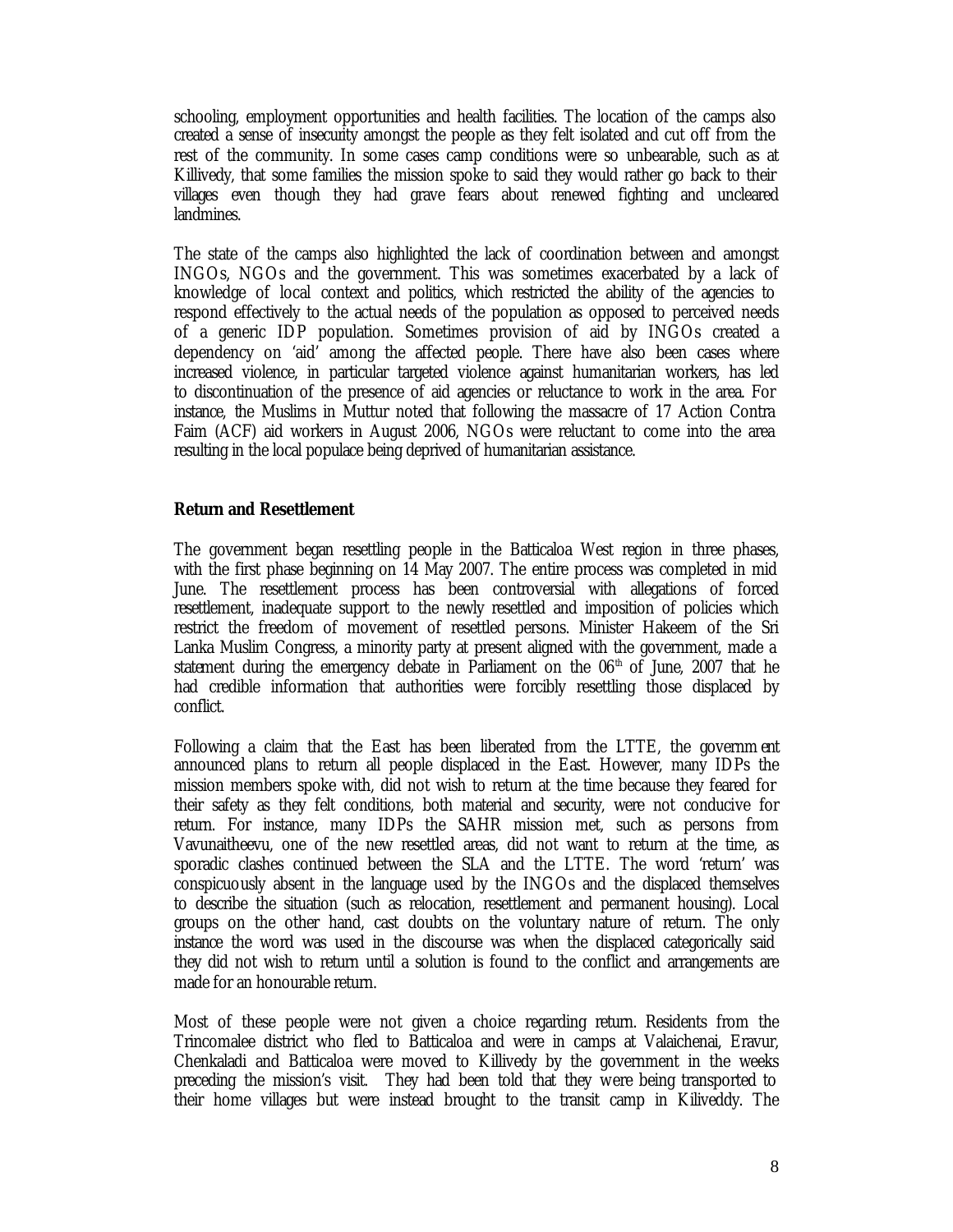mission was told by many people at the camp that they did not wish to move to yet another transit location or camp but had no choice since they were not consulted. Nor were they taken on go-see assessment visits to their homes prior to return. As the regional mission reports below will illustrate, in the majority of the camps visited by the mission, the IDPs were merely instructed by the Grama Sevakas that they would be returned to their places of origin on a certain date. The role of INGOs and particularly, the United Nations High Commissioner for Refugees (UNHCR), which is supposed to function as a coordinating agency in Sri Lanka, falls short of what is required of aid and protection agencies. Above all, interviews with both IDPs and local groups revealed that advocacy by UNHCR on this issue was inadequate. Further, the statement by UNHCR that resettlement was taking place in line with international protection standards was utilised by the government to silence critics, particularly local critics of the return process.<sup>3</sup>

The haste with which return took place has meant that material and security conditions in the areas have been less than conducive to resettlement. Issues include lack of facilities in the areas, inability to resettle people who live in the interiors due to security reasons, inadequate provision of support to the resettled and lack of access to INGOs and NGOs to the areas. The lack of access continues to be a problem to both local and international groups with the government putting in place additional restrictions upon the activities of aid agencies. This is compounded by the absence of a number of regular government officials appointed to serve in these areas, many of whom opt not to reside in these unsafe locations or refuse to take up regular postings. Increased militarization of the Eastern province also lends itself to the creation of an environment which is conducive to military oversight and control of civil society and non-governmental organisations.

## **Militarization and (In) Security Issues**

Increased militarization of the region was visible in the form of military checkpoints and the active engagement of the military in the return, resettlement and rehabilitation processes. From the appointment of military personnel to high posts in the Provincial Council of the Eastern Province<sup>4</sup>, such as the Governorship, to military oversight of INGO activities, a militarized civil administration appears to exist in the East. Mission members noted the presence of armed men in civilian clothing at the District Secretariat Office in Batticaloa. Due to the presence of armed groups functioning in the area there is no way of determining whether they were members of the Sri Lanka Army, Special Task Force (STF) or the Karuna group. In other areas of the East, such as Kalmunai mission members also saw men in civilian clothing carrying guns boarding public buses and patrolling the streets. When an armed person who is a member of the army or a paramilitary group boards or attaches himself to a civilian object he effectively transforms the object into a military target. This creates a sense of insecurity amongst the public and contributes to the atmosphere of tension, lawlessness and impunity. Mission missions (in all three areas) were informed that the armed forces often establish camps on private property without paying rent or compensation to owners. Public property such as temples, schools and hospitals, have also been taken over by the armed forces thereby denying the public access to, and the use of, these spaces.

<sup>&</sup>lt;sup>3</sup> http://www.reliefweb.int/rw/RWB.NSF/db9000SID/LSGZ-738DLS?opendocument

<sup>4</sup> Trincomalee GA is also retired military officer.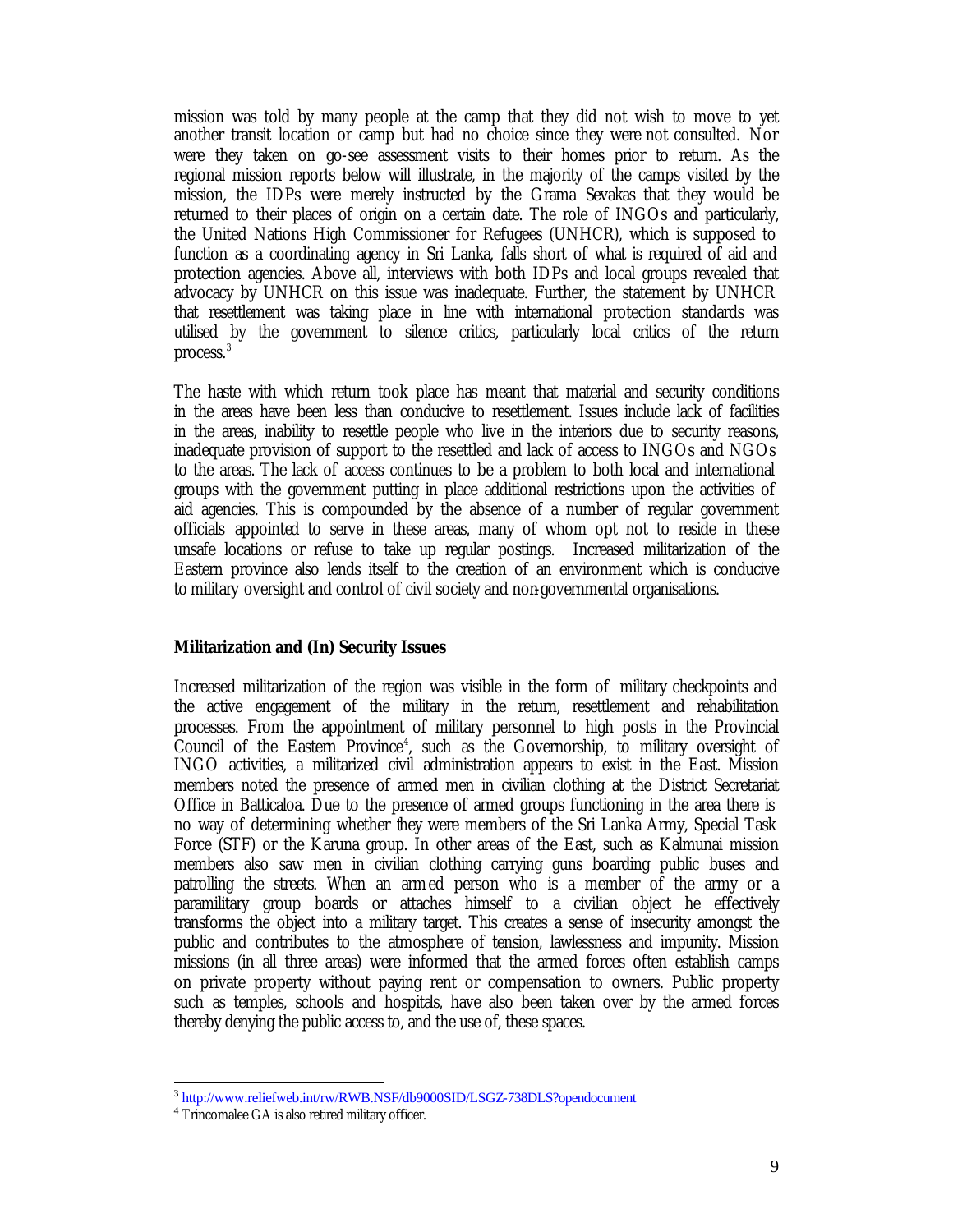In many of the border villages, i.e. the areas adjoining or contiguous to the conflict affected Northern and Eastern provinces, most if not all families have a connection with the military apparatus. In the village of Morawewa every family the team interviewed had some connection with the armed forces. Almost all the women the mission spoke with either had a family member who was directly attached to the armed forces (as a soldier or home guard) or worked for the forces in another capacity (casual labourers, cooks).

The displaced people's narratives clearly illustrated increasing disregard for the safety and security of civilians by both the GOSL and the LTTE. The attack on Muttur and ensuing forced mass displacement of August 2006 was still a major issue for all Muslims the mission spoke with. They were especially insistent that the government conduct an independent investigation into the killing of 63 Muslims during the fighting between the GOSL and the LTTE from August  $2<sup>nd</sup>$  to  $4<sup>h</sup>$  in Muttur.<sup>5</sup> The Muslims were also concerned that they were not able to give proper testimony to the Presidential Commission of Inquiry into Serious Violations of Human Rights, when they visited the area. The people alleged that a number of army officers accompanied the Commissioners, due to which many witnesses did not come forward. They were critical of the Commissioners who they felt should have asked the military to leave if they wished to hold an independent and impartial investigation without jeopardizing the security and lives of witnesses. The Muslims in Muttur also condemned the attack by the military and navy who launched Multi-Barrel Rockets (MBRs) into densely populated Muttur in response to the LTTE attack on the Trincomalee Naval Base resulting in a large number of civilian deaths and damage to homes and infrastructure. The Muslims were concerned that their request to the government to include the incident of the massacre to the 17 being investigated by the Commission had so far not met with a positive response.

# **Minority Fears and Land Issues**

The current wave of displacement, return and resettlement has also led to fears amongst the minority communities about state sponsored colonization programmes and alteration of administrative boundaries in the region, which they believe seek to change the ethnic demography of the province. The cases of state takeover of minority lands (listed in the regional reports) illustrate that the fears are well-founded. Since the Eastern province forms an important part of the area demarcated by the LTTE as the homeland of the Tamil people, i.e. Eelam, state colonization programs have been taking place in the region for years with the aim of changing the ethnic demography and thereby defeating the claims of the Tamil homeland theory of the LTTE. The village of Morawewa in the Trincomalee district is a good example. The villagers the mission members spoke with alleged that settlers have been brought to Morawewa from the south since the 1950s with the promise of land for agriculture and that most owned no significant property in the south prior to the settlement.

The fallout of the political machinations of the government and the LTTE has impacted Sinhalese, Tamil and Muslim civilians, with Sinhalese civilians being subjected to violence by the LTTE, and Tamil civilians being ousted from their lands and attacked by state forces in retaliation for LTTE attacks. Muslim civilians have been the target of both GOSL and LTTE violence. The regional report from the visit to Trincomalee and the

<sup>5</sup> People's Forum, Muttur.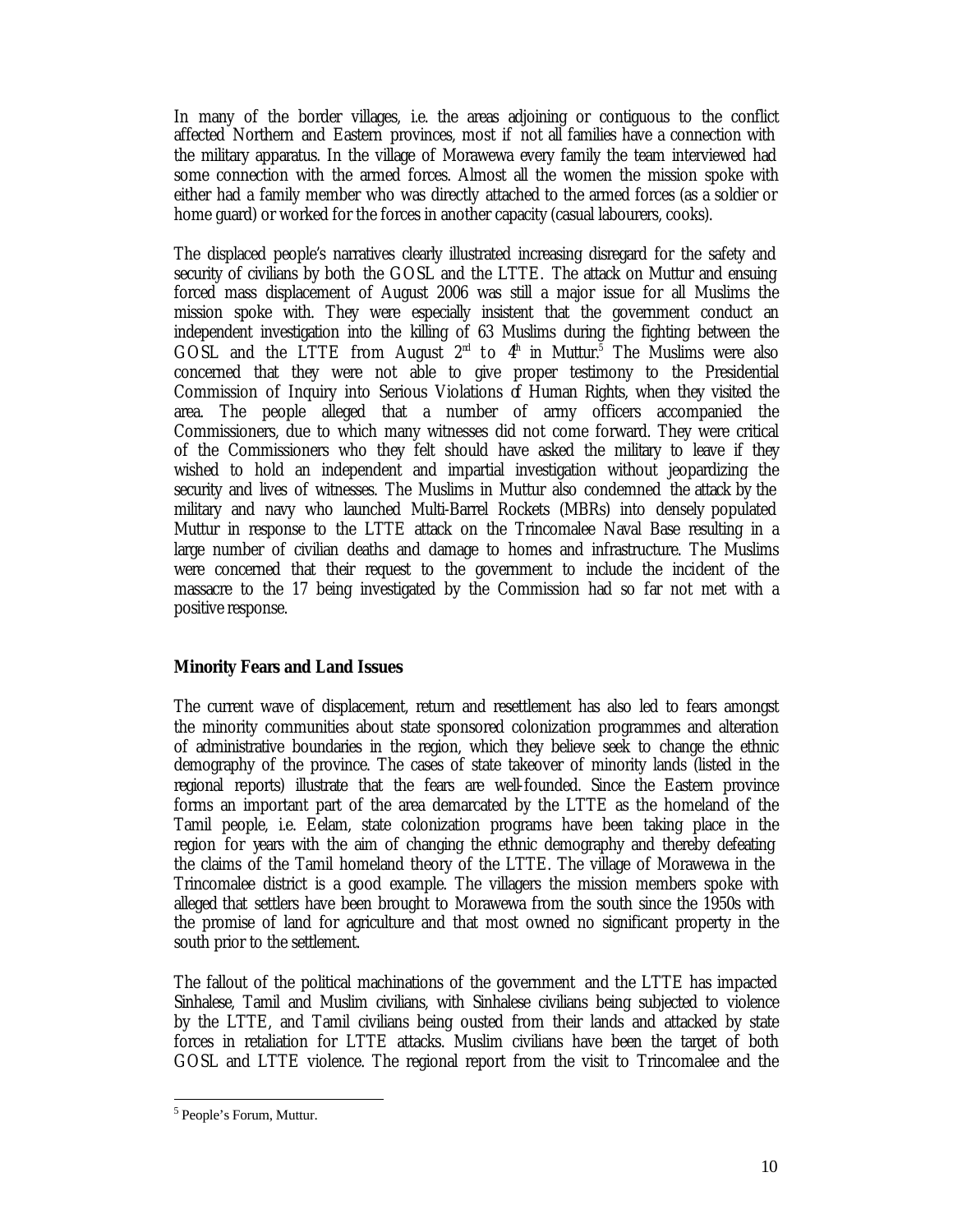'border' villages illustrates the volatile and complex local context in the 'border' villages and the problems related to co-existence. The report of the mission to Batticaloa and adjoining areas details the state sponsored land grabbing exercise that is taking place in Pottuvil, the ensuing tension between local communities and the struggle of the Muslim population against the scheme.

#### **Discrimination against the Muslim Community**

Discrimination by government officials and processes were also a common complaint, with each community citing discrimination by both the majority Sinhalese and the other minority group. The Muslim community stated that since the northern Muslims were resettled in a relatively safe location like Puttlam, aid agencies and the government do not treat the Muslim IDP issue with the seriousness it requires. Muslim community groups alleged that discrimination against Muslims was common since a significant number of departmental heads in Batticaloa are Tamil. Another example cited by the interviewees was the allocation of post-tsunami land given to Muslims in Ariyampathy by the NHDA, to Tamil IDPs instead. It was pointed out to us that although Ampara is a Tamil speaking majority division, to date a Tamil speaking GA has not been appointed.

The Muslims expressed discontent at their political marginalization both by the State and the LTTE. They were particularly concerned about the one sided negotiations which resulted from the Cease Fire Agreement (CFA); their marginalization from development processes and the discrimination inherent in Tsunami relief and recovery processes. They also contended that it was in the interest of both the state and the LTTE to maintain a state of tension between Tamil and Muslim civilians. The Muslim leaders the team spoke with reiterated that their interests were inter-twined with those of the Tamils as a collective people occupying the eastern province. However, they had no trust in the LTTE, Muslim politicians or the state and insisted that an independent group of civil society representatives had to watch over the interests of the people in the area.

## **Gender Issues**

The SAHR mission also focused on issues affecting women in the context of displacement, return and resettlement, particularly since gender issues are often ignored in the provision of humanitarian aid/support, and because conflict impacts mend and women differently.

Women spoke of their experiences from the perspective of the consequences of the conflict on their families and not from the perspective of political losses and gains. Many Sinhala women from the 'border' areas stated they were reluctant to let their sons join the armed forces or other armed groups, but said they had no option because of economic hardships. Women also feared for the safety and well-being of their children, particularly male children and other male members of the family due to forced recruitment by the LTTE and Karuna faction. Increased militarization, the recruitment of young men into home guard units and the presence of guns in the villages, women stated, led to men exercising more violence in the home and in intimate relationships. Women also spoke of the increased presence of military and police personnel in the vicinity of their villages and the sexual demands on women, which at times women had no means of resisting. There is fear amongst families, both within and outside IDP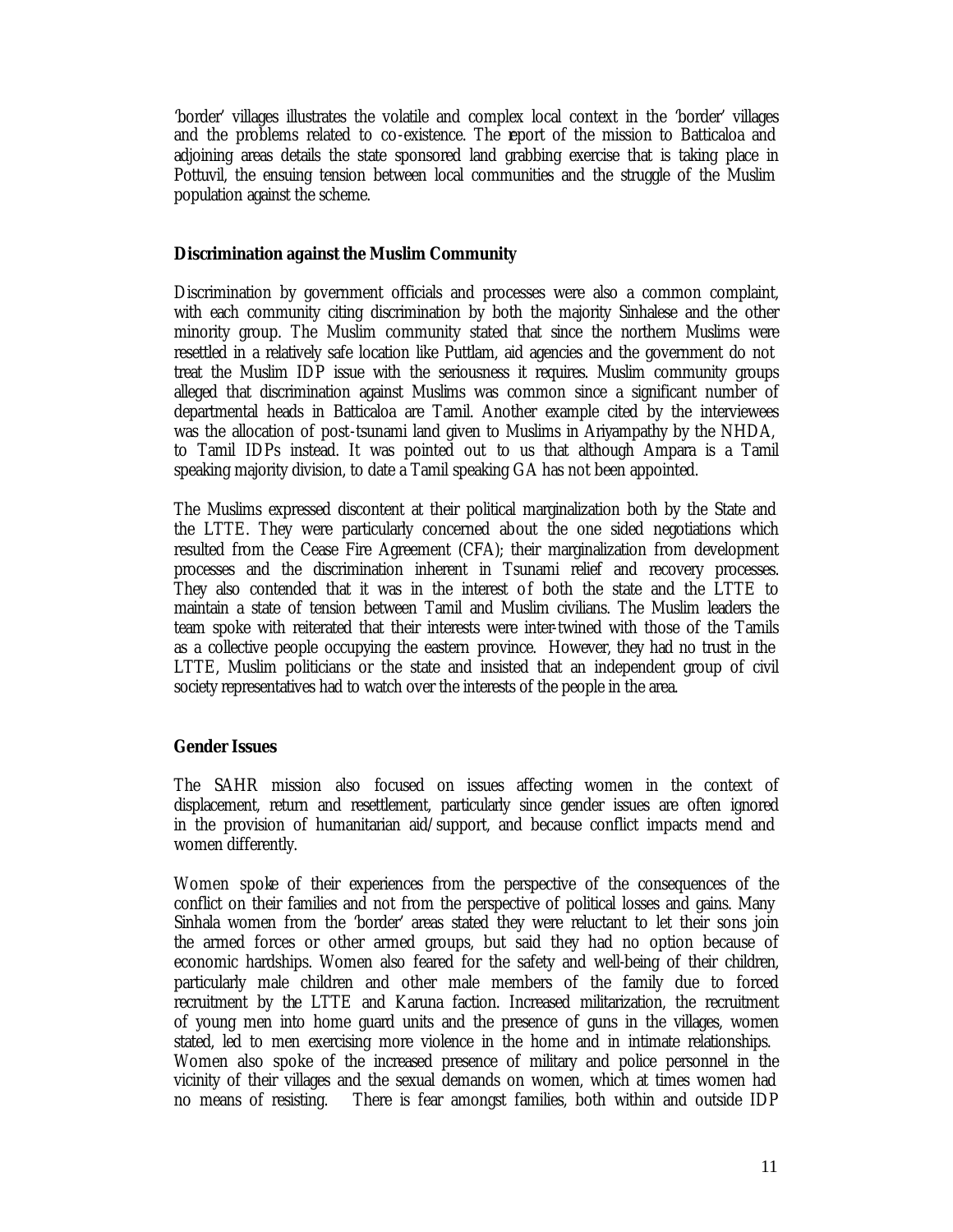camps about sexual violence against young women, leading them to arrange 'marriages' for their teenage daughters. Many interviewees noted the high number of under-age 'marriages' where parents either gave consent to marriages of girls over the age of 16 or falsified their ages. Some of these resulted from instances of teen age love affairs and subsequent pregnancies. Often these marriages cannot be sustained and the young men leave their wives and re-marry after a while, leaving many young mothers to take care of themselves and their children. Conflict related frustrations and hopelessness were cited as reasons for early school drop outs, under-age marriage and the gendered consequence of early pregnancy for young girls.

At many camps and welfare sites there were minimal facilities with regard to health issues such as family planning, child bearing and feeding infants. There appeared to have been no preparedness on the part of the state or NGOs to address the inevitable consequences of large scale enforced displacement resulting from concerted military engagement. There were a number of accounts of child-birth in flight and inadequate conditions at camp sites to address the post partum needs of mothers and infants. Women spoke of the lack of privacy in camps and the pressures put on them by husbands who demanded conjugal relations despite the adverse circumstances. They also spoke of their fears for the security of girl children. The mission noted that there did not appear to be a systematic emergency response in place to address the reproductive health needs of women in situations of enforced displacement. Mobile clinics were operational in some instances but were inadequate to deal with the magnitude of the humanitarian crisis. Health services in host communities were seriously overstretched and women's immediate needs with regard to menstruation, birth control and essential clothing such as appropriate underwear and underskirts were often overlooked or neglected. Women also spoke of gender violence in camp situations and the mission came across instances where such violence had been suppressed by management authorities.

The mission also came across a significant proportion of single women or widows, responsible for family welfare among the displaced. These women were often at a disadvantage with regard to accessing services and provisions since they were in relatively powerless positions and had to take whatever was available or given to them. In camp situations the men were better positioned to negotiate with authorities and were more likely to be consulted in decision making or asked to assist with camp matters. There was no definitive mechanism in place to ensure that women were also part of decision making processes in relation to camp administration and in relation to decisions with regard to the well being of the displaced.

In relation to forced recruitment, mission members were told that in response to the LTTE demand of one person per household, sometimes families were more willing to give away a female family member instead of a male. This is for two main reasons; the family would not have to worry about the security of the woman, marital prospects etc and secondly, sons are seen as an economic security for the family, particularly ageing parents.

In cases of sexual violence, particularly incest, communities indicated that the young women would be 'given' to the LTTE. For instance, in Mannar where a father raped his young daughter, the community stated the girl was sent away from the area but later stories began circulating that she had been given to the LTTE. The mission also came across similar narratives in the East where victims of violence, particularly incest, were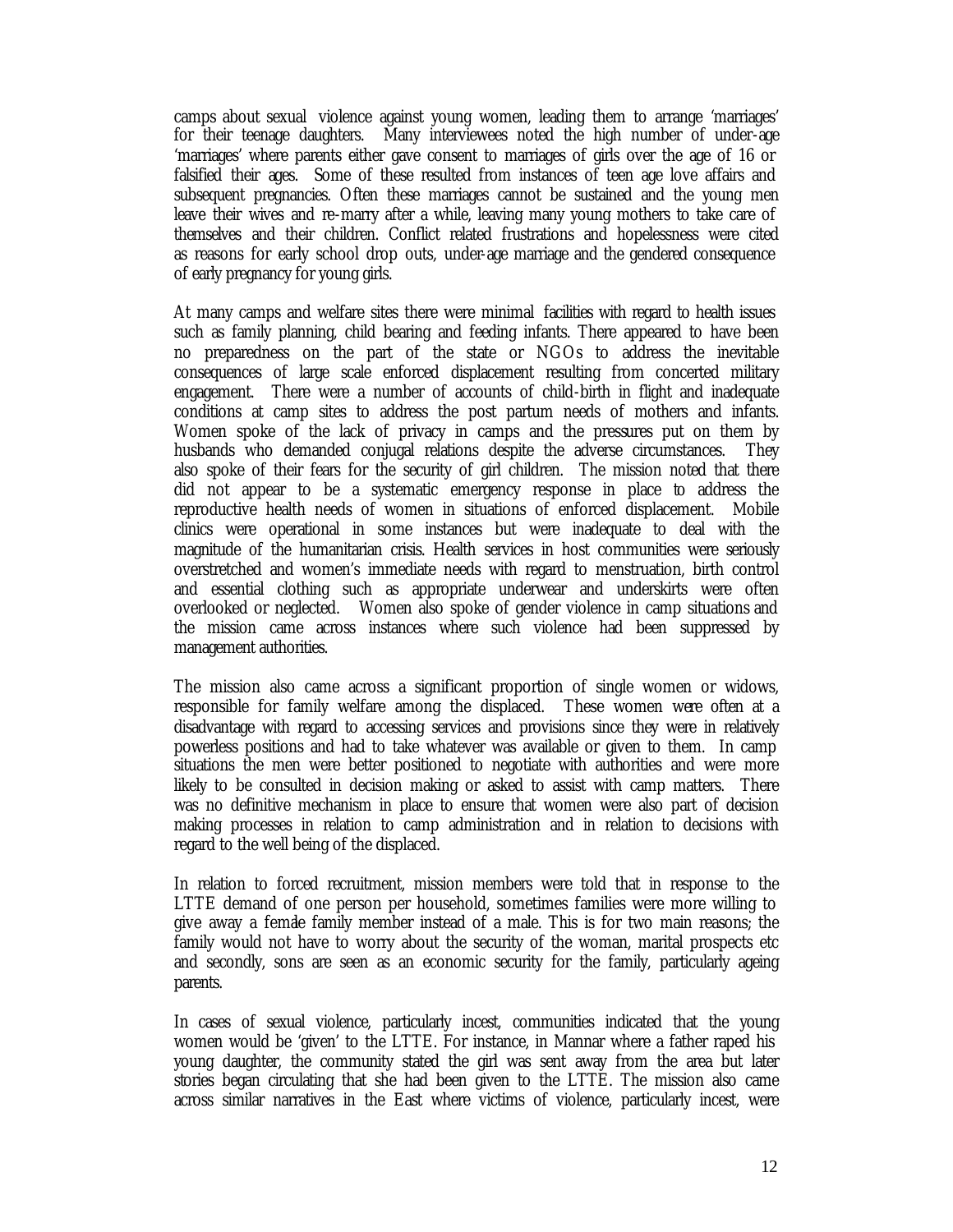reportedly given to the Karuna group. Two victims of violence stated that the only way they could lead a life with dignity after rape was by joining the LTTE.

In relation to the Muslim community, many groups pointed out that at present women are compelled to wear the fully concealing garb originating from foreign Muslim tradition. Prior to the conflict the northern Muslim community had a very relaxed and local Tamil-culture based sense of dress. However, the host community's practice of orthodox Islam has led the IDPs to adopt a more conservative form of Islam which in some instances has had an adverse impact upon women.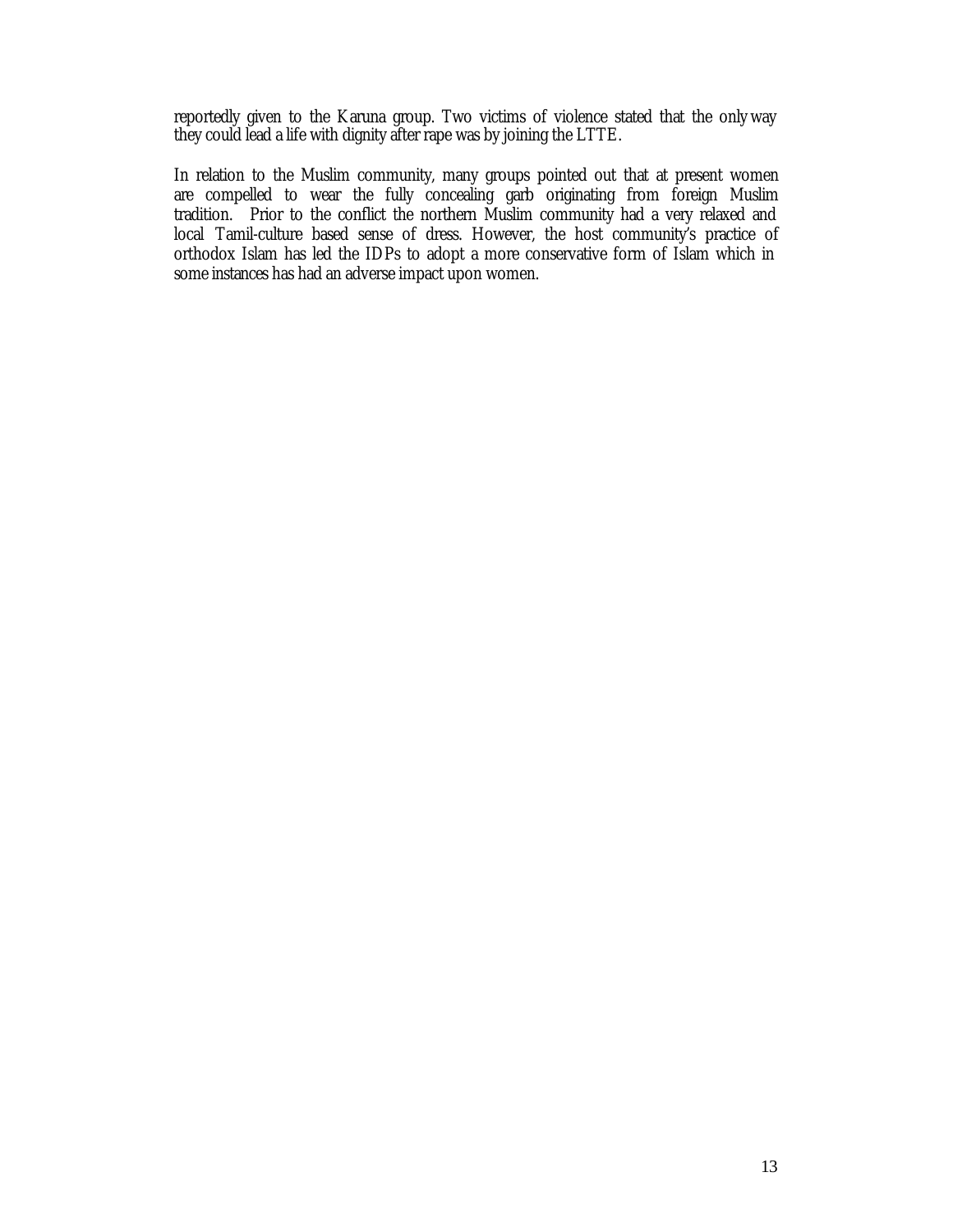# **RECOMMENDATIONS**

- All policies and interventions with regard to IDPs must be consistent with international human rights law and international humanitarian law.
- IDPs should enjoy equal rights and freedoms under international and domestic law with no discrimination on the ground that they are internally displaced.
- The Government should maintain a clear demarcation between civil and military authorities. The current militarization of civilian authority in the Eastern Province is a disturbing trend which should be stopped.
- All documents necessary for the enjoyment and exercise of legal rights and citizenship, such as passports, personal identification documents, birth certificates and marriage certificates should be issued to displaced persons. Any documents lost during displacement should replaced. This should be carried out without imposing unrealistic conditions such as return to one's original place of residence. Women and men must have equal rights to obtain such necessary documents and have the right to have such documentation issued in their own names.

## Protection & Security Issues

- The right to life, liberty, dignity and security of person should not be violated in times of conflict and during displacement.
- The government should refrain from establishing military camps in the midst, or in the vicinity of public buildings, residential areas and camps for the displaced.
- The government should vacate public buildings such as schools, hospitals and temples and ensure that civilian and public establishments are not appropriated for use as military camps or installations.
- The government should ensure that only members of the regular armed forces are authorized to carry weapons. Further, in line with humanitarian law, members of the state forces should be required to be easily identifiable, i.e. should be in uniform etc.
- International and local agencies dealing with conflict affected populations should ensure that security and access concerns are addressed more effectively through joint advocacy mechanisms.
- Agencies engaged in providing humanitarian assistance should monitor human rights violations and ensure that accurate information is conveyed speedily to relevant institutions such as the Human Rights Commission, the ICRC and the SLMM for immediate attention.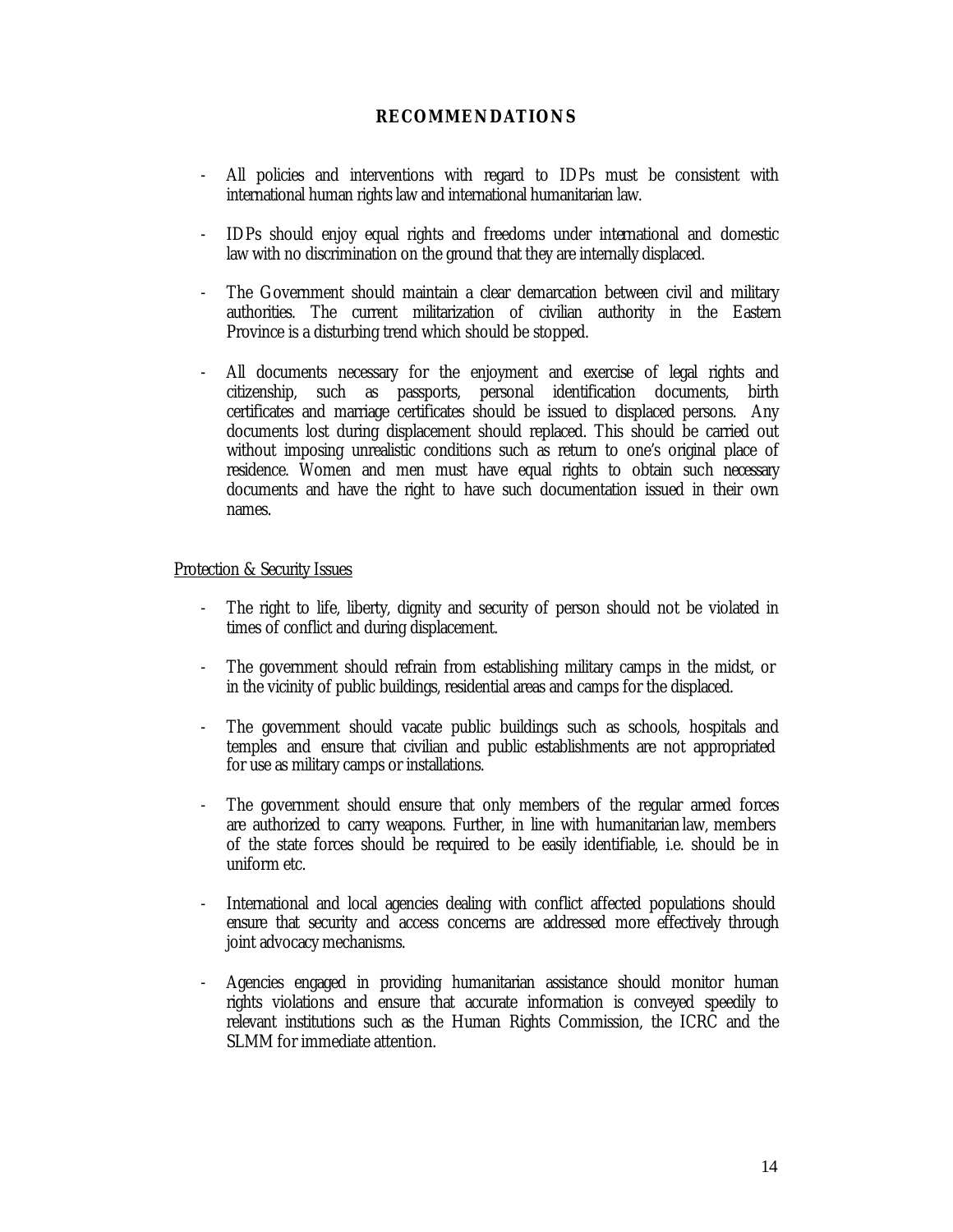- Government authorities and other agencies providing humanitarian assistance should also focus on the protection concerns, particularly of women and children, by providing adequate lighting and security, within and in the periphery of camp premises.
- Internally displaced persons themselves, including women, could be organized into protection committees with relevant training and specific responsibilities to deal with infringements of security at camp sites.
- Arrangements for the protection of women need to be strengthened, including through the designation of women to cater for special protection needs of women.
- Internally displaced persons have the right to request and to receive protection from child recruitment and should not be persecuted or punished for making such a request.

# Forced Displacement and the Right to Return

- Every effort must be made to protect civilian populations from being arbitrarily displaced from their places of habitual resid ence.
- Prior to any action that can cause inevitable displacement of persons, the authorities concerned should ensure that all feasible alternatives are explored in order to avoid displacement altogether. Where no alternatives exist, all measures must be taken to minimize displacement and its adverse effects.
- In the event of arbitrary or enforced displacement or emergency dislocation, all relevant authorities must ensure, to the greatest practicable extent, that proper accommodation is provided in satisfactory conditions of safety and security. Mechanisms must also be in place to ensure the provision of food, health facilities and sanitation to meet the immediate needs of populations forced into displacement. It must be ensured that members of the same family and community are not separated.
- The right of return must be protected with respect to all internally displaced and areas of habitual residence must be made safe and secure for return. These areas must not be appropriated for other purposes such as the creation of special economic or high security zones (HSZs).
- Return of the displaced to their habitual places of residence should not be jeopardized through the imposition of restrictions to familiar and traditional livelihoods. All such restrictions imposed to fishing, agriculture and trading must be withdrawn.
- Arbitrary settlement of new communities or populations which affect existing demographics must be halted immediately.
- Internally displaced persons must not be arbitrarily transferred from temporary camps to transit camps on the pretext of return or resettlement. They must be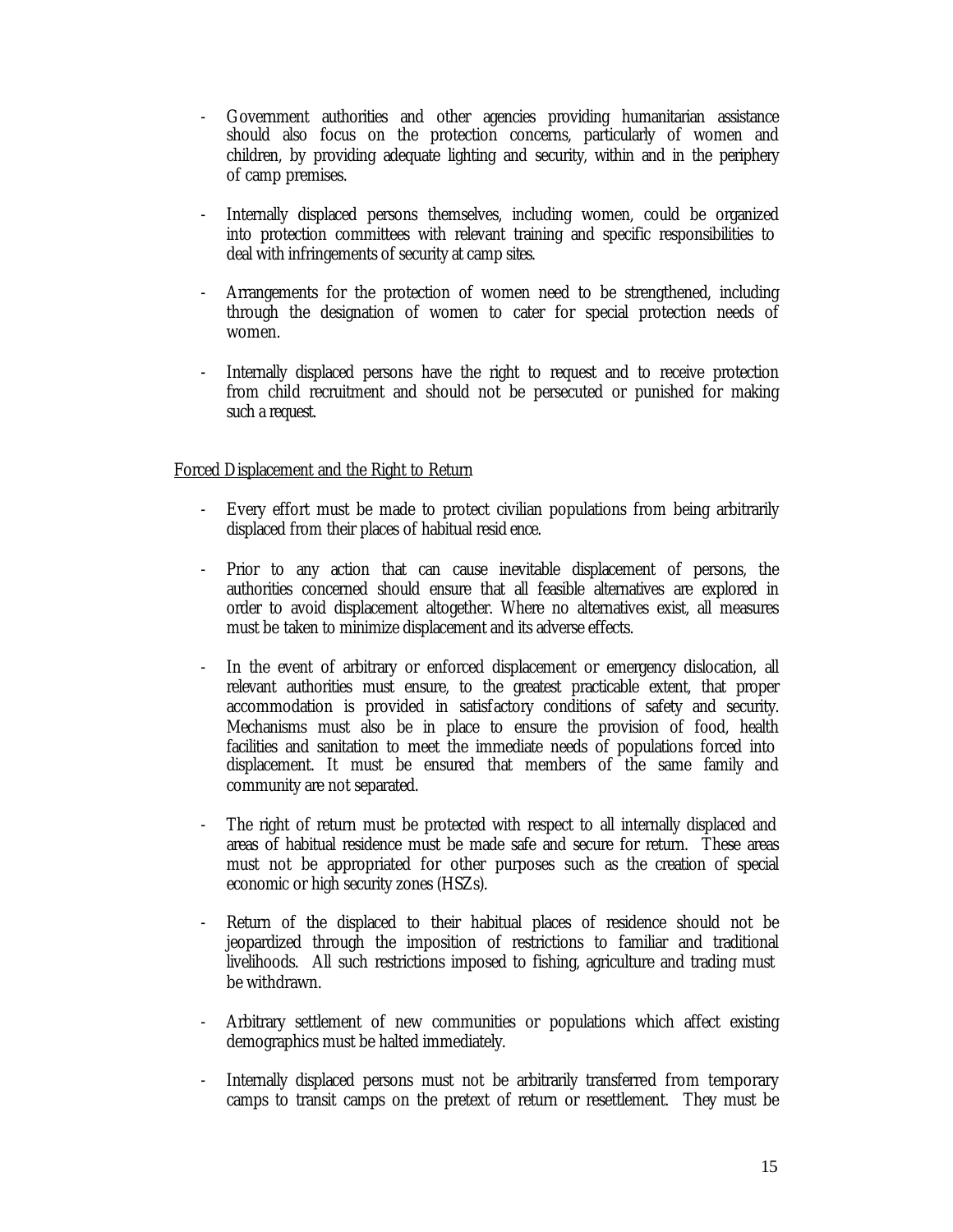provided with accurate and adequate information to make an informed choice about when and in what circumstances they return. They should also be given the freedom to choose not to return at a given time or opt for relocation.

- The government should take special measure to ensure that the property of the displaced is safe and secure from theft, looting and arbitrary damage.
- The government should assist returned and/or resettled internally displaced persons to recover, to the extent possible, their property and possessions which they left behind or were dispossessed of upon their displacement. When this is not possible, the government must provide or assist these persons in obtaining appropriate compensation or another form of just reparation. The compensation should be adequate and commensurate with the loss incurred.
- Internal displacement shall last no longer than required by the circumstances and the displaced must be ensured informed choice to determine their return or continued residence in camps or with host communities.
- The concept of resettlement of northern Muslims must be on the basis of community resettlement. Northern Muslims were expelled as a community hence return too should be collective. Since the term IDP does not extend the right to collective return it is vital that the northern Muslim evictees be categorized as ethnically cleansed persons (ECPs).

## Freedom of movement

- The right of every internally displaced person to freedom of movement and to choose his or her residence should be ensured. Internally displaced persons should also have the right to move freely in and out of camps or other settlements.
- The issuance of special ID cards for returnees should be stopped immediately as it identifies them as persons from a particular region/village which in turn leads to additional checks and harassment by the security forces who sometimes also impose restrictions upon their movement. This system should be stopped with immediate effect and returnees should be issued National ID cards like every other citizen.

## Gender Issues

- Effective mechanisms must be in place to ensure coordinated response to conflict imposed emergencies including enforced displacement.
- Women must be consulted in all matters relating to displacement including, the location of camp sites, the provision of basic amenities, food, health services and security. They must be present in equal numbers on all camp committees. Government frontline workers should be given adequate training in gender related concerns and women administrative officers should be recruited in greater numbers.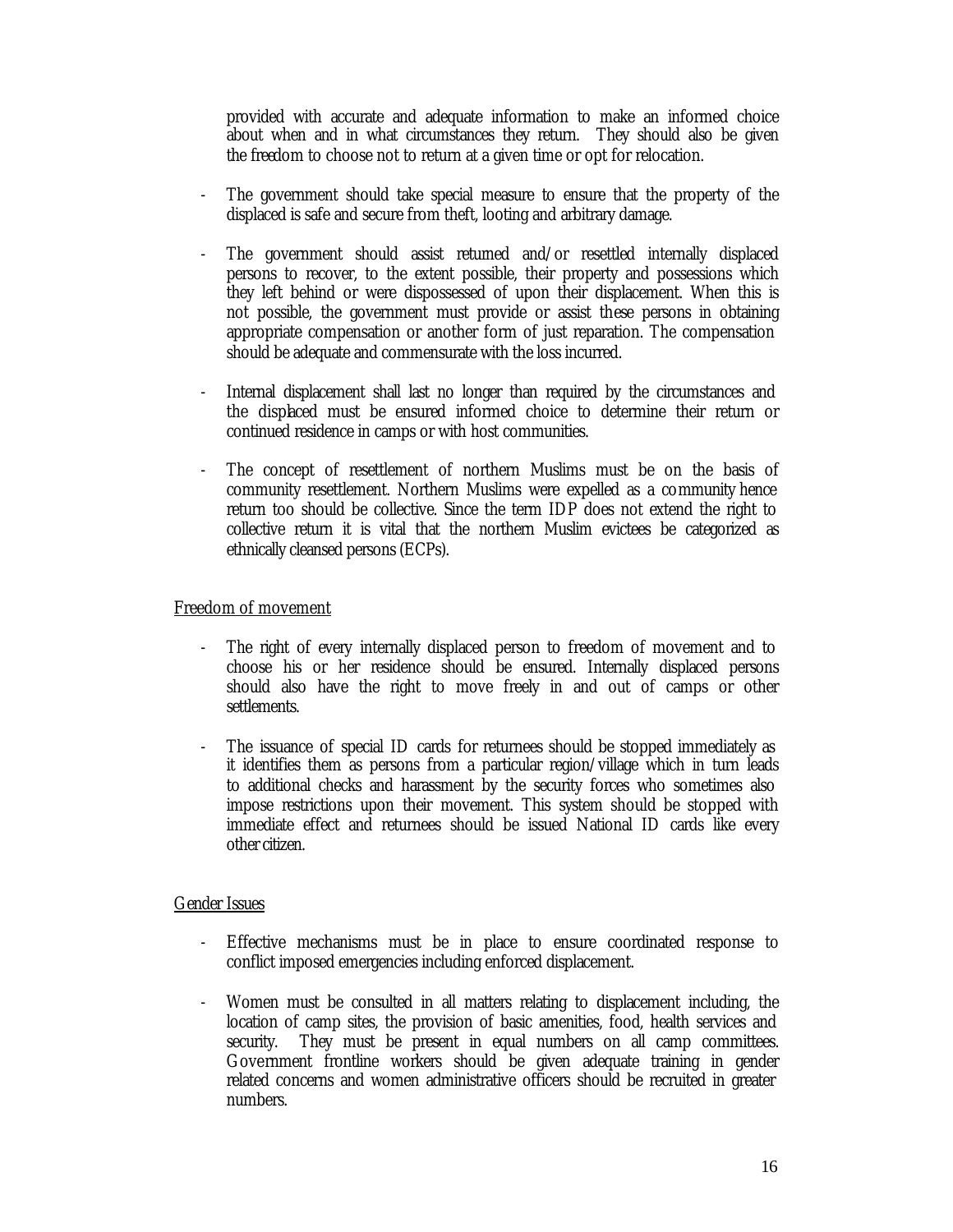- Special attention should be paid to the health needs of women and adolescent girls, living in conflict affected areas and in camps for the displaced. This should include access to female health care providers and services, such as reproductive health care, as well as appropriate counseling for victims of sexual and other abuses.
- Programmes should be designed for men and boys as well to ensure safe and responsible sexual behaviour.
- The special nutritional needs of pregnant and lactating mothers, infants and children must be adequately met. Government rations must be adequate to meet the basic nutritional needs of conflict affected and displaced communities. These rations must be supplemented with other nutrients such as vegetables through a coordinated response of governmental and non governmental agencies.
- Women living in the vicinity of militarized areas, military encampments, military transit points, in areas controlled by paramilitaries and other armed entities and women IDPs should be protected from enforced sex work.
- Activities to prevent and manage the consequences of sexual violence and provide protection from and prevent sexually transmitted infections (STIs) must be in place in conflict affected areas and in humanitarian emergencies.
- Attention must be paid to address and prevent the high levels of domestic and sexual violence, including incest and sexual harassment, prevalent in militarized and conflict affected environments. Preventative work must address the gendered effects of conflict on men and masculinities and its impact on women.
- Women living in conflict affected areas and facing humanitarian emergencies must be provided with skills, training and access to income earning opportunities. Lack of economic opportunities place women and adolescent girls in extremely vulnerable situations. Economically dependent on others, women and girls suffer domestic violence, trade their bodies for needed cash and commodities and suffer a range of human rights violations.
- The lack of livelihood options for women is highly prevalent in situations of internal displacement. Attention must be given to providing viable economic activities for women and adolescent girls so that they are not marginalized, economically isolated and vulnerable to abuse both within their families and in society.
- Special attention should be paid to the gendered needs of single women headed households, widows, women with young children and women caring for the disabled. They must be offered shelter with sufficient protection and easy access to basic amenities so that they are not discriminated against or forced to bargain or barter sexual favours for basic needs.
- The government should establish one stop crisis centres at least in the Base Hospitals in all the conflict affected districts and contiguous districts so that women affected by gender based violence can access medical attention,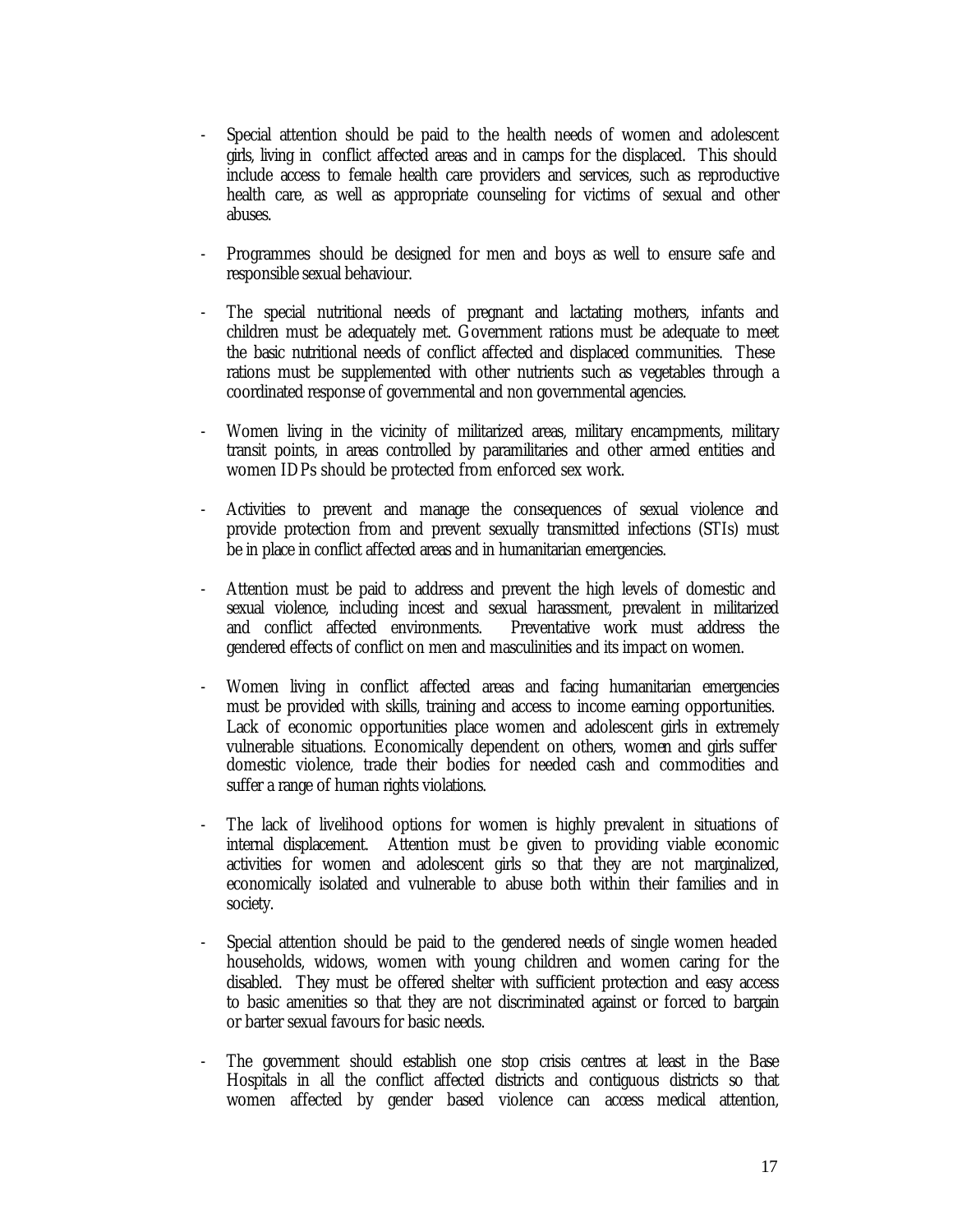counseling and be referred to other support services in a safe and supportive environment. Such Centres can help reduce the impunity surrounding violence against women and play a preventative role as well as a curative role.

## Livelihood Issues

- The State should protect against the displacement of indigenous peoples, minority communities, peasants and cultivators, fisher-folk and traders with a special dependency on and attachment to their lands and communities. In the event of return, the state should take all measures to ensure support is provided to help them revive their original livelihoods.
- Government should respect the traditional livelihood practices of villagers in the conflict affected areas including 'border' villagers and should minimize the military restrictions imposed on livelihood of villagers in every possible way.
- Internally displaced persons must have the right to seek freely opportunities for employment and to participate in economic activities. IDPs should be allowed to find work opportunities outside the camp once they have ID cards to reduce total dependence for subsistence.

# Security of Property

- The property and possessions of internally displaced persons should in all circumstances be protected, in particular, against the following acts:
	- (a) Looting;
	- (b) Direct or indiscriminate attacks or other acts of violence;
	- (c) Being used to shield military operations or objectives;
	- (d) Being made the object of reprisal; and
	- (e) Being destroyed or appropriated as a form of collective punishment.
- Property and possessions left behind by internally displaced persons should be protected against destruction and arbitrary and illegal appropriation, occupation or use.

## Rights to Adequate Standard of Living, Health and Education

- Attention must be paid to the educational needs of all displaced children. Evidence based research is necessary to determine the needs of these children including the tracking of attendance, school retention and the need to provide appropriate education for children suffering multiple displacement and war related trauma which impact on their continued education.
- Since the majority of internally displaced have suffered multiple and repeated displacement and since displacement is a long term phenomenon, resulting in children having little access to formal or non-formal education, schools and comprehensive education have to be designed to meet the long term needs of the displaced.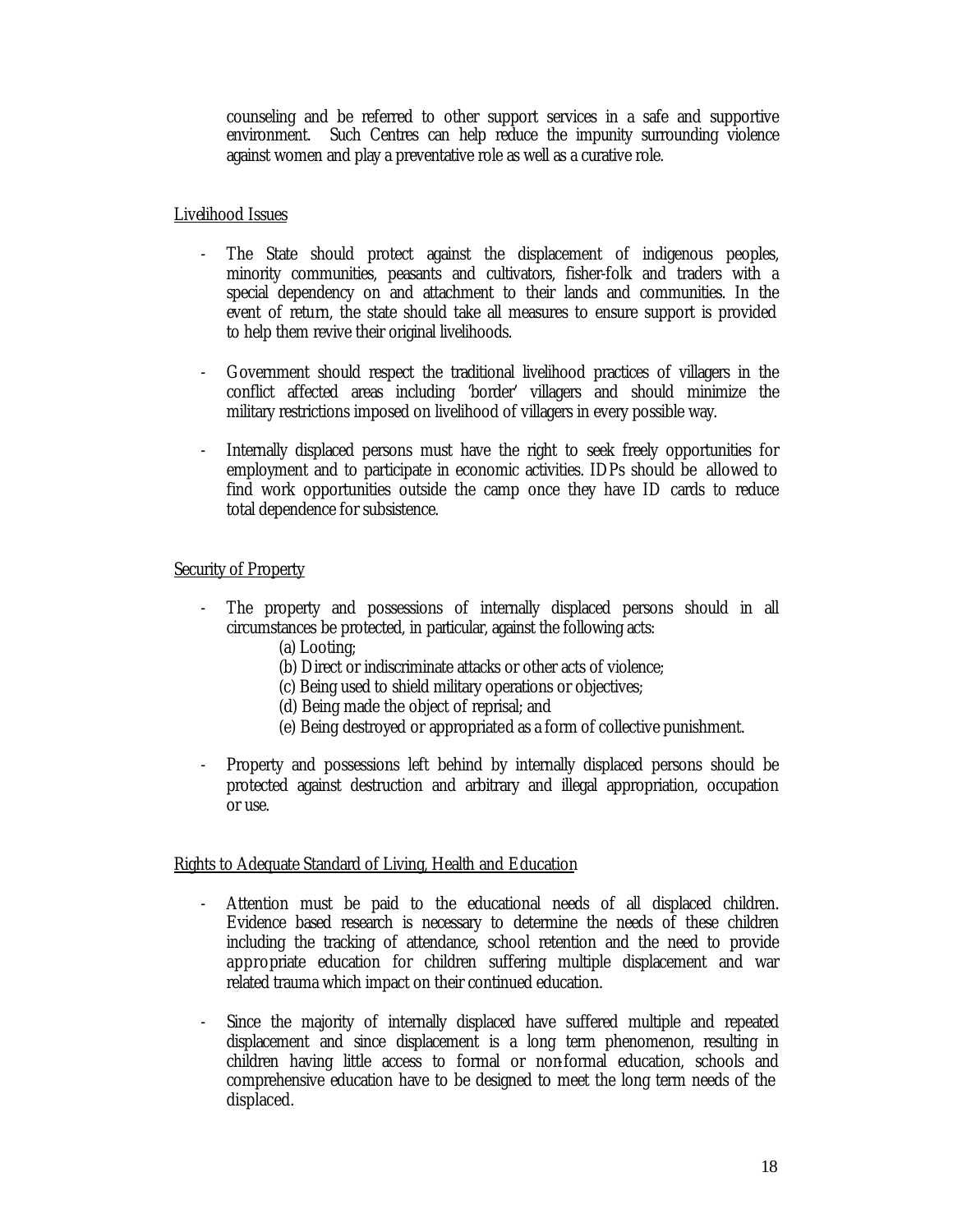- Education and training facilities must be made available to internally displaced persons, in particular adolescents and women, whether or not living in camps, as soon as conditions permit

Access to Aid & Assistance

- There should be no discrimination based on region, ethnicity, religion or gender in the delivery of humanitarian assistance to displaced communities.
- National authorities have the primary duty and responsibility to provide humanitarian assistance to internally displaced persons within their jurisdiction.
- At the minimum, regardless of the circumstances, and without discrimination, competent authorities shall provide internally displaced persons with and ensure safe access to:
	- (a) Essential food and potable water;
	- (b) Basic shelter and housing;
	- (c) Appropriate clothing; and
	- (d) Essential medical services and sanitation.
- Special efforts should be made to ensure the full and equal participation of women in the planning and distribution of these basic supplies.
- Programmes should also reach internally displaced persons who live in non-camp situations with friends, family or in host communities
- Internally displaced persons, with special needs, such as pregnant and lactating mothers, mothers with young children, female heads of household, persons with disabilities and elderly persons, should be entitled to assistance required by their condition and to treatment which takes into account their specific requirements.
- The subsistence needs of IDPs must be adequately met with regular provision of basic food rations; the provision of food that is in good condition for consumption and the provision of supplementary food to meet the overall nutritional needs of the displaced
- The shelter and living conditions of the internally displaced needs rapid improvement. Options include the use of environmentally sund material that is available locally, involving the displaced in decision making regarding their accommodation and the maintenance of shelters and the extension of overcrowded camps such as in Kiliveddy.
- Government frontline workers such as Grama Sevakas should be made aware of the Guiding Principles on Displacement and the gendered dimension of displacement.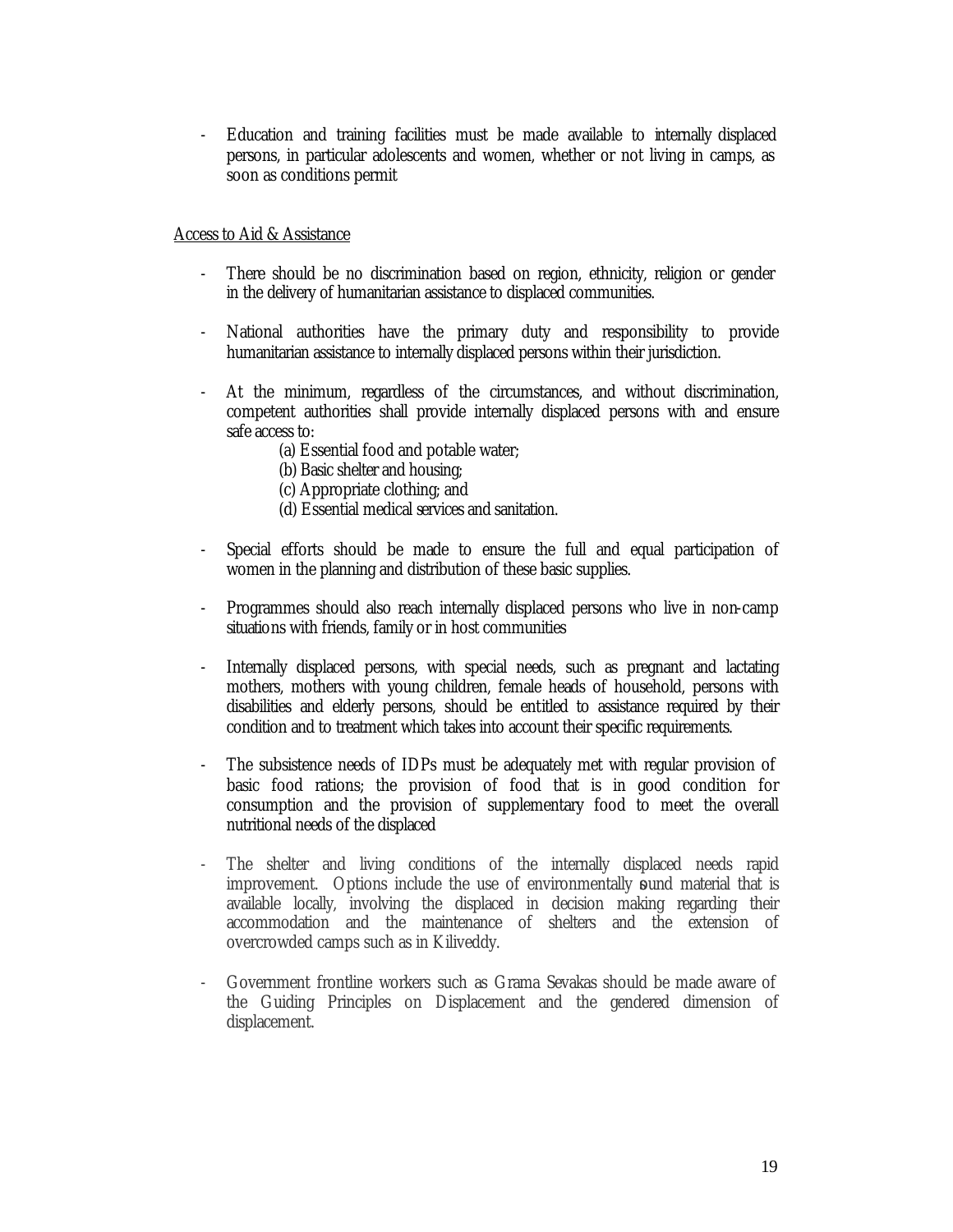# Dispensation of Aid and Safety of Humanitarian Workers

- All persons engaged in humanitarian assistance, their transport and supplies should be respected and protected from attack or other acts of violence. Safety and security of all NGOs and human rights organization should be ensured and they should be allowed to work independently without intimidation.
- Humanitarian agencies should be given unrestricted and rapid access to all camps and resettlement villages.
- Donor agencies, the United Nations, human rights agencies and local and international non-governmental organisations have to work together to assess and meet the needs of internally displaced persons in accordance with the Guiding Principles on IDPs. These agencies should also work together to encourage the government to incorporate Guiding Principles into domestic law.
- The capacity of locally based civil society organisations working among the internally displaced should be strengthened and their work should be integrated into coordinated work plans so that local expertise in made use of and duplication and the waste of resources minimized or avoided.
- Efforts should be taken to strengthen the knowledge of humanitarian and protection work of local implementing partners and their capacity to undertake it.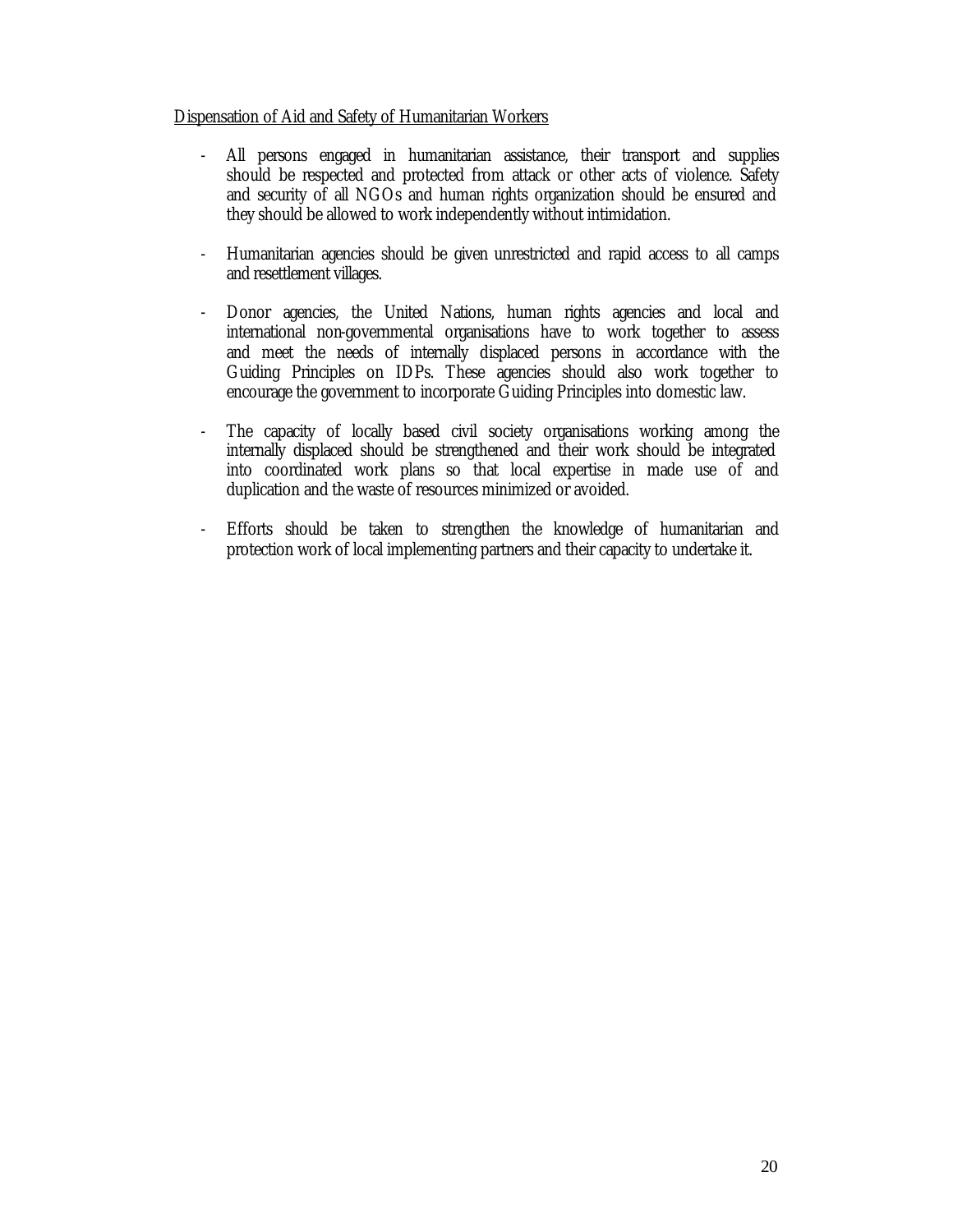# **REPORT OF THE MISSION TO BATTICALOA, KALMUNAI AND AKKARAIPATTU**

#### **The Politics of Displacement, Return and Re-settlement**

The first movement of displaced persons, 6,000 families, approx 30,000 persons, took place in April 2006 from the Trincomalee District to the Batticaloa District after the Mavil Aaru clashes between the Government of Sri Lanka (GOSL) and the LTTE.<sup>6</sup> The IDPs first moved from Trincomalee to Vaharai in the Batticaloa district, then in late 2006 from Vaharai to Batticaloa. The third movement of persons was from West Batticaloa to Batticaloa East.<sup>7</sup>

At the time of the visit, the mission was informed that there were a total of 103 welfare centres and that the government was in the process of consolidating the camps. The figures at the time were as follows<sup>8</sup>:

|                 | Within Batticaloa | <b>From Trincomalee</b> | Total   |
|-----------------|-------------------|-------------------------|---------|
| <b>Families</b> | 37,268            | 5.692                   | 42.960  |
| Individuals     | 141,928           | 19,986                  | 161,000 |

The welfare centres are managed by the Grama Niladari, the head of the administrative unit, and an INGO or NGO. Mission members were informed that often INGOs voluntarily agree to take responsibility for camps in certain districts.<sup>9</sup> In Batticaloa UNHCR was responsible for shelter and registration of IDPs in all camps, UNICEF for water and sanitation, and the World Food Program for food, which they are currently undertaking in addition to regular programmes such as food for work.

In relation to camp management, the District Secretariat (DS) allocates camps to groups, i.e. INGOs and NGOs, and each organisation takes responsibility for different needs. The mission's visit to the camps illustrated this system was not functioning effectively due to lack of coordination and follow-up. For instance, at the time of the visit of the mission, the Dharma Cultural Hall Camp 2 in Navatkuda was experiencing a water problem. We were told that since the camp was situated on private property they had been asked to vacate the property and hence had to find alternate land for the camp. Further, the people said they received no assistance from the government. We were informed by the IDPs that though there were 100 families in the camp (370 individuals) they had only 3 to ilets. Though 6 toilets had been built, only 3 were usable due to lack of water supply. The toilets which were built by CARE International have no options for waste disposal/sewage and the mission was told there was no maintenance and follow-up by CARE. The camp inhabitants received provisions from the Ramakrishna Mission on an irregular basis. Due to this fact no other organisation supplied food, since it was assumed the Mission was responsible for meeting the needs of the camp. When inquired whether they wanted to return, the people stated that though they wished to return to their homes they didn't want to do so at that juncture. In many cases, such as

<sup>6</sup> Interview with Government official.

<sup>7</sup> Ibid.

<sup>8</sup> Ibid.

<sup>&</sup>lt;sup>9</sup> Ibid.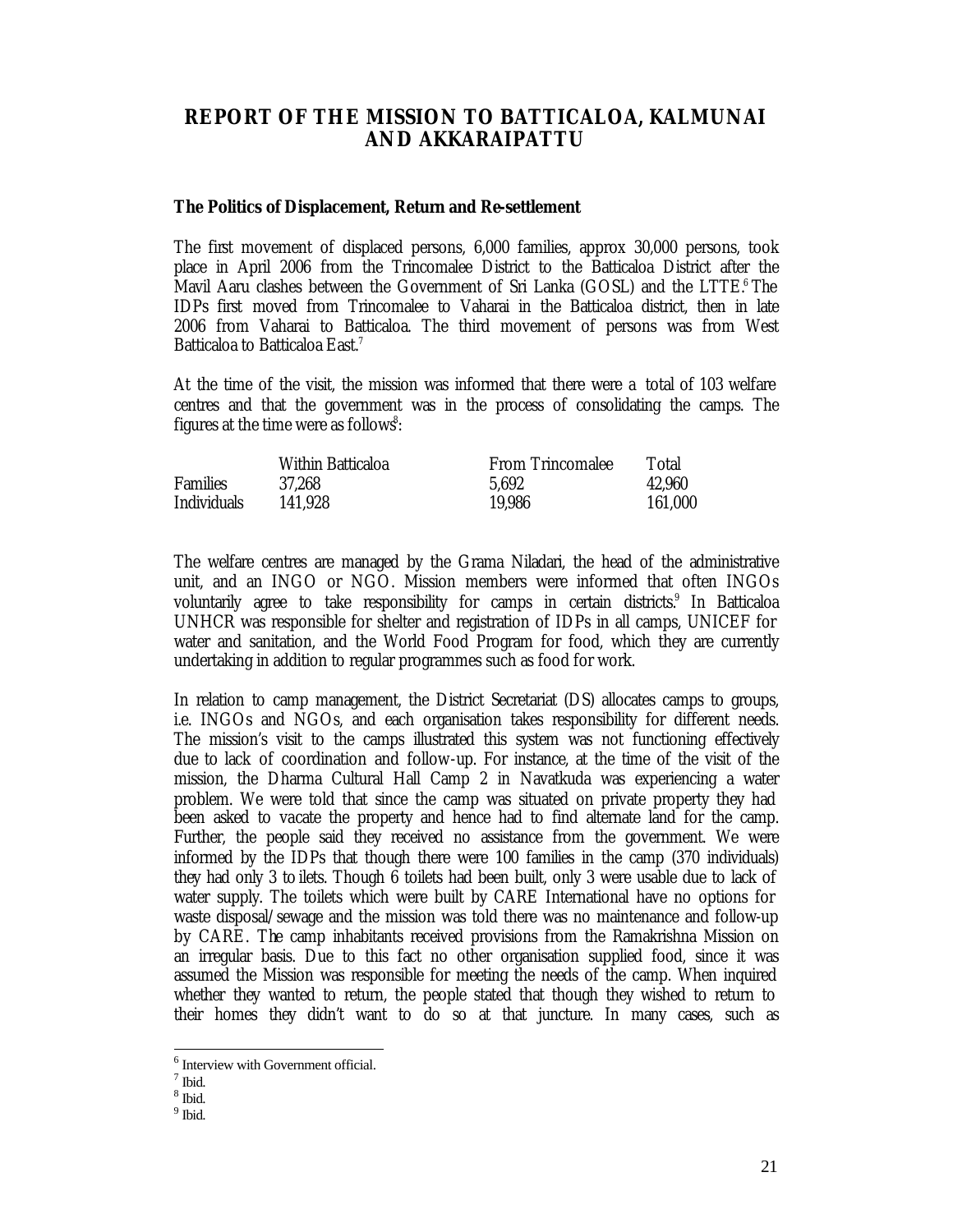Sathurukkondaan Camp 3 in Batticaloa, the camp was in the middle of nowhere with no access to employment, schools, hospital or markets.

Violence and threat of violence is used indiscriminately by both the government and armed groups to displace and resettle people. Armed groups too use forced displacement and resettlement to further their nationalist politics. For instance, Tamils from Vaharai were taken and resettled past Mannampitiya in Punanai in tents by the Tamil Makkal Viduthalai Puligal (TMVP) to stop Muslim encroachment into the area.

At the time of the mission the government had begun resettlement in the Eastern province in areas that were reportedly cleared of the LTTE. The second and third phases of resettlement in the East were completed in June. According to the Additional Government Agent (AGA) the resettlement process is implemented through the following steps:

- 1) situation assessment (if they receive security clearance go to assess areas)
- 2) re-establish administration prior to resettlement
- 3) resettlement programme
- 4) registration of IDPs, prior to being taken to place of origin
- 5) relief activities
- 6) services
- 7) infrastructure development

The mission was informed by the AGA that two to three days are allocated for the completion of each cycle of the resettlement process in each locale. He also stated that they had undertaken go-see visits to Pattipallai in the Ampara District, which he pointed out was less vulnerable than other areas as it had only suffered some looting and minor damage. According to the AGA Rs. 25,000 was provided as settling in allowance to Vaharai resettlers which the North East Community Restoration Development (NECORD) was responsible for disbursing. Livelihood assistance in the form of support for paddy cultivation was provided by various INGOs. Immediate assistance for the next 6 months was given in the form of rations such as rice, dha l, sugar and complimentary foods such as chilli powder, soya meat, dry fish etc. In total 41 items, which are distributed fortnightly. The same scheme is said to be in operation in Pattipallai, Vaharai and Vellaveli. In relation to reconstruction, the National Housing Development Authority (NHDA) has reportedly assessed damage in Vaharai and is making preparations to pay compensation. There is no minimum or maximum amount in relation to compensation for rebuilding property. Compensation for death is Rs. 50,000 and Rs. 25,000 if the person is under 18 years. Compensation for injury depends on the extent of the injury. In the case of government servants Rs. 150,000 is paid in the event of death.<sup>10</sup> The Ministry of Resettlement and Disaster Relief, Ministry of Nation Building and Estate Infrastructure Development, Ministry of Disaster Management and Human Rights and the Presidential Secretariat are involved in the process of resettlement.

The return process has been controversial with allegations of forced returns, inadequate support to the newly resettled, and imposition of policies which restrict the freedom of movement of resettled persons. Despite this, UNHCR went on record and stated that the return process was in line with international protection standards and called for free

<sup>10</sup> Interview with government official.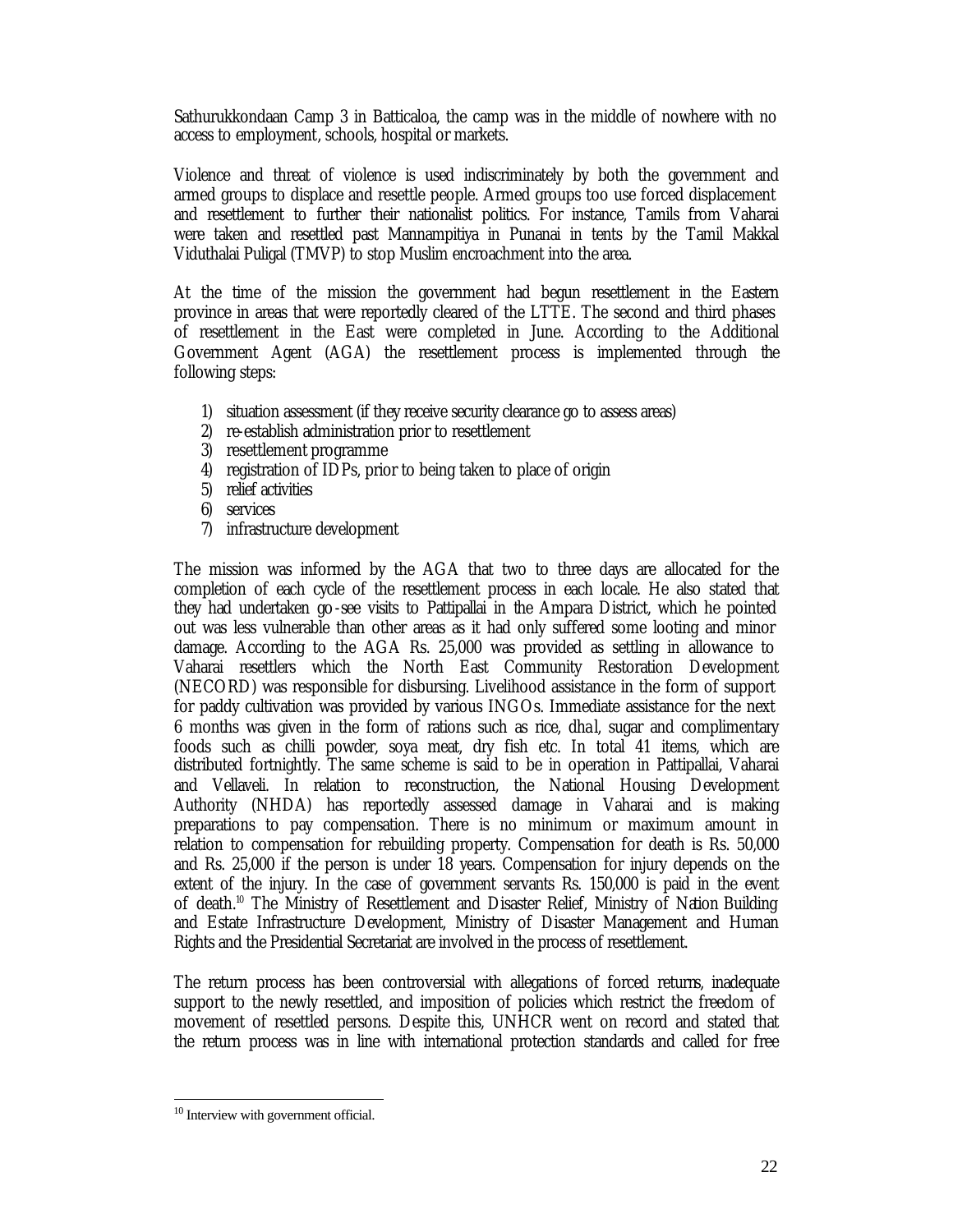access to aid agencies to work in the areas.<sup>11</sup> Minister Rauf Hakeem made a statement during the emergency debate in Parliament on the  $06<sup>th</sup>$  of June, 2007 that he had credible information that authorities were forcibly resettling those displaced by conflict. When the SAHR mission met with persons from areas such as Vavunaitheevu who had been informed they would be resettled as part of the  $3<sup>d</sup>$  phase, many issues emerged which highlighted the questionable nature of the return process. These persons clearly stated they didn't wish to return as sporadic clashes continued in the area between the SLA and LTTE. Further, access to resettlement areas such as Vaharai and Pattipallai were restricted to certain agencies/INGOs/NGOs.

The Cultural Hall camp Batticaloa had people from Echilampattu who had moved to Muttur a year ago, then to Vaharai and finally to Batticaloa. Since it had been reported that the government planned to build a coal plant in Echilampattu some of these families were resettled in Verugal. The families at the camp said they'd been told by the Grama Sevaka that resettlement would begin on  $17<sup>th</sup>$  June 2007. At no point were any of them asked whether they wished to return.  $(15<sup>th</sup>$  has been announced as date by the GOSL).

Of the IDPs at Saratha 1 camp, those from Paduwankarai had been informed that resettlement would begin on  $17<sup>th</sup>$  June 2007. The 40 families (146 individuals) were not taken on go and see visits nor were they asked whether they wished to return. Most persons didn't wish to return due to security reasons and were afraid they'd be displaced again. They said that when fighting had broken out they had crossed over to Batticaloa by boats and since they've now been told they would not be allowed to take their boats for security reasons, were afraid they'd be trapped if fighting broke out again. The general fear amongst the people about safety and security was well founded as control of various parts of the Eastern province has changed hands from the government to the LTTE more than once in the past 20 years. At the time of the visit the locals said that Pullumalai which was captured by the army 1 month ago had been re-captured by the LTTE 10 days prior to our visit.

Of the people at  $3<sup>d</sup>$  Camp Sathurukkondaan in Batticaloa most were from Pankudavelly-Badulla Road - Chenkaladi  $6<sup>th</sup>$  post, Eravur DS division. The people from Eechantheevu and Vavunaitheevu who were told they'd be resettled on  $17<sup>h</sup>$  June, 2007 were also afraid to return. This camp was in the middle of nowhere with no access to employment, schools, hospital or markets.

In relation to Vaharai, local organizations maintained that only main roads have been resettled. Further, livelihood issues haven't been adequately addressed in Vaharai. For instance, civil society groups informed us that fishing in the lagoon has been restricted to certain times. West Batticaloa is an agrarian economy and hence due to the cultivation cycle it will be a full six months before the communities are able to sell their produce and become self-sufficient. This means they require support for at least six months in the form of dry rations, to enable them to meet their daily needs. The safety of the paddy fields was an issue that was of particular concern to the resettlers. Much like the welfare camps many of the newly resettled areas, such Vaharai, don't have basic amenities. Vaharai for instance was severely affected by looting with even hospitals and schools subjected to looting. At the time of the mission, local civil society groups reported that only main roads in Vaharai had been resettled with the army said to be occupying interior areas. It was reported that due to a lack of permanent shelters in the area many people

<sup>11</sup> http://www.reliefweb.int/rw/RWB.NSF/db9000SID/LSGZ-738DLS?opendocument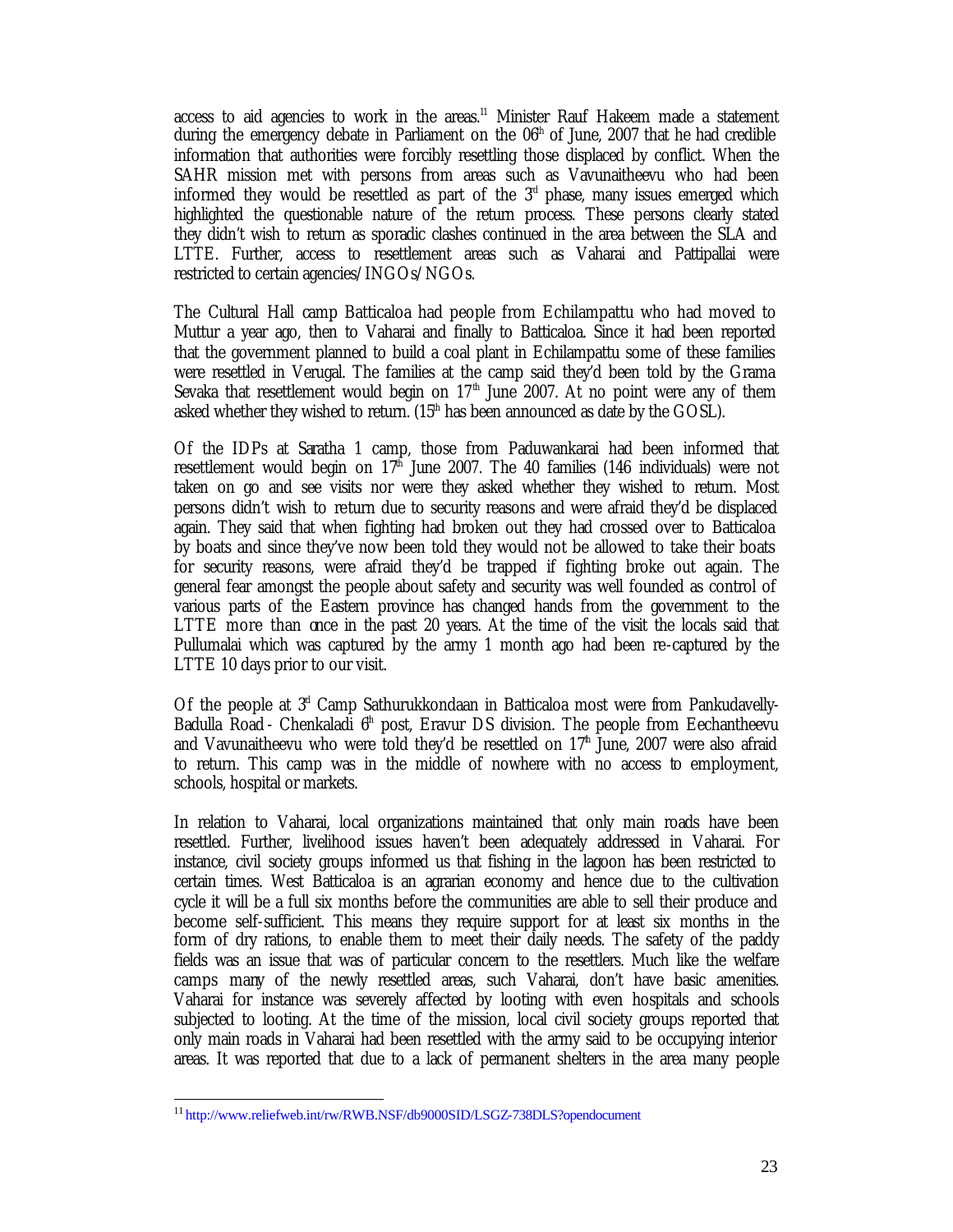were occupying destroyed houses. Threat of unexploded ordnances (UXOs) was another problem faced by new returnees. Further, sporadic fighting between the government and LTTE was reported during the time of the visit. At the time of the visit, Sewa Lanka, ACTAD, World Vision and AHED were providing some support to the returnees. Provision of compensation and support by the government was also found to be inadequate. Local groups stated that though the government allocated Rs. 250,000 for rebuilding a house the sum was inadequate, since rebuilding costs Rs. 1 million to 1.5 million. Groups stated that this too had been stopped since  $18<sup>th</sup>$  May 2007.

Entry to and exit from newly resettled areas is subject to military control with certain areas requiring special IDs for entry. At the time of the mission, entry to Vaharai was strictly controlled and mission members were not allowed to enter the area. Further, the military personnel at the checkpoint did not provide a reason for barring entry.

According to community groups, children and young persons who have returned/released from armed group s, are facing additional problems in the newly resettled areas. For instance, the Special Task Force (STF) is well aware of their history with the armed groups and often warns them that they are being watched. The families are therefore afraid the STF will round up and detain the children who are known to be ex-members of the groups in the event of an incident. Further, the family ID cards that are being issued are also causing problems for young persons. For example, parents often leave teenage children in Batticaloa when they re-settle in areas such as Vaharai and Pattipalai due to the prevailing insecurity in these areas. Hence, the children are left out of the family photo which is an integral component of the family ID, and cannot return to these areas as the STF does not allow anyone who is not in the photo to reside with the family.

# **Role of INGOs and NGOs**

The lack of coordination between aid agencies was highlighted by the various needs assessment being conducted by different agencies at the time. Moreover, the mission was told that agencies were not sharing their individual needs assessments, either with the government or each other. It was pointed out to the mission that there is no common beneficiary list, with overlap and duplication taking place. Complicating the situation, some agencies had agreed to supply food to only some families in each village, while the rest of the families received no support. The government announcement that in the future all aid agencies would have to channel aid to new resettlement areas through the DS has contributed to the existing atmosphere of excessive state control and fear amongst local aid and humanitarian agencies. The presence of armed groups, who threaten aid agencies in many ways, ranging from recruiting staff members to preventing them for engaging in certain types of work, means that local groups find it extremely difficult to carry out their mandate effectively.

The opinion regarding the role and effectiveness of INGOs and NGOs was complex; it varied on the party in question and at times was paradoxical. IDPs repeatedly told mission members that they felt abandoned by the state and were appreciative of the support extended by the aid agencies. At the same time, local groups expressed concern about the manner in which the intervention of INGOs has shaped local communities. For instance, local groups stated that people now expect financial reward for even attending programs, or they expect equipment etc. Further, since INGOs pay more for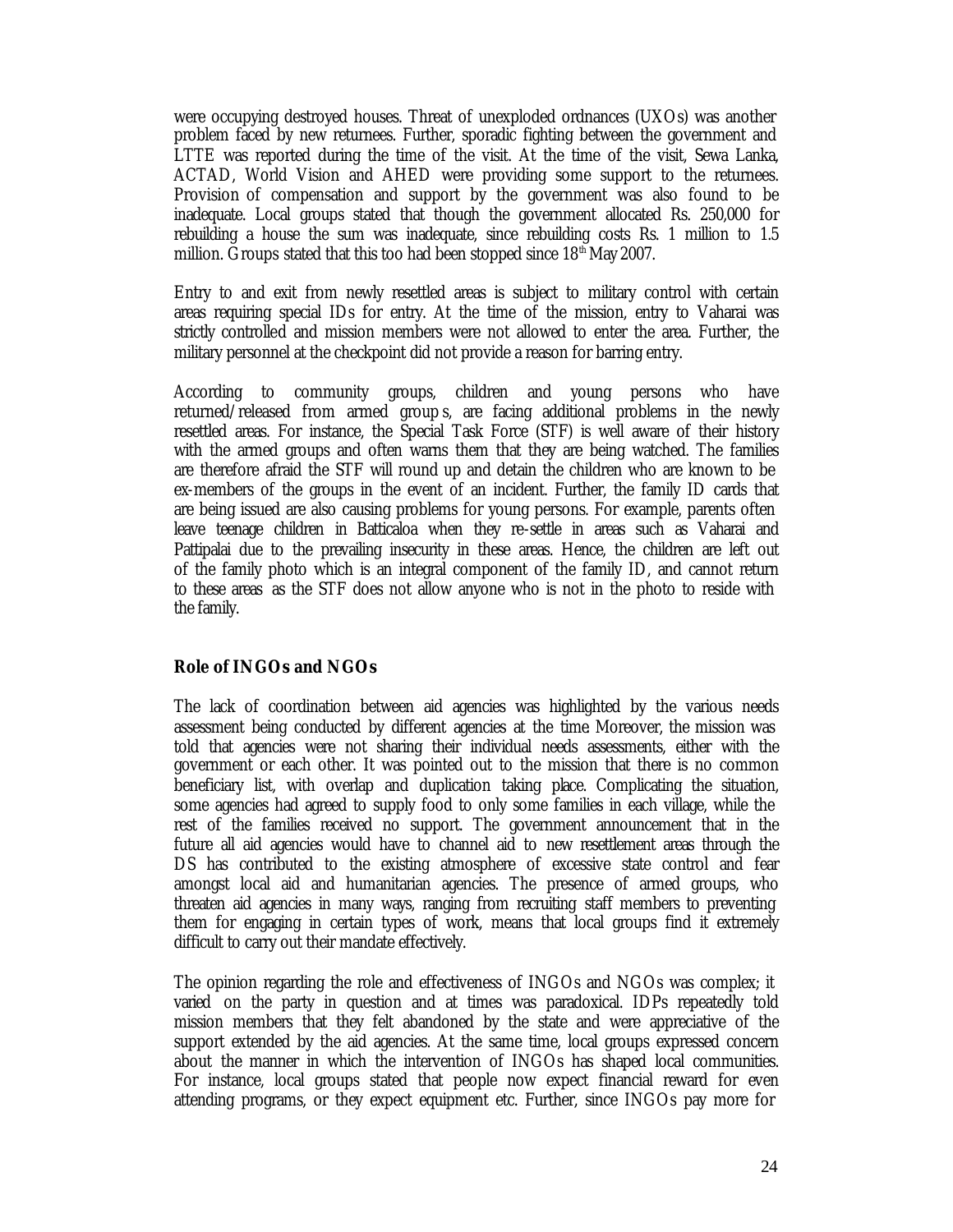services provided by local tradespeople, they now expect the same high rates from the locals. Some groups felt that at present there is an expectation amongst the people that NGOs and INGOs should provide services, whereas in the past they only expected assistance during difficult times. It was said this change had taken place after the tsunami.

# **Sinhalization of the Eastern Province: State Colonization and the Fears of the Minority Communities**

The issue of state colonization of the Eastern province was raised by most groups the mission spoke with. Historically, the government has utilised various schemes, such as the Mahaweli irrigation scheme, to move Sinhala settlers into Tamil and Muslim areas with the aim of changing the ethnic demography of the province and thereby alter electoral politics. Mannampitiya, is a perfect example of one such area which was colonized through the Mahaweli development scheme, where at present there are virtually no Tamil inhabitants. Kaliachchai inside the village of Rithithanna, which is currently part of the Koralai West DS division, was a Muslim area from which people were moved to Ottamavadi and Sinhalese settled in 1990 through the Mahaweli scheme. Some local sources claim that after the tsunami the Presidential Secretariat allocated houses in the post-tsunami resettlement scheme in Pottuvil 18 to Sinhalese persons recruited by the government to work on post-tsunami reconstruction. Groups also informed the mission that the Ports Authority has taken over lands on the Habarana - Trinco road which they fear will be used to resettle Sinhalese. The people believe the use of the lion as a symbol for the Muslim majority Ampara district in the new flag for the Eastern province is a further message by the government to the minorities that Ampara is a Sinhala division. These claims illustrate the fears of the minority communities which deepen existing divisions between communities.

Muslims groups that mission members spoke with pointed out several ways through which, what they called the Sinhalization of the Eastern province, was taking place; appointment of numerous Sinhala government officials to the Provincial Council in the East after the de-merger of the Northern and Eastern province; establishment of Sinhala resettlements in Ampara; and building Viharas in Pottuvil, a predominantly Muslim area. The Muslim people, correctly, viewed themselves as being stuck between Sinhala and Tamil nationalisms.

Pottuvil DS is 269 sq km and separated into 27 GS divisions. The ethnic ratio in Pottuvil is  $78.11\%$  Muslims, 19.79%- Tamils and  $2.11\%$  Sinhalese.<sup>12</sup> Pottuvil is an area that has been adversely affected by the demarcation of the tsunami buffer zone, Sinhala colonization and LTTE alienation. We were told that although 98% of the population of Pottuvil is Tamil speaking, the Pottuvil police station has only 2 Muslim OICs. Mission members were told that people who go to the police station are often subjected to ethnic slurs when they attempt to file complaints. Further, since most of the officers at the station are unable to file entries in Tamil, they use home guards who don't know the language fluently either, as translators.

Changing administrative boundaries is another means through which the demography of the Eastern Province is being changed, since it impacts upon the ability of minority groups to influence the political processes in their local areas. The local communities

<sup>&</sup>lt;sup>12</sup> Pottuvil District Secretariat.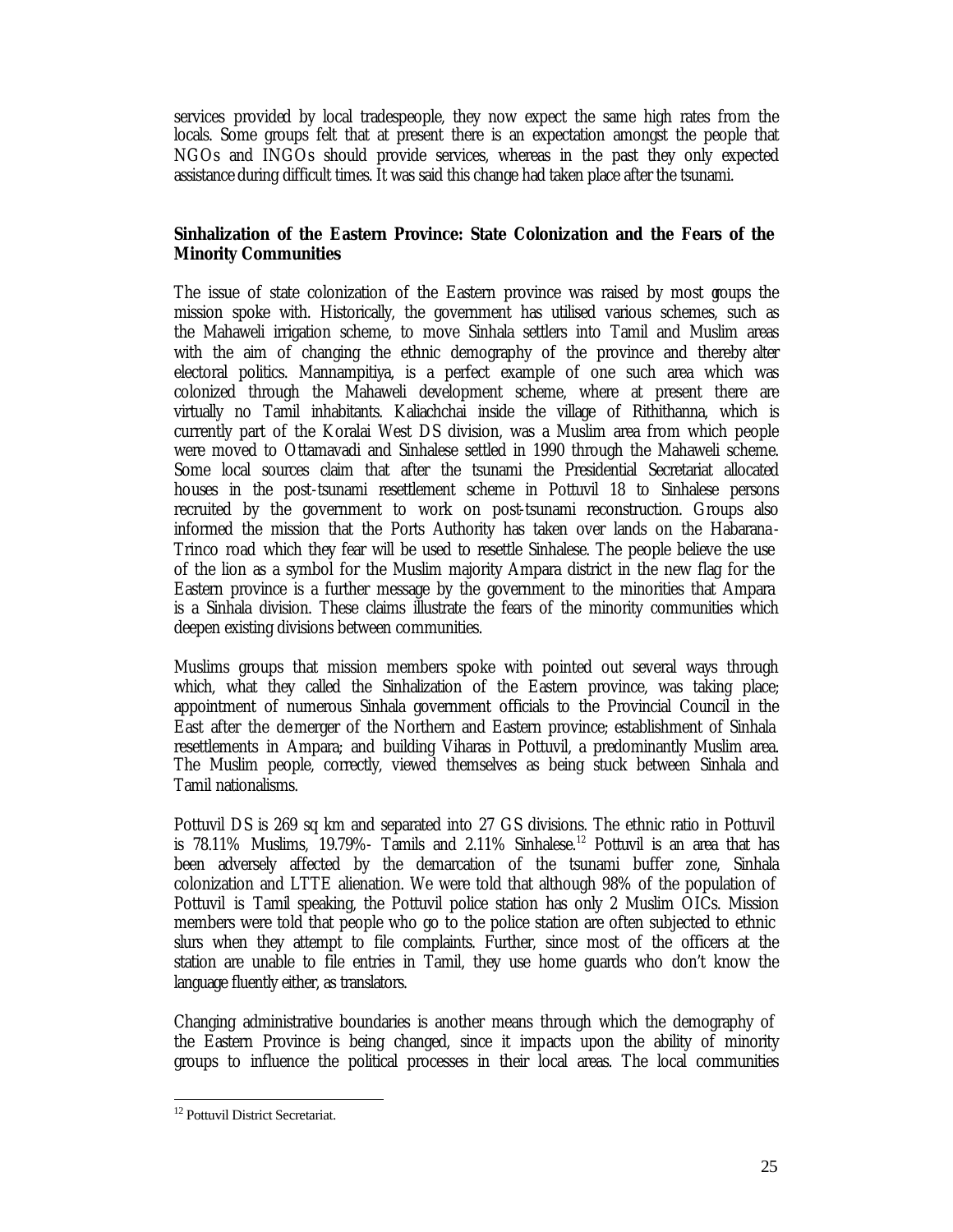informed the mission of government plans to incorporate Vaharai which at present part of the Batticaloa district into the Sinhala majority Welikanda DS division and thereby reduce the size of Tamil majority Batticaloa division.

Local groups informed the mission of several moves by the state to grab land from the minorities by declaring the area as sacred land and constructing Buddhist temples and statues in the area. For example, in Pottuvil, Navilaru, a farming area was declared sacred land by the Government Agent in March. The same took place in Oluvil. After the tsunami the government declared Ullai, a majority Muslim/Tamil village south of Batticaloa, as a tourist zone, constructed hotels and reportedly encouraged Sinhalese settlements. Many groups and individuals the mission met opined that the murder of ten Muslim men in Pottuvil in September 2006<sup>13</sup> was carried out with the intention of grabbing land and warning the muslims that they should not contest control for land. According to locals the Pottuvil murders took place between two Sinhala villages and there was continuing dispute between the villages, with the latest altercation occurring the morning before the murder. The dispute was regarding burying non-Muslims in the Muslim cemetery. Since fishermen settlers from Tangalle took over the non-Muslim cemetery and built houses, there has been no burial ground for non-Muslims. Hence, they attempted to bury non-Muslims in the Muslim cemetery which led to a dispute between the communities. Based on these facts many local groups claim they have strong reasons to believe that there was suspected involvement of STF personnel. They further stated there was no reason for the LTTE to kill them; to take risks and travel passing many military camps just to kill 10 villagers. Local people said that in Chengamam, 3 kms from Pottuvil, the STF harassed Muslim people for trying to build a mosque and demolished the constructed structure. Allegations and counter allegations by communities against each other were also common. For example, Tamils claimed that Muslim communities had used the displacement of Tamils in areas such as Thiraikerny to buy land at cheap prices.

The Muslim people are subjected to attempts by both state and armed groups to grab land. In many areas Muslims afraid to live on and farm their lands due to formal and informal threats by armed groups. In many cases, though they have deed s to the lands but are unable to use them.

Some cases cited by the interviewees are below:

- In Vattamadu the GA had issued a land permit to both Muslims and Tamils for the same piece of land, which led to an inter-community dispute. The LTTE allowed Muslim people to cultivate the land for a certain period of time and then refused entry.
- In Thirukkovil, Rasoolthotum coconut estates owned by a Muslim man were left in trust for the daughter but after the CFA the LTTE built houses for Tamils on the land with the help of World Vision.
- In Pottuvil, town, (a 99% Muslim populated area), Muhuthumaha Vihara, an archeological site, was turned into a Buddhist temple with no worshipers. This has been contemplated as a move to create communal tense in this area.

<sup>&</sup>lt;sup>13</sup> From Welikanda to Muttur and Pottuvil: A Generation of Moral Denudation and the rise of Heroes with Feet of Clay, UTHR Special Report No. 25 at http://www.uthr.org/SpecialReports/spreport25.htm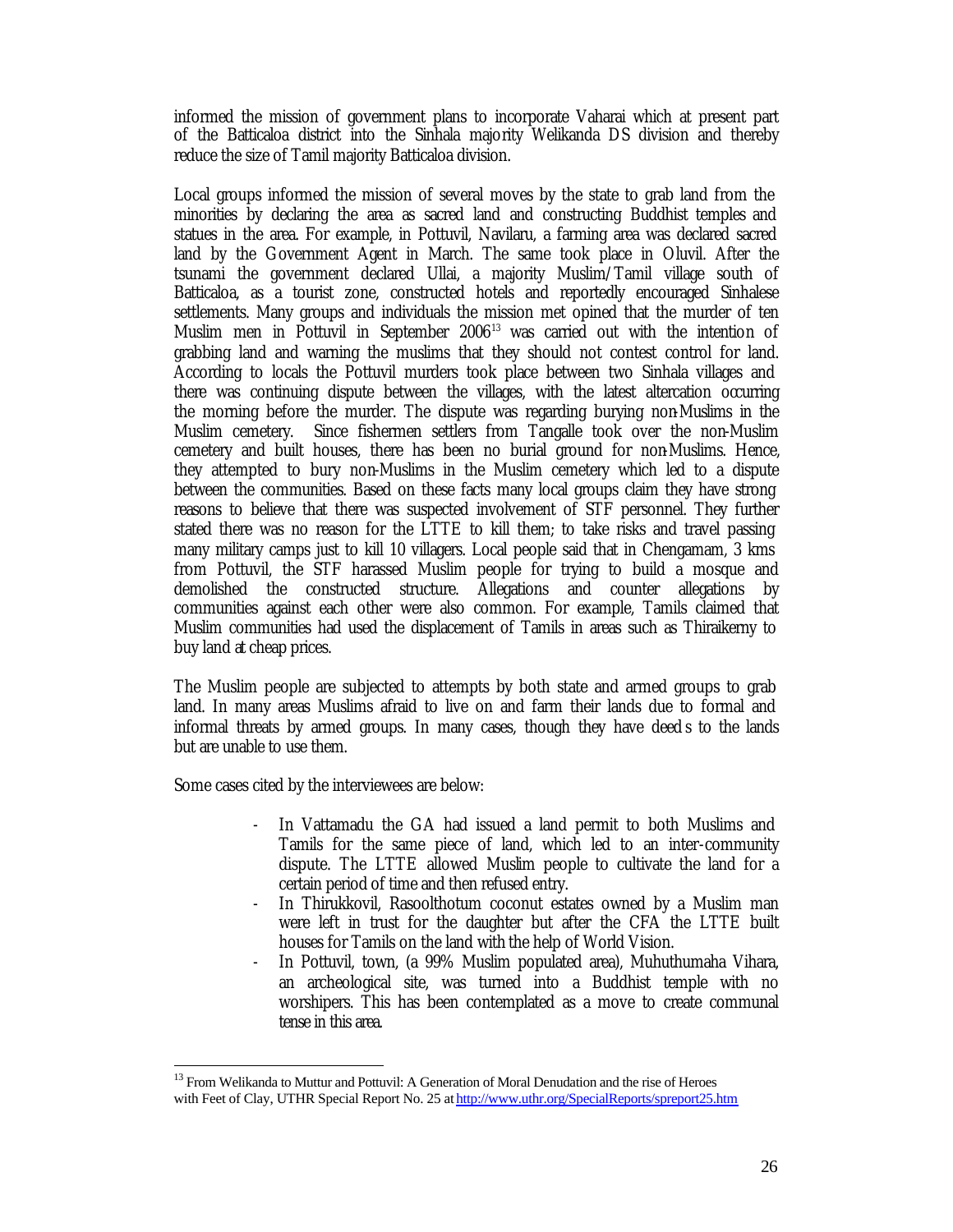- Land at the  $3<sup>d</sup>$  mile post has been declared an archeological site, with the planting of a Bo tree on the Lahugala and Pottuvil road.
- In Saasthraveli 1000 acres of Muslim agricultural land, (which were on renewal permits), have been taken over by the state and a Buddhist monk and ten children with 50 homeguards for security have been settled in the area. The mission was told that the land is currently being divided into 2- 3 acre plots and gradually being used to settle Sinhala people.
- In Arugam Bay a large Buddha statue was placed opposite the main STF camp at the foot of the Arugam Bay Bridge. It should be noted there are no Buddhists residing in the vicinity. Immediately after tsunami another Buddha statue was erected by Ullai town on the beach. USAID which is building a bridge in the area was forced to shift the location of the bridge to avoid shifting the location of the statue.
- In Pottuvil town a sign board which states that Sri Lanka is a Buddhist country and belongs only to the Buddhist was placed on a Bo tree. The sign board which was installed a couple of years ago is in Sinhala.

The latest means by which the government has deprived thousands of persons, mostly minorities, of their land is by Gazette notification on 16 February 2007, (the Gazette notification for the Economic Zone was issued on  $16<sup>th</sup>$  October 2006 - No 1467/3 Board of Investment of Sri Lanka Law No 40(1978), through which the President declared a new High Security Zone covering Sampur and Muttur East (at least six Grama Sevaka divisions) for the establishment of a Special Economic Zone (SEZ) which will displace thousands of families. The government said that it has already taken action to acquire land for relocation of said displaced families. Eastern Security Forces Commander Parakrama Pannipitiya has been appointed as the Competent Authority for the implementation of the regulations. Local groups surmised that if the government establishes a coal power plant in Sampur they would not trust minorities to work at the plant. Further, they will have to provide security for the plant. Hence, they fear the government will settle Sinhalese families in the area and change the ethnic ratio.

# **Militarization of the East: Military Administration under the Guise of Civil Administration?**

Militarization of the conflict areas is very visible and civil administration appears to defer to the security concerns and the 'advice' of the military establishment. The mission was informed by several parties that it was common practice for the military to use private property to establish camps without compensation or payment of rent to the owner. Given below are instances where the establishment or existence of STF camps has disrupted the lives of civilians and placed them in danger as narrated by the individuals and groups the mission interviewed.

- In Pallayaddi Vettai 4 STF camps have been established in the middle of villages.
- The STF has taken over hospitals in Akkaraipattu and Thirukkovil.
- The Kannakipuram Kovil has been a STF camp since 1990.
- In Akkaraipattu worship times at the Nagapiran temple are restricted due to the proximity of the temple to the camp.
- In Uganthai, Paanama, after a claymore blast the STF attacked devotees and warned them not to return.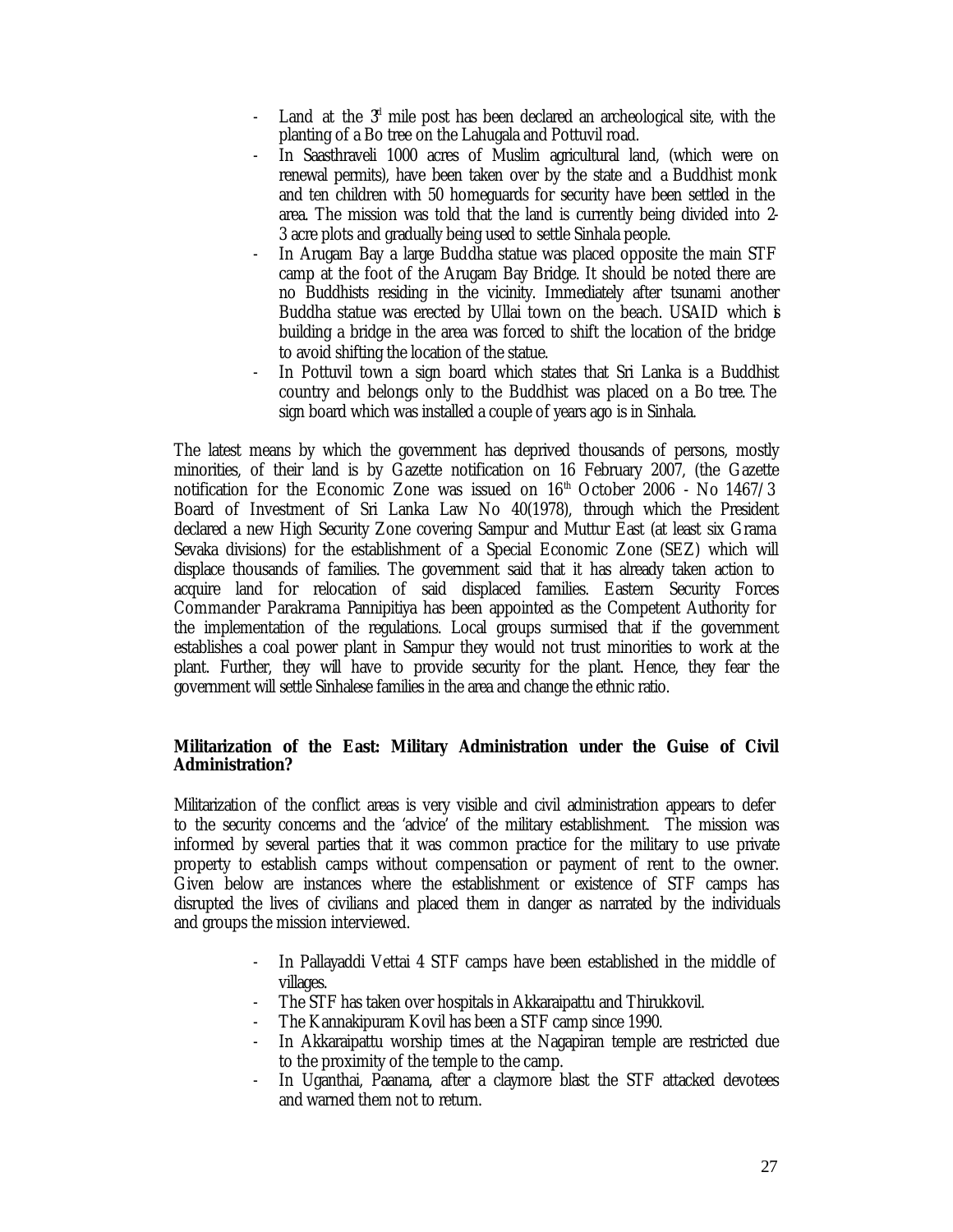- In Aligama as there is a STF camp next to the village and people are not allowed to enter the village without the permission of the STF. One needs to submit an ID card and obtain special card in order to enter the area.

Mission members noted the presence of armed men in civilian clothing at the District Secretariat Office in Batticaloa. Due to the presence of armed groups functioning in the area there is no way of determining whether they were members of the Sri Lanka Army, Special Task Force (STF) or the Karuna group. In other areas in the East, such as Kalmunai, men in civvies carrying guns were seen boarding public buses and patrolling the streets. When an armed person who is a member of the army or a paramilitary group boards or attaches himself to a civilian object he effectively transforms the object into a military target. This creates a sense of insecurity amongst the public and contributes to increased atmosphere of lawlessness and impunity.

Sources alerted the mission to the presence of a member of the Karuna group at every STF checkpoint from Ampara to Pottuvil. Since the split within the Karuna group civilians said it had become more difficult to trace abductees and forced recruits, since there are several factions and each denies responsibility and blames the other. The split and the prevailing atmosphere of uncertainty and insecurity are reportedly being used as an excuse to commit various grave crimes.

Many areas in the East experience restrictions on the freedom of movement of people and the ability to go about their day-to-day activities. These restrictions are imposed by local commanders and STF camps, and are not part of any formal process. For instance, people claimed the STF sometimes did not allow people to switch on their lights at night and some roads are open only up to the camps.

## **Discrimination and Human Rights**

Violation of the freedom of expression and right to information occur on a daily basis in the East. For instance, there is no cell phone connection in Batticaloa, which adversely affects livelihoods. Certain newspapers are not permitted to be sold in Batticaloa with some paramilitary-politico groups selling their own newspapers by force. Mission members witnessed this while entering Batticaloa.

The right to education of those living in the East has also been adversely affected. At present there is army presence inside the University premises which prevents many students from attending classes due to fear. Local groups believe this is an attempt by the state to cripple the education system in the East and the access of minorities to education.

The tsunami displaced are one of various groups that have no public space to articulate their grievances. Those displaced by the tsunami continue to live in camps in many parts of the East. The recent spate of conflict displacem ent has also led to the plight of the tsunami displaced being ignored by both the government and aid agencies. For example, though Maruthamunai was one of the most affected areas there has been minimal rehabilitation in the area. A tsunami displaced person said that in February 2007 the people who hadn't yet been provided with housing staged a Sathiyakraga (peaceful protest) to reiterate their needs as IDPs. Discussions with the GA and DS resulted in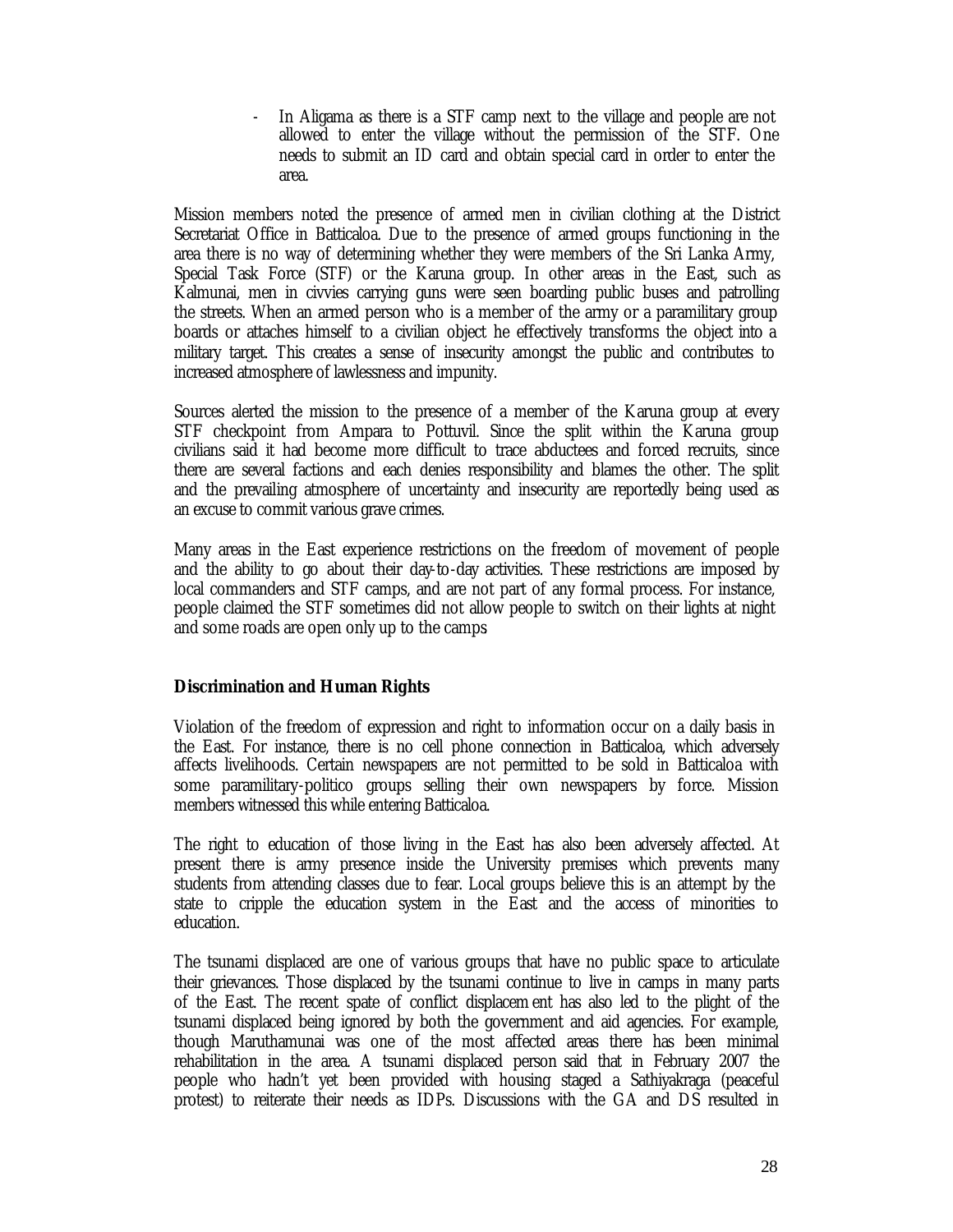promises being made that they'd be given land within a week. Four months later nothing has been done and the situation of the IDPs remains the same. In many cases posttsunami resettlement has been ill-conceived with people finding it difficult to engage in livelihood activities in the new settlement areas. In Ismailpuram for example, people do not want to resettle in the ICRC housing scheme as their livelihood is fishing and it is difficult to engage in livelihood from 11 kms away from the sea.

Another community that experiences alienation from the larger populace and is denied space to articulate its grievances is the group of gypsies in Aligama, 14 kms from Akkaraipattu. These people who engage in hunting and chena cultivation and speak a Telungu based language are converts to Christianity. The Grama Sevaka for the area told us that they were displaced from Aligama to Thirukkovil in 1990 and returned to their homes in 2001. Though they were supposed to occupy houses rebuilt by NECORD, many people live in incomplete houses as the project was not completed. There are 225 families in all. The area does not have electricity or transport and the closest town is Akkaraipattu. There is no post-office, co -op or hospital. Further, during the months of June-July the area experiences severe water shortage. The local school was built by UNICEF and has classes up to the  $\ddot{\tau}$  grade. Since there are no roads into the area the people encounter severe difficulties, particularly at night time during emergencies. The Grama Sevaka of the area stated that there is 100% probability of these people being displaced again.

## **Muslim-Tamil Relations**

Many Muslim people felt their community had no voice for which they blamed the politicians. Some groups said that post-tsunami reconstruction in Muslim areas was hampered by internal conflict within and between Muslim political parties. They said that the representatives of the Tamil people were working for the Tamil people without joining the government, while the Muslims had no voice in parliament despite the Muslims MPs holding portfolios. After the death of Ashraff they said no political leader has emerged to speak on behalf of the Muslims. The mission was also informed of the presence of certain armed groups, which are supported by political parties, within the Muslim community, which has reportedly led to an increase in crime. The area of Saanthamaruthu is said to be particularly affected, with seven murders taking place in the past month. Many also felt that internal Muslim conflict is used by GOSL and the LTTE to sideline the Muslim community. Ironically, the Tamils who were interviewed felt the Muslim MPs were working for their community while the Tamil MPs were ignoring the plight of the Tamils.

Inter-community relations between the Tamils and Muslims have been affected by the activities of the Tamil Makkal Viduthalai Puligal (TMVP) also known as the Karuna group. Many Muslims said that in the event of an inter-community dispute the Tamils believe they will receive redress if they complain to the TMVP. The TMVP in turn threatens the Muslim people. In one case of conflict between a Tamil and Muslim from Maruthamunai and Kalavaanchikuddy respectively, the Tamil complained to the TMVP who called and threatened the man and asked him to appear at their office. When the threatened man complained to the police he was told to approach the TMVP through the peace committee and mediate to resolve the dispute. He was told to lodge a complaint with the police only if the issue remained unsettled. At the same time the Police called the TMVP and informed them they had no authority to inquire into the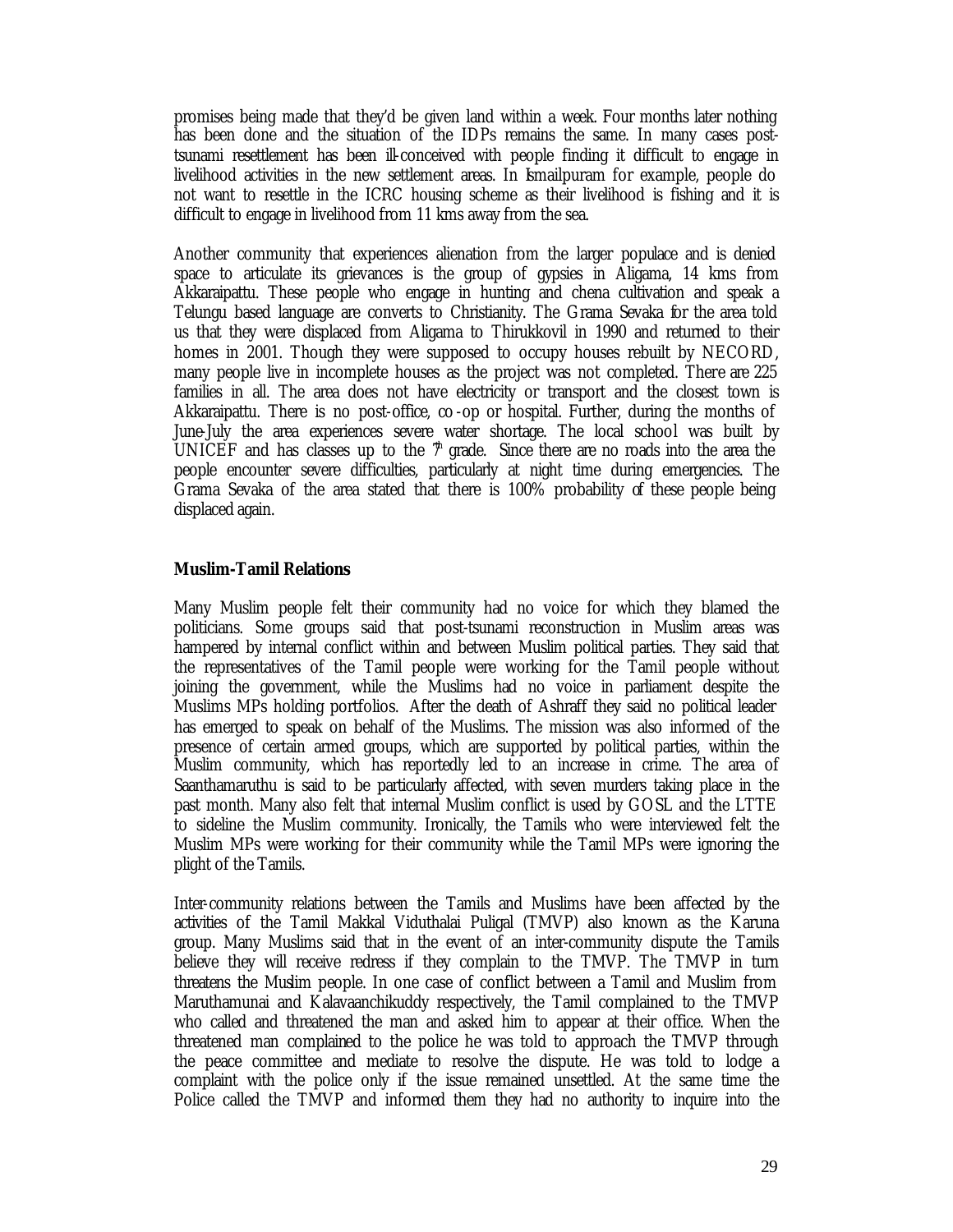matter. In another instance, a Muslim man was abducted and tortured by TMVP after a road side altercation. Most often, local community groups don't publicize such incidents but instead negotiate quietly for the release of 'arrested' persons.

The dismal state of inter-community relations was highlighted by several persons who pointed out that Muslims are not allowed to enter the Tamil part of Akkaraipattu due to the presence of armed groups. If there is army presence in the area then Muslims are not allowed to enter Tamil areas. The interviewees further said they felt there are continuous attempts to incite violence between the two communities by spreading rumours.

In Ampara there are three NGO consortiums, the Muslim NGO Consortium, the Muslim-Tamil Consortium and the Tamil-Muslim-Sinhala Consortium. Recently, persons from the Muslim-Tamil Consortium were abducted by the Muslim Consortium in order to prevent the Muslim and Tamil communities from working together. When the MTC considered taking the issue to the authorities they were advised by Action Aid to reconsider such action as it might be used by the government to stop aid to the areas.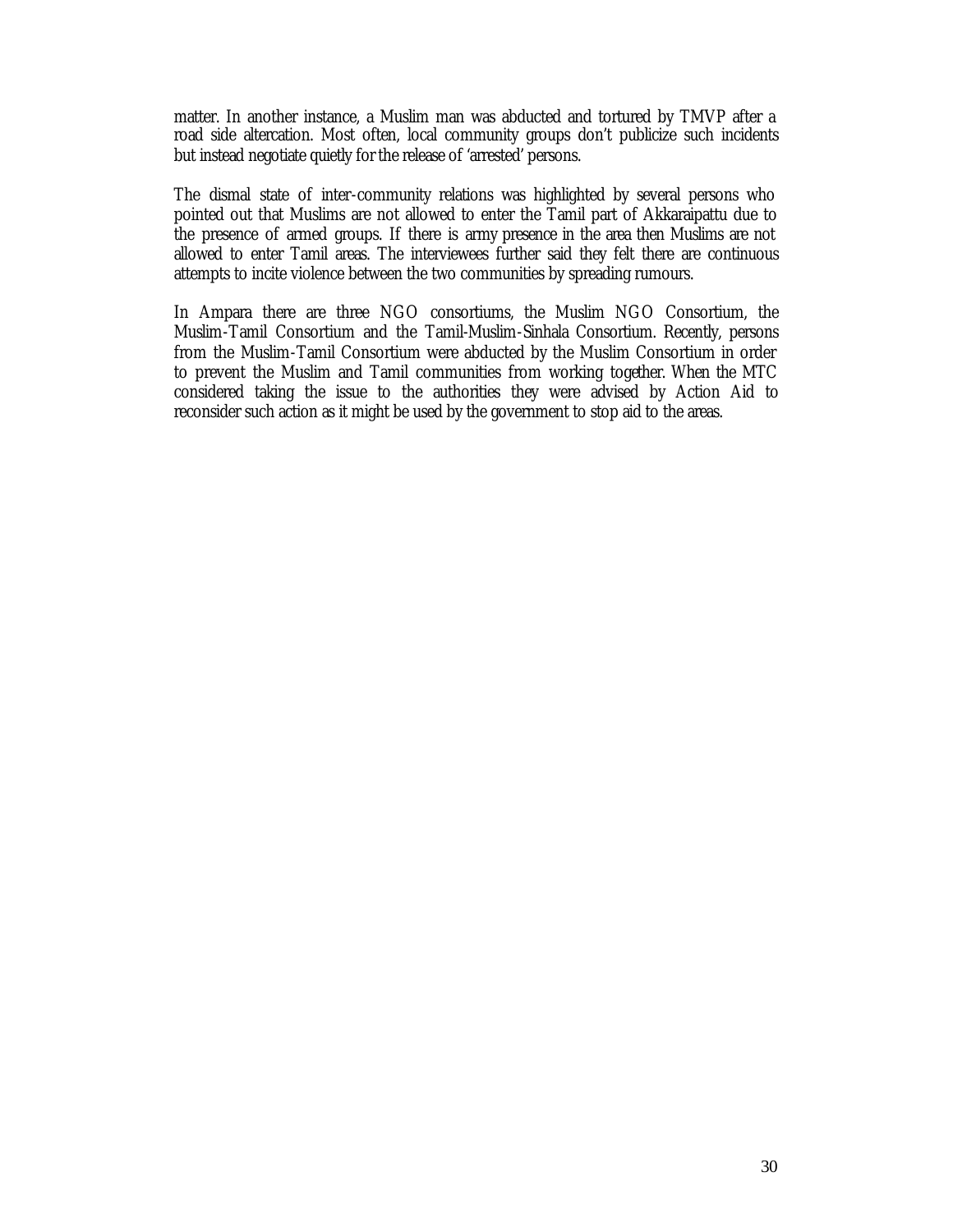# **MISSION TO VAVUNIYA, MANNAR & PUTTLAM**

The demographic profile of Vavuniya has altered in the last 15 years. It was previously a sparsely populated district but its population has increased in the past decades with 50% of its current population consisting of IDPs from other districts**.** <sup>14</sup> Vavuniya is a town that appeared to be administered by different Tamil politico-paramilitary groups. People who live within these artificially boundaries demarcated by paramilitary groups have been forced to pay taxes, ransom and compelled to buy the newspapers of these groups at gun point. Certain trades are controlled by the politico -paramilitary groups and some even administer IDP and resettlement camps.

A large number of IDPs in Vavuniya are from the LTTE controlled areas of north which has put tremendous restrictions on their mobility especially in the last 19 months. Even though most of them have been resident in these camps for over 15 to 17 years and possess special ID cards issued by UNHCR, which authorises their residency in these camps, the SL military continues to identify them with their place of origin (LTTE controlled areas) and subjects them to harassment at check points. This has drastically affected the ability of IDP men to engage in livelihood activities since they are compelled to stay in camps due to fear of harassment. This has forced many women to venture out to earn an income, sometime under very risky conditions. There were also stories of young women taking up prostitution as survival strategy.

Many of the IDPs the mission met didn't seem to associate relief, return and resettlement work with the government. They stated that government officers are unapproachable and don't take the complaints of the IDPs seriously. Most often resettlements work is associated with a NGO or INGO, even though each camp has a government appointed person to look into the welfare of the IDPs.

# **Right to Return**

The camps the mission visited were established 17 years ago. Some people in the camp had been resettled on nearby lands by an NGO, and had been living in various parts of Vavuniya over the past twenty years. At the time of the mission, none of them wanted to return even though some stated that soon after the 2002 ceasefire (CFA) they returned to their homes only to find their lands and properties uninhabitable. Landmines planted by both the government and the LTTE have turned most of the agricultural land into a danger zone and public buildings like hospitals, libraries, schools and temples have been taken over by the warring parties. Most IDPs seemed to think their villages could not be rebuilt and hence preferred to settle in Vavuniya permanently irrespective of the precarious security situation in the area.

A young woman in a Vavuniya resettlement village speaking about her right to return said that she was 17 years old when her family was forced out of their native place and that they've lived in the same camp for sixteen years. She felt it was pointless to return to their place of origin in Jaffna as there was nothing left for them there. She also unequivocally stated that the people had no choice where they lived as it was the military that decided on their place of residence. She said camp life had become permanent now.

<sup>&</sup>lt;sup>14</sup> Interview with SEEDS Vavuniya.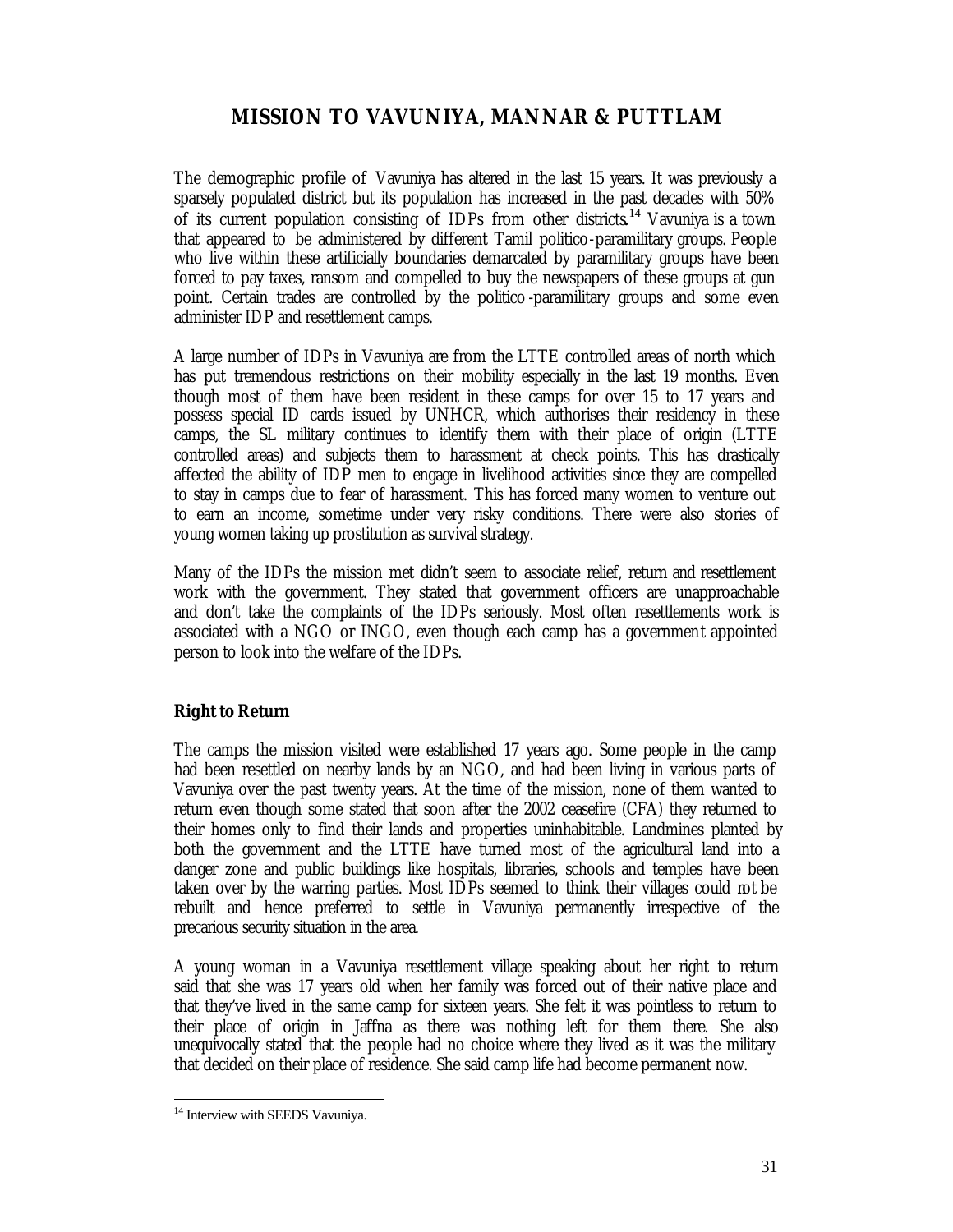The UNHCR Mannar office commenting on the right of Muslim IDPs' right to return, stated that the condition in Mannar was not conducive for their return and that they are very well integrated into host community in Puttlam since it is a largely Muslim area. She further said that the World Bank is currently engaged in building permanent housing for the Muslims in Puttlam. On the contrary, many IDPs do not wish to return, not because they feel settled in Puttlam, but because of fear and uncertainty. Hence, the security concern remains the main problem. Most stated they would return if there was peace in the area. Aid agencies therefore need to recognize the IDP community's right to return to their homes and realize under which condition the Muslim IDPs expressed their wish to permanently settle in Puttalum.

The pressure on limited resources in Puttlam gives rise to tension and conflict between the host community and the IDPs, where the former believe they encounter various difficulties due to the IDP influx. However, as mentioned earlier, it was the host community that provided support to the IDPs when they first arrived in Puttlam by settling many IDPs on their private land. The government stepped in only four years later with land and temporary shelters. After 17 years of living in Puttlam 35% of the IDPs purchased land from the host community.

Puttlam now hosts around 75,000 evicted northern Muslims. In the last 17 years the government has not allocated resources to the northern Muslims in Puttlam.<sup>15</sup> Puttlam authorities say they should obtain public resources and university quotas from the north, and northern authorities say that since the evictees have been living in Puttlam for an extended period they should approach the Puttlam Government Agent. Hence, reallocation of public resources is very much a vital concern and any permanent relocation program of northern Muslims in Puttlam should take this into consideration. Though many IDPs said that the opening of the Mannar- Puttlam road would facilitate their return, at least for trading and seasonal agricultural purposes, they felt that the LTTE would not allow the road to be opened due to the presence of a sea tiger base in Mullikullam. For the government forces the opening of the road would be an additional burden as it would force them to stretch thin the northern ground forces.

## **Human Rights**

 $\overline{a}$ 

The narratives of women were particularly powerful and highlighted the internal immunity that communities have constructed in order to deal with violence on a routine basis. Many women narrated stories of how their male family members had disappeared or were found dead but felt it was pointless to complain. They cited many reasons for this. Firstly, families do not obtain compensation if persons are killed by "unidentified gunmen". Secondly, some women felt the fact a family member was killed by unidentified gunmen was in itself a threat to the rest of the family. Hence, they chose to be silent. In some cases women had not even obtained the death certificate because due to the attached security risks they didn't want to be identified as family members of a person killed by 'unidentified' parties.

Interviewees informed the mission of increased control of the area by paramilitaries and the resulting culture of impunity. One of the examples quoted was the presence of white

<sup>&</sup>lt;sup>15</sup> Interview with Community Trust Fund.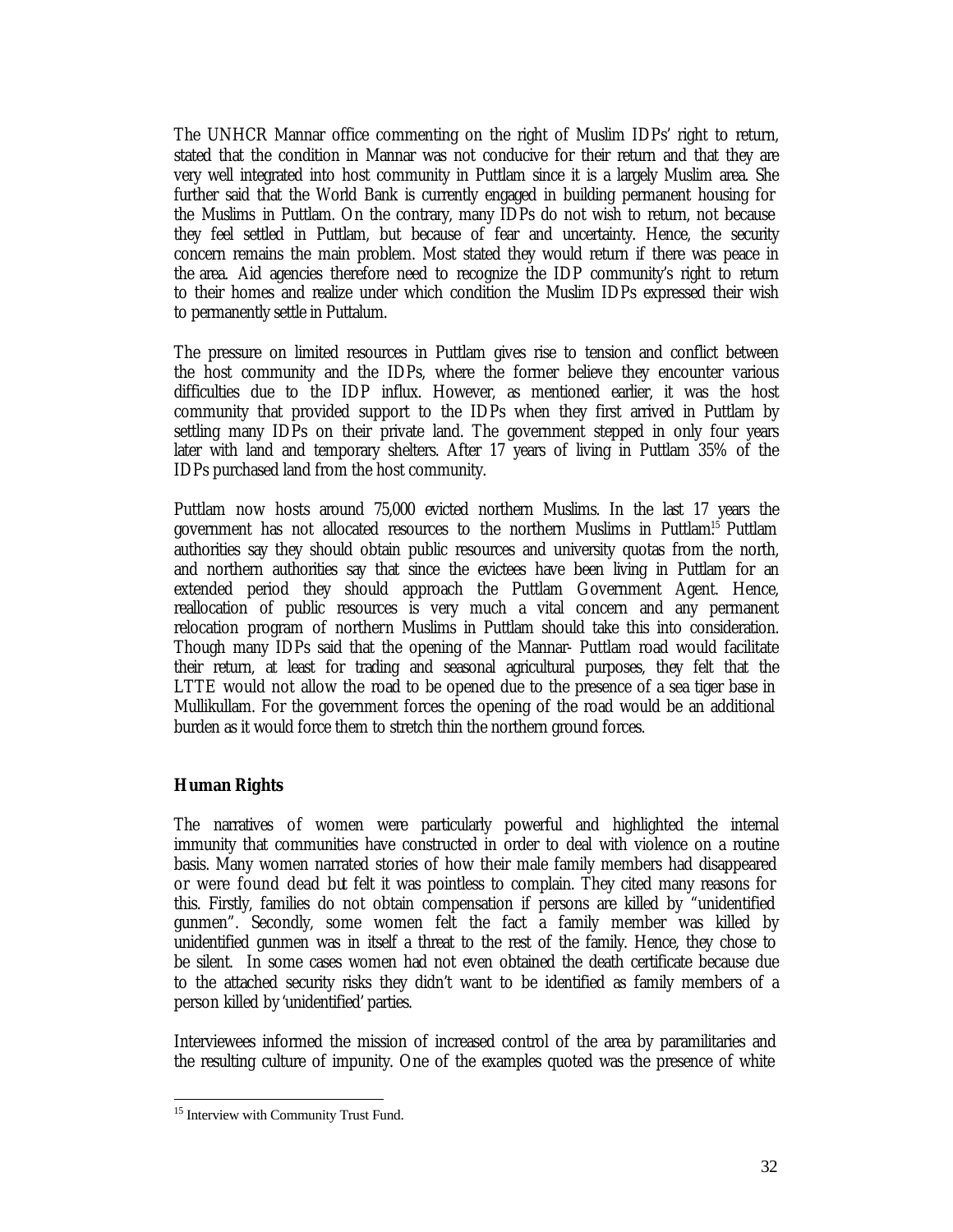vans parked near the SLA military check points with men in masks by the road side after 6 p.m. Persons who pass through the checkpoints are screened by the masked men and some taken away by the armed forces if identified by the masked men. According to the interviewees these men never returned alive.

Due to the prevailing security situation and restricted mobility men are unable to find jobs and in some areas don't travel out of the camp. This has led to idleness, gambling, alcohol and drug abuse. Due to poverty, some young women have had to turn to sex work. Women in the camp are aware of other women engaging in sex work but do not openly acknowledge the fact. In confidential conversations with mission members many spoke of instances of young women being 'picked up' at night by the military and dropped back in the morning. There is however, no community acknowledgement of this and nothing is done to stop the sexual exploitation and abuse of women.

With regard to alcoholism among men, women pointed to the existence of a connection between paramilitary groups and the 'kassipu' (local liquor, moonshine) brewers. They said this made it difficult for communities to combat alcoholism since people were afraid to complain about kassipu brewers as they do not know which paramilitary group might be associated with the brewers. Even in cases of murder and rape, people are reluctant to lodge complaints because the offenders are often connected to one of the paramilitary groups, a connection they utilize to threaten the victims and witnesses.

Like in Batticaloa, in these areas too domestic violence, teenage marriages and increasing rate of abandonment are common. Families anxious about the safety of their daughters marry them off at an early age. Some are married at the age of 13-14 years. Community groups in Mannar said that mass marriages among the young people have taken place in the past 6 months. This was done for two reasons: to escape LTTE recruitment and to get safe passage to India, since a young couple will obtain entry into refugee camps in India as opposed to a single young person who'd be suspected of being a LTTE member penetrating into India. Apart from security reasons, early marriages also lessen the material burden of the family. Quite often, these marriages are not registered leading to problems of desertion and second marriages among men. Children from such marriages are also abandoned.

#### **The Politics of Displacement, Return and Re-settlement**

Resettlement locations are identified by the government with no consultation with the IDPs. Local mobilisers pointed out that INGOs and NGOs have dead-lines for projects and hence want to spend the money within a stipulated period. They therefore don't consult with IDPs or find alternative safe places to construct their resettlement schemes/villages. INGOs in their effort to meet timelines have rushed into resettlement without conducting proper assessments of the areas and livelihood opportunities. INGOs have also been accused of forcing the IDPs to resettle in undesirable locations. The resettlement villages the mission visited in Mannar, Vavuniya and Puttlam are situated a fair distance from the towns and people experience great difficulty obtaining basic needs like water, electricity, transport, medicine and education. This also adversely impacts upon their ability to find means of livelihood. The Puttlam Sultan camp is one example where a traditionally agricultural community has been forced to live on barren land for the past 17 years.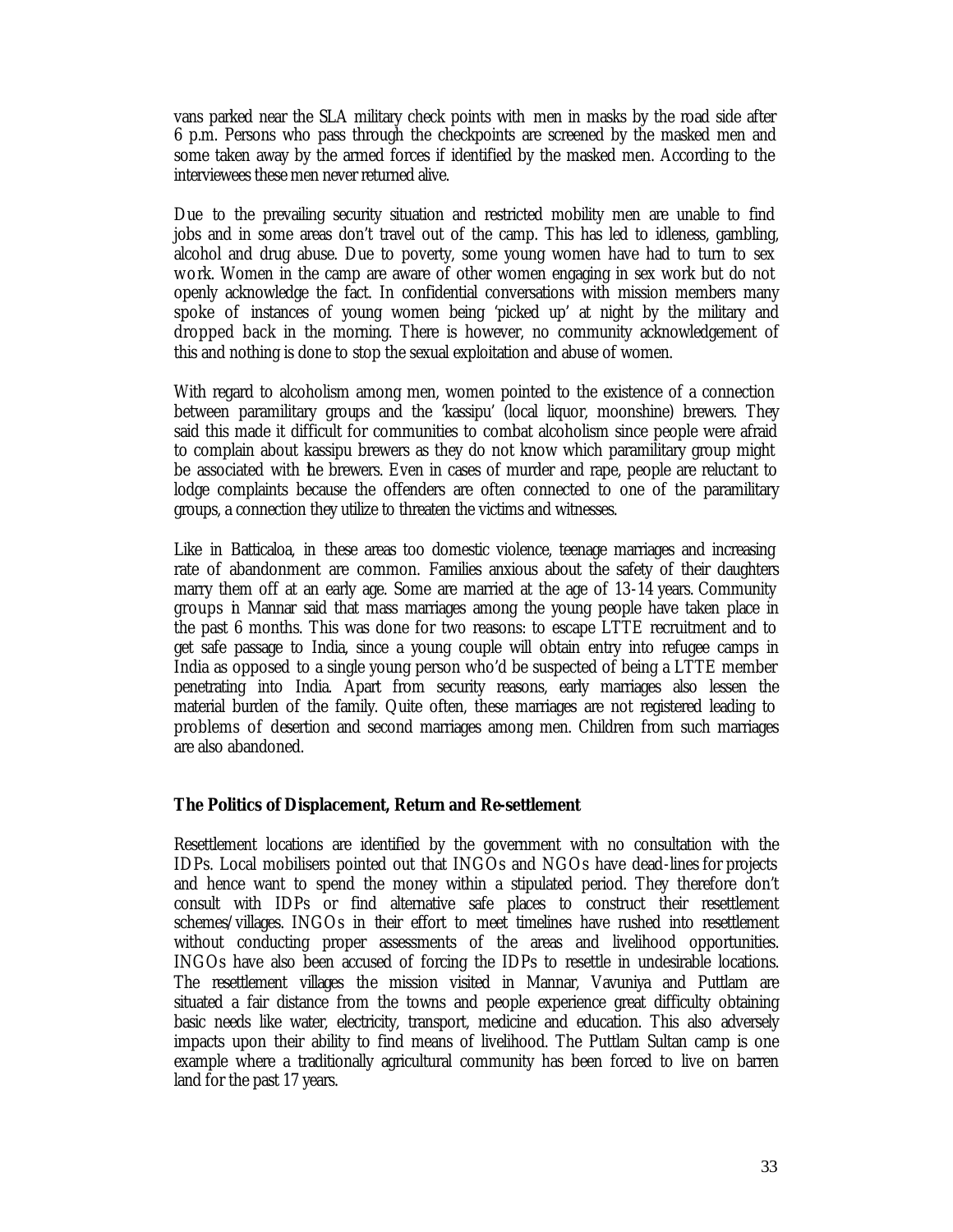In Mannar, like in parts of the East, return and resettlement has caused inter-community tensions. The Catholics in Mannar are quite anxious about the Hindus being settled in the area as some government officers and religious leaders fear mass resettlement could disturb the ethnic composition of the area. INGOs cite this as the main reason for the lack of success of resettlement plans. Most often host communities oppose new resettlement programs because of the belief that displaced people are the cause of all social, political and economic problems of the region.

There have also been cases where IDPs who have been living in camps have been given temporary shelters in areas where there is heavy military presence. In both Vavuniya and Mannar the mission observed that resettlement villages and camps were surrounded by military bases, bunkers and check points. Irrespective of the fact that the main road connecting Vavuniya-Mannar and Mannar-Madawachchiya has been heavily militarised for a very long time, what is now apparent is that the military has moved into resettlement villagers and established bunkers and check posts near schools and public administrative building. In Mannar, like in many parts of the East, IDPs felt that the resettlement is being done in a manner which will enable the military to use IDPs as a security buffer/human shields.

With regard to the displaced in Madhu, according to the Protection Officer at the UNHCR Mannar office, UN agencies have not entered Madhu area since displacement began. The officer said they faced several practical difficulties in obtaining clearance since they require permission from the military, LTTE, Defence Ministry and the air force commander to enter this area. Hence, UNHCR had no idea about the plight of the people who were forced to flee from Madhu Church into the jungles of Madhu since they hadn't visited the area since March 2007.

# **Provision of Aid & Support**

The mission was told by the IDPs that each family received coupons worth Rs. 1200 for dry rations that include 12 and half kg rice, 3kg flour, 3kg sugar and lentils. Though the cost of rice has now increased to Rs. 45 the amount given by the government remains at Rs. 12 per kg. Employment opportunities are scarce with seasonal employment (agricultural labour) fetching Rs 500 as and when available. Some men/women manage small shops and engage in home gardening. Some IDPs in Vavuniya told the mission that their requests to the GA for a plot of land to establish a collective kitchen garden had been turned down.

Local groups claimed that many international humanitarian agencies did not have an analytical understanding of the situation which contributed to further the ongoing conflict. The example cited was the relocation by UNHCR of IDPs to the highly militarized main road along Mannar–Mathawachchiya. In a way these agencies are furthering the government's forced return and resettlement plan by dismantling all welfare centres, thereby making it difficult for IDPs to remain at these centres. Further, if people refuse to move to a relocated site, their meagre rations are reduced, causing great hardship. For instance, locals said that at the Kalimotai Puliyankulam camp, Mannar, 55 families have been asked to be ready to be relocated in Thampannaikulum. Some families who have been living in this camp since 1999 don't wish to be moved but as other families are moving, they were told that the camp would be closed down. Therefore, these families have been forced to accept the relocation option.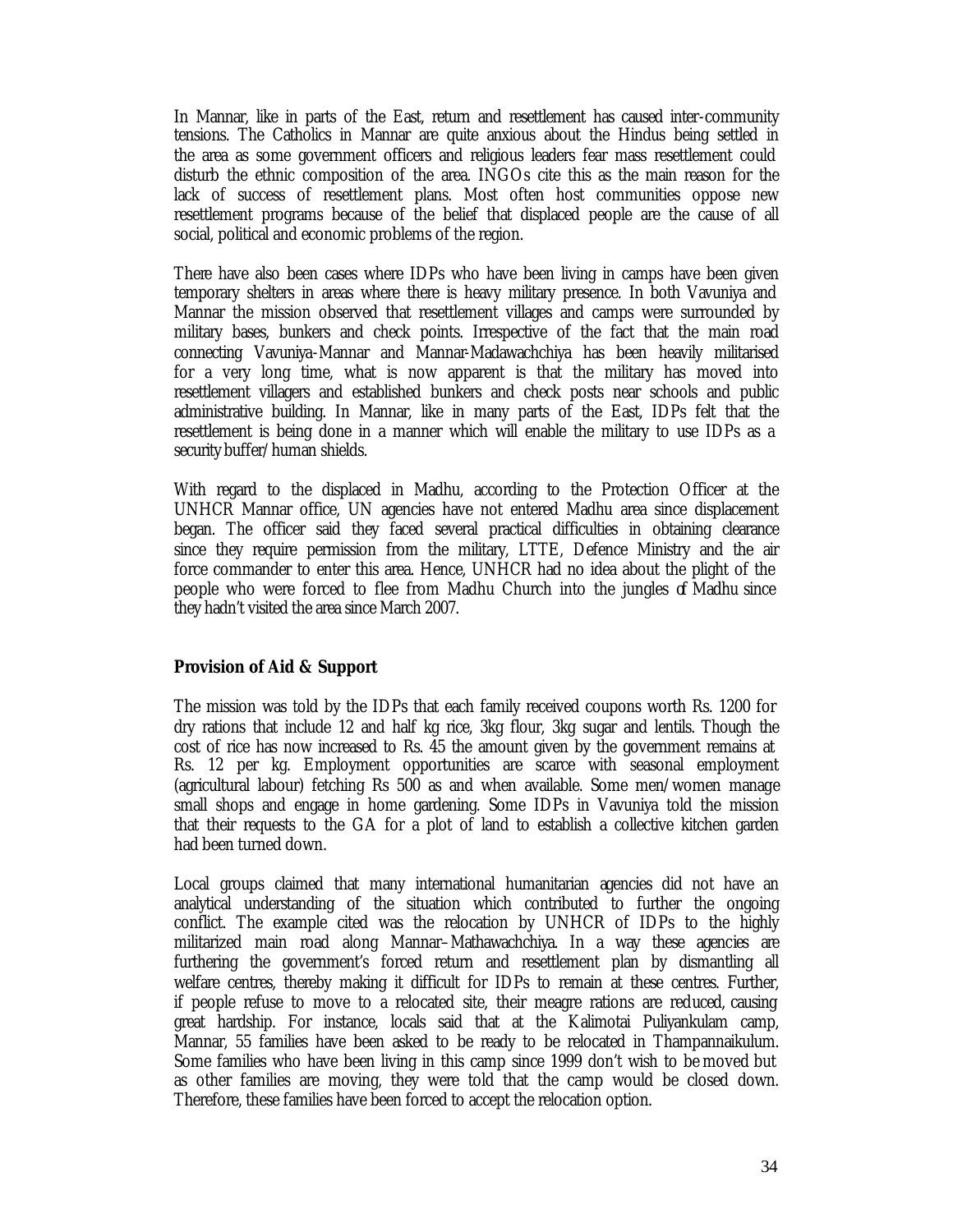NGOs we met both in Mannar and Vavuniya talked about the grim status of the IDPs who live in LTTE controlled areas. Since only few agencies have been allowed to undertake limited activities in the area there is urgent need to address issues related to IDPs trapped in LTTE control areas.

# **Livelihood Issues**

From the first week of June, 2007 the government has imposed restrictions upon the transport of goods to and from Mannar. This constitutes a ban on any vehicle registered in Mannar or the north passing through the Madawachchiya check point to the south. All goods from the north therefore have to be unloaded and the traders have to hire a transport vehicle (mostly lorries) from Madawachchiya to transport their produce to Colombo. The same applies to lorries that transport goods to Mannar. At the Madawachchiya check point the goods that co me from the south to Mannar have to be unloaded, checked and reloaded into vehicles that have north registration. This entire exercise takes four to six hours and is a costly affair which impacts upon Mannar's economy very badly, since the fisher folk are unable to transport their fresh catch to Colombo. It has also caused an abnormal price hike of essential items that are transported from the south to Mannar. There is also military imposed restriction on fuel distribution in Mannar. The monthly fuel requirement in Mannar is 600,000 litres of kerosene, 110,000 litres of petrol and 250,000 litres of diesel, while the current distribution of fuel in Mannar under the supervision of the military is 60,000 litres of kerosene,  $45,000$  litres of petrol and  $50,000$  litres of diesel.<sup>16</sup> Petrol is rationed and there is acute shortage of kerosene and diesel, resulting in the restriction of the mobility of civilians within Mannar district. Kerosene and diesel oil shortages have adversely impacted upon the fishing industry, the livewire of Mannar people.

<sup>16</sup> Mannar Divisional Secretariat.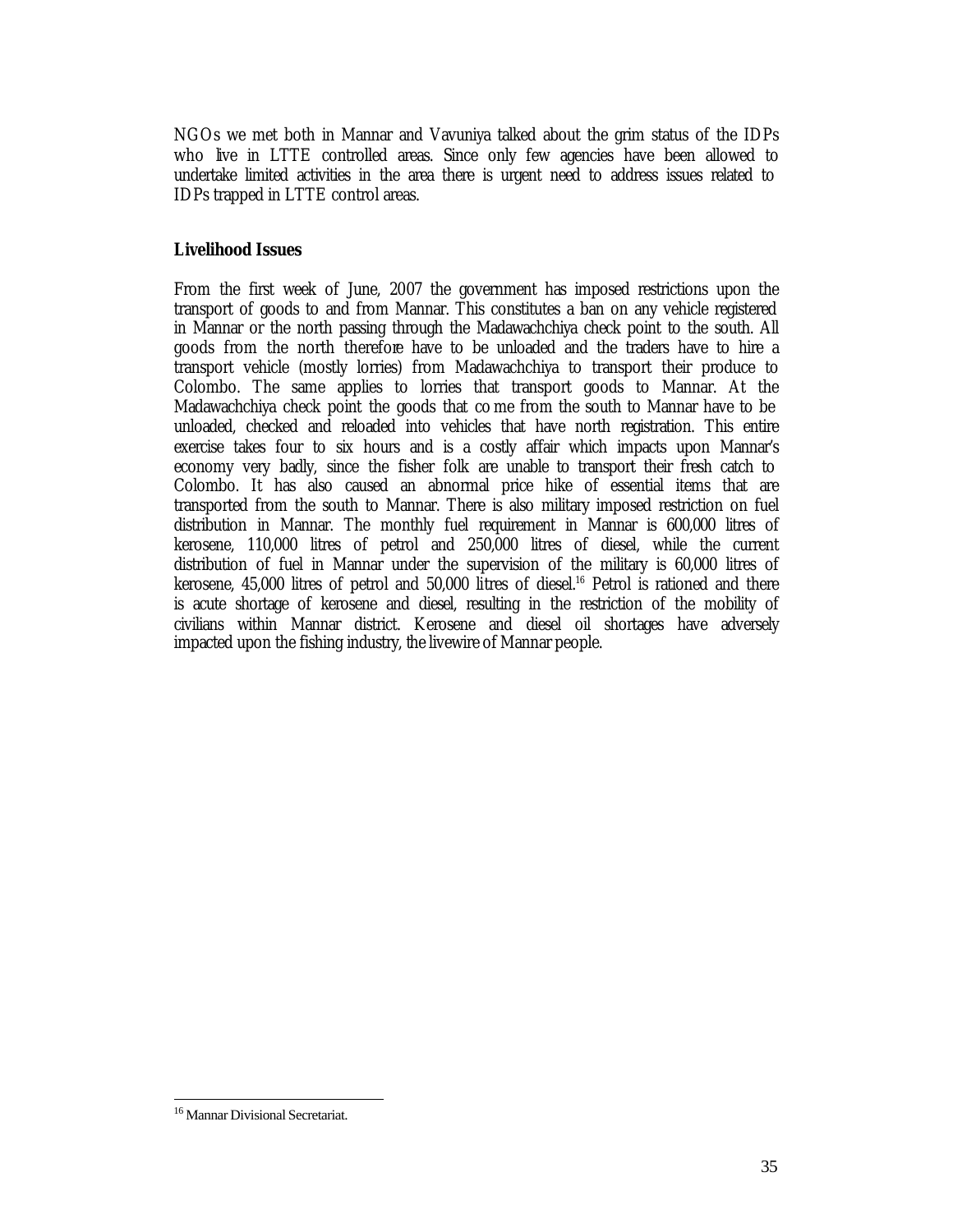# **MISSION TO TRINCOMALEE AND THE BORDER VILLAGES**

Trincomalee city is a highly militarized zone. The emptiness on the beaches, the lack of boats or any signs of fishing folk was stark in coastal areas. There was a checkpoint at almost all cross-roads and the town emptied completely at dusk, except for the ubiquitous check points. One evening around 8 p.m. the SAHR mission vehicle was the only civilian vehicle on the streets during the fifteen minutes it took us to get to the outskirts of Nilaveli. The mission met some INGO workers in Nilaveli and had dinner amidst the constant sound of shelling which everyone said was quite 'normal'. Going into Nilaveli itself we were told was too dangerous. The only shop open that night was selling coffins.

The Governor of the newly de-merged Eastern Province is from the military, making for a regimented public administration. Civilians also spoke of rigid controls and restrictions to movement. The presence of the Karuna faction and its political offices in the town added to a sense of fear and mistrust both among as well as within Tamil, Sinhala and Mulsim communities. The difference between development in the South of the island and under-development of the places in the East the team visited was glaringly apparent. There seemed to be very few opportunities for people in terms of employment as some livelihood activities such as fishing are restricted by the government. In the interior paddies lay fallow as people were too afraid to go to their fields.

# **Camp Conditions**

The conditions in most camps were dismal, especially the transit camp at Kiliveddy, which has become permanent for the Sampoor IDPs since they can't return home. Environmentally unsound building materials, such as tin and asbestos roofing sheets were used to build camps in extreme hot climate conditions. There was inadequate ventilation and space with the structures being small, dark & dingy with dirty uneven earth floors. All the camps had inadequate sanitary provisions.

The quantity of food supplied barely fulfilled the needs of the individuals. There was irregular supply at certain camps (Kiliveddy & Kinniya camps) leading to deteriorating health condition among inmates especially the children, pregnant and lactating mothers. This also forced many people to sell whatever possessions of value they had for food and supplements. Many people cooked within their small tent/shed space making the congestion and heat worse. Almost all the families the mission spoke with reported outbreaks of diarrhea and skin infections. There were also long waits in queues for rations, registration and so on and families such as single women and pregnant mothers were greatly disadvantaged.

The Tamils living in IDP camps experience extreme economic hardships due to restrictions on movement, since no person is allowed to go out of the area without permission of the Divisional Secretary. Accessing agricultural lands was impossible and the only work, if any available, was day labour or 'coolie' labour. They are hence totally dependant on dry rations provided by the government or supplements provided by NGOs. There are restrictions on fishing and agriculture in some areas while in others it is unsafe to access agriculture lands due to on going conflict and landmines which adversely impacts upon people living in resettled areas and Muttur. The resettlement of Tamils in Sampur has stopped completely. Many Sinhalese from villages in the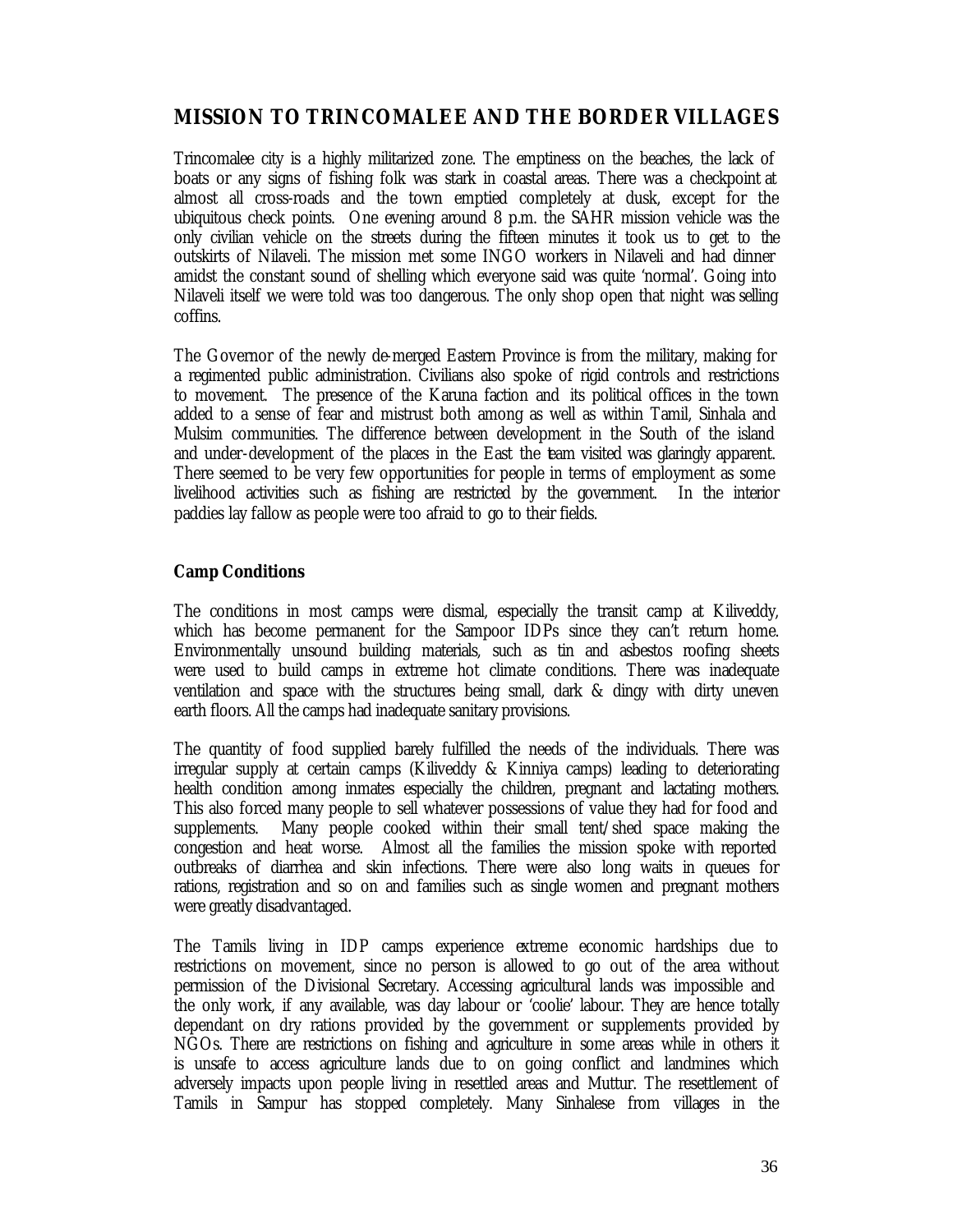contiguous districts bordering the eastern province are being recruited as home guards, an employment opportunity which creates a strong inter-dependency between the Sinhala villages and the military.

# **Militarization and its Impact upon Civilian Life**

There are clear restrictions on the movement of Muslims and Tamils in the East based on arbitrary decisions taken by the military or the police. The Sinhalese in Mihindupura expressed fears regarding their ability to travel freely as their village is surrounded by Tamil villages. People fear that their movement is watched, checked and monitored. This is evident from the presence of many military checkpoints in the areas the team visited. Relatives and friends of persons living in IDP camps are reluctant to visit due to checks done by the military.

Militarization was also illustrated by the active involvement and incorporation of the military in several areas of civic life. For instance, due to the inclusion of military commanders in the reconstruction of the East, NGOs and community based ogranisations (CBOs) are extremely reluctant to voice their opinions freely, particularly at monthly meetings with government officials. More serious in nature was the presence of military personnel at an inquiry on the murder of the 10 Muslims convened by the Presidential Commission of Inquiry.

# **Differential Treatment of Communities**

There was a clear difference in the support extended by the authorities to Sinhalese, Tamils and Muslims. This was evident in the areas of relocations and resettlement, restriction on movement and livelihood, providing employment opportunities and provision of other basic facilities to people.

The Sinhala IDPs in Kebitigollawe camp and other relocated villages do have better facilities which were were absent in other IDP camps. Education was a priority issue amongst parents in Sinhala villages in the IDP camp in Kebetigollawe and no compliant was made by the parents about the available facilities. Some Tamil parents were not willing to send their children to school due to forced recruitment by militant groups. The camps and relocated villages inhabited by Sinhalese are in a better state both in terms of the construction of houses and location. Even the Kebitigolawe camp, the worst of the ones inhabited by Sinhalese, consisted of bigger structures in comparison to the rest of the camps visited. Despite its environmentally unsound construction, the Kebitigolawe camp had certain other facilities and conveniences, such as closeness to schools, a bigger town and access to goods and employment opportunities, not available to inmates in other camps visited.

The team was also informed of the inadequate facilities at the Muttur District hospital because hospital equipment was taken to the Trincomalee general hospital when the Muttur people were displaced in August 2006. At the time of the visit, leaders of the Muslim community were in negotiation with government health authorities to access the equipment for the Muttur hospital, which serves a large district including a substantial population of displaced persons. They allege that some dysfunctional equipment was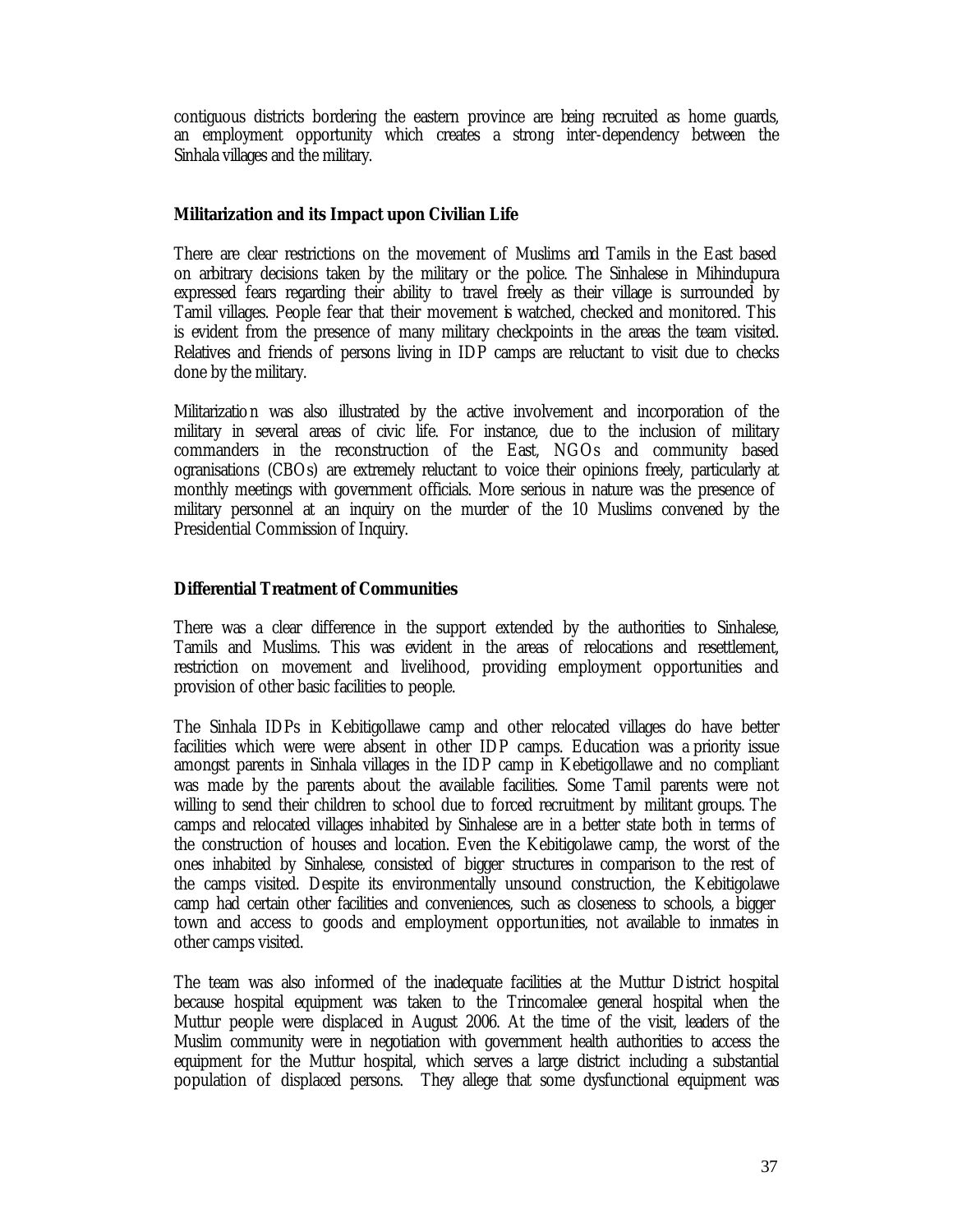received in lieu of the donated goods and allege government discrimination and disinterest in the welfare of Muttur.

Recruitment of home guards from Sinhala villages created a sense of safety and security among the Sinhala villagers. People living in Morawewe village stated that they requested further security from the government as they felt unsafe. The camps with Tamil inmates are directly under the Government. The insecurity in these camps stems from the fear of where and when they will be resettled or re-located. The government is putting pressure on inmates in certain camps to return to their villages though people are reluctant to return. Certain promises such as provision of identity cards and more systematic food rations were made by the government in lieu of return.

In Mihindupura, the villagers were taken to safer locations by the government after the LTTE attack and direct government support was provided for people to return to their villages. Though they were displaced again after another attack by the LTTE, their houses were not looted and the village was guarded by the government against vandalism. In contrast, the Tamils in the Kiliveddy camp said that they'd left most of their belongings in Eachalampattu, and had heard that their houses were looted.

Almost every family in the Sinhala speaking camp and areas seemed to be dependent on military service for their livelihood. For instance, some worked as day labourers in army camps or were employed as home guards. The Tamils on the other hand are completely dependent on food rations provided by the government and NGOs and INGOs. Though there is restriction on the freedom of movement of Sinhalese in the resettled villages they have the ability to choose not to remain in the village. For example, the IDPs in Kebitigollawe had visited their village, and persons who did not wish to remain in the village returned to the camp. The Tamils inmates, on the other hand cannot leave the area or the camp as IDP IDs or other identity cards were not provided by the government.

## **Welfare Centres/Camps for Displaced Visited**

#### **Kinniya**

 $\overline{a}$ 

Kinniya is situated south west of Trincomalee and is a predominantly Muslim area of about  $70,000$  inhabitants with a very small Tamil population  $(3\%)$ .<sup>17</sup> It was badly affected by the 2004 Tsunami, registering the largest number of deaths and displacement in the Trincomalee district, compounding the ravages of conflict. Much of its infrastructure was badly destroyed including the district hospital that served its population. The mission noted extreme poverty in the area. Public transport was limited and the town area had only few shops, which cater to bare necessities. In comparison to the small towns in the South, there was little economic activity and therefore few job opportunities. Fishing and agriculture were the main avenues of employment for men while women sought employment overseas as migrant labour. Young men stood around everywhere doing nothing while the few women about were marketing at desultory vegetable stalls. There was some new reconstruction following the tsunami, including a new hospital and housing for the tsunami displaced and relocated communities.

<sup>&</sup>lt;sup>17</sup> Kinniya.Net at http://kinniya.net/basic\_information.asp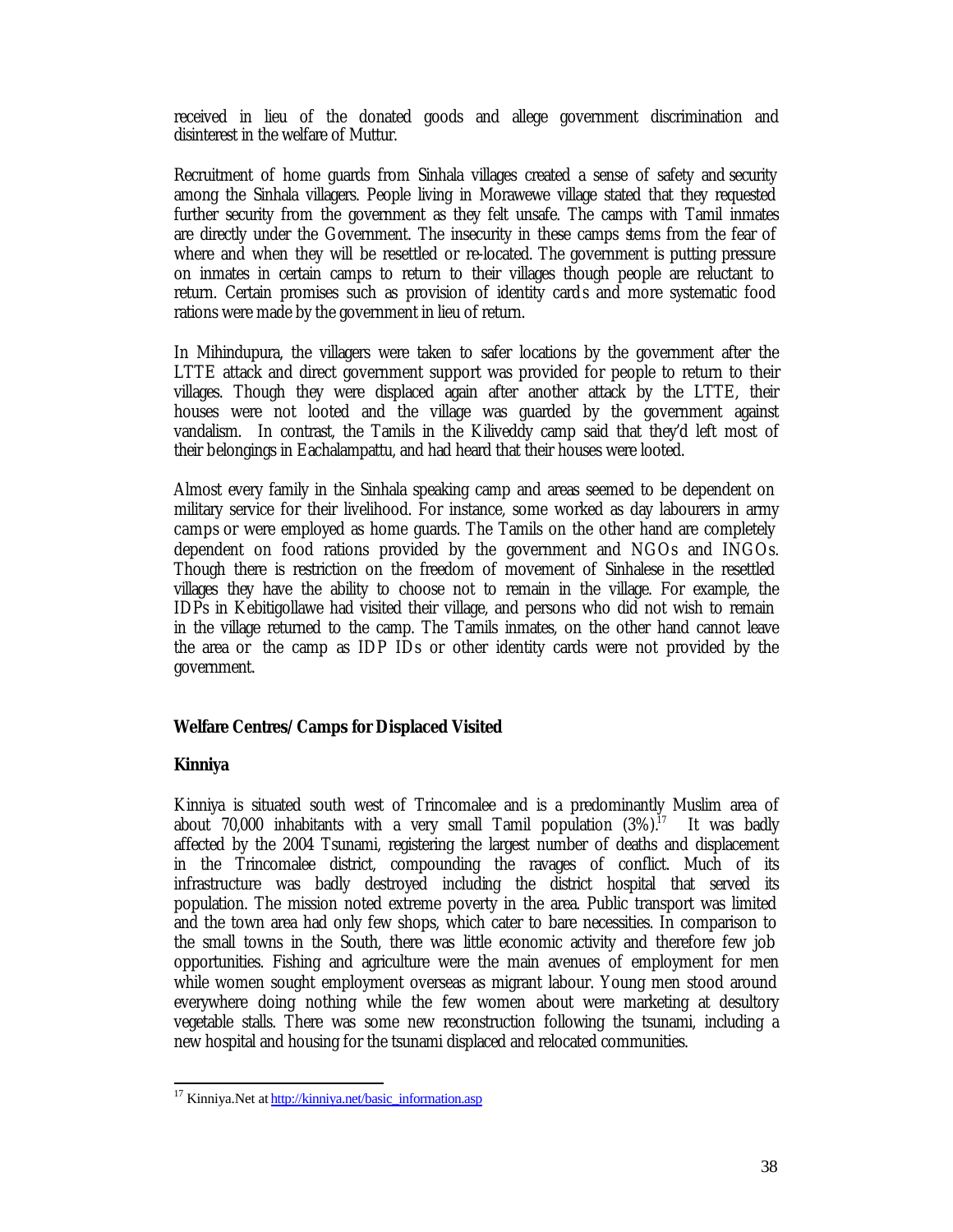#### Welfare Centre at Alankerny-Vinayakar Vidyalalya

There are two IDP sites in Kinniya of which the team visited the Welfare Centre at the Alankerny-Vinayakar Vidyalalya in the village of Eechantheevu. According to the inhabitants of the camp the Centre housed approximately 139 Tamil families mainly from the Raal Kuli area and included a few from Chenaiyur, Sampur and Kattaiparichchan some of whom had fled the fighting between the government and the LTTE in August 2006 and others in November 2006. The majority of Raal Kuli villagers are fisher folk while some cultivate onions and vegetables and the women tend home gardens. They had been in regular contact with the Tamil villagers of Kinniya and commuted by sea, a comparatively short journey of 3 kilometres. However, when the fighting broke out some villagers of Raal Kuli were forced to flee along land routes crossing the sea and Mahaweli tributary. This arduous journey to Kinniya took over two days. Others traveled via the Eechantheevu route which was at the time under the control of the LTTE, which also took two days. As a result many families were separated. As recounted by a villager:

"We are scared to return. We have our boats there. We heard the sound of shelling and came through the jungles for two days. The LTTE was there. We waded through the waters carrying only some clothes. My village is an island surrounded by the Mahaweli river and sea. Some came by boats, some waded through the waters" – Raal Kuli resident at the Alanthani Vinayakar Vidyalaya IDP Centre

Many children and the elderly were carried most of the way and the villagers of Raal Kuli were reluctant to return until it was completely safe as they did not want to repeat the tortuous experience of enforced flight. However, the continued occupancy of the school premises including the newly constructed school building by the displaced was hampering educational activities, and both the host community and the displaced felt that alternate premises had to be found. There was also no privacy for the IDPs. All families shared the open space of the school hall. Women in particular were very uncomfortable and young couples stated that they occupied abandoned houses in the vicinity at night. Since the Centre was supplied with dry rations irregularly, the quantities were patently insufficient and the IDPs had no means to supplement their food rations. People were particularly concerned that they had no fresh food supplies such as vegetables and were desperate to have some work and money at their disposal. We were told that work was very difficult to come by even for the host community. Everyone was very frustrated and waiting impatiently to return to their villages and resume their familiar way of life. Though there's constant pressure on the displaced to return to their villages they didn't fee secure enough to do so. Three men who returned had been killed and there was widespread belief that their belongings had been looted.

"There were 750 families in my village and we earned a living through agriculture and fishing. We grew onions, vegetables; we collected firewood from the forests. They have taken the things away from our houses. Houses are broken and the village is under Army control. A team led by the Muttur DS, Kinniya DS and Sri Lankan Red Cross asked us to return to our villages. The government is asking us to go but there is no talk of rebuilding our homes. Four, five times, the government asked us to go and we said no. We know the difficulties of living here but we are also afraid of shelling and face the uncertainty of being uprooted yet again" - IDP at the Alanthani Vinayakar Vidyalaya IDP Centre

The children of the IDPs were schooling with the children of the host communities and medical assistance was available at the temporary hospital in Kinniya which was being run by an Italian Aid Agency. The Public Health Midwife visits the camp and four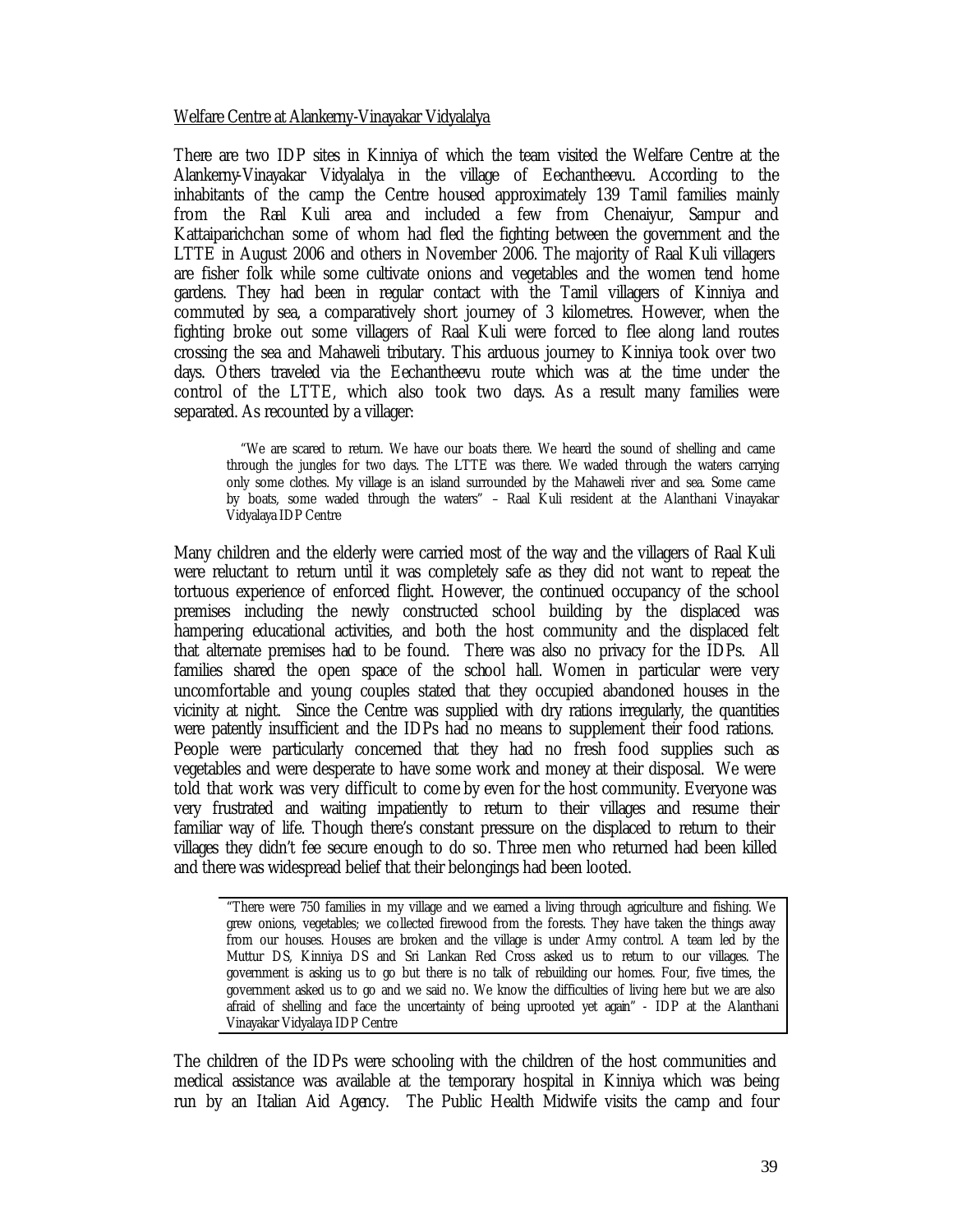women had given birth since their displacement and three more were pregnant. There were more women among the approximately 450 IDPs here and 29 were widows.

#### **Re-settled Village – Sinnathottam**

The re-settled village of Sinnathottam was in fairly close proximity to the Alanthani-Vinayakar Vidyalalya Welfare Centre. The villagers informed the team that the village was made up of 42 Tamil and 12 Muslim families and that the land for re-settlement was negotiated from the Muslim community. This area was devastated by the tsunami and homes were re-constructed or newly built for all the tsunami displaced. Some of the people we met had been displaced since 1990, mainly from Upparu, and were living in makeshift housing and subsisting on government rations.

"We are caught between the army and the Muslims. Even here, they resent our presence because they think we have occupied their land. The Muslims keep prodding us to go back to our original village, even government officials in this area do the same.

If the army is suspicious, it searches our homes. Our homes are routinely photographed, so are we. If I have a guest, I have to promptly report to the army. There is no market close by. We are scared to go anywhere alone so when we go to the Wednesday market, we do it collectively" - Tamil woman resettled at Sinnathottam.

The community now has permanent housing and the assistance of local NGOs to cultivate home gardens. They engage in small enterprise and appeared more stable. They also continued to receive government support through ration coupons for dry goods which were available at the local co-operative society shop. Due to the lack of adequate water for irrigation coupled with poverty it was a continuous struggle to eke out a meagre living. Therefore, many men and women resorted to overseas migration for employment which appeared a fraught experience. Many women we spoke to had pawned or sold any belongings of value to pay for the migration but had no sense of exactly where their family members were employed. They received occasional communication and irregular remittances but were hopeful that a better future lay in store for them.

## **Kiliveddy**

Kiliveddy was in the middle of a large extent of waste land, with dry brush and almost desert like conditions. It can hardly be considered a town. Public transport appeared almost non existent and people seem to live in contained areas with little movement between them. There appeared to be no economic activity. When the team entered the camp, the members were asked by soldiers guarding the camp whether they'd obtained permission from the GA to visit. Though the members responded in the negative they were nevertheless allowed to enter the camps.

The Kiliveddy site was originally used to relocate the displaced sheltering at the Kiliveddy school in mid-December. It was subsequently converted to a transit site for IDPs once schools reopened. Many of the displaced at this site are from villages in the vicinity, which are uninhabitable because of fighting going on at the time, and the large number of anti personnel mines believed to be planted in the area.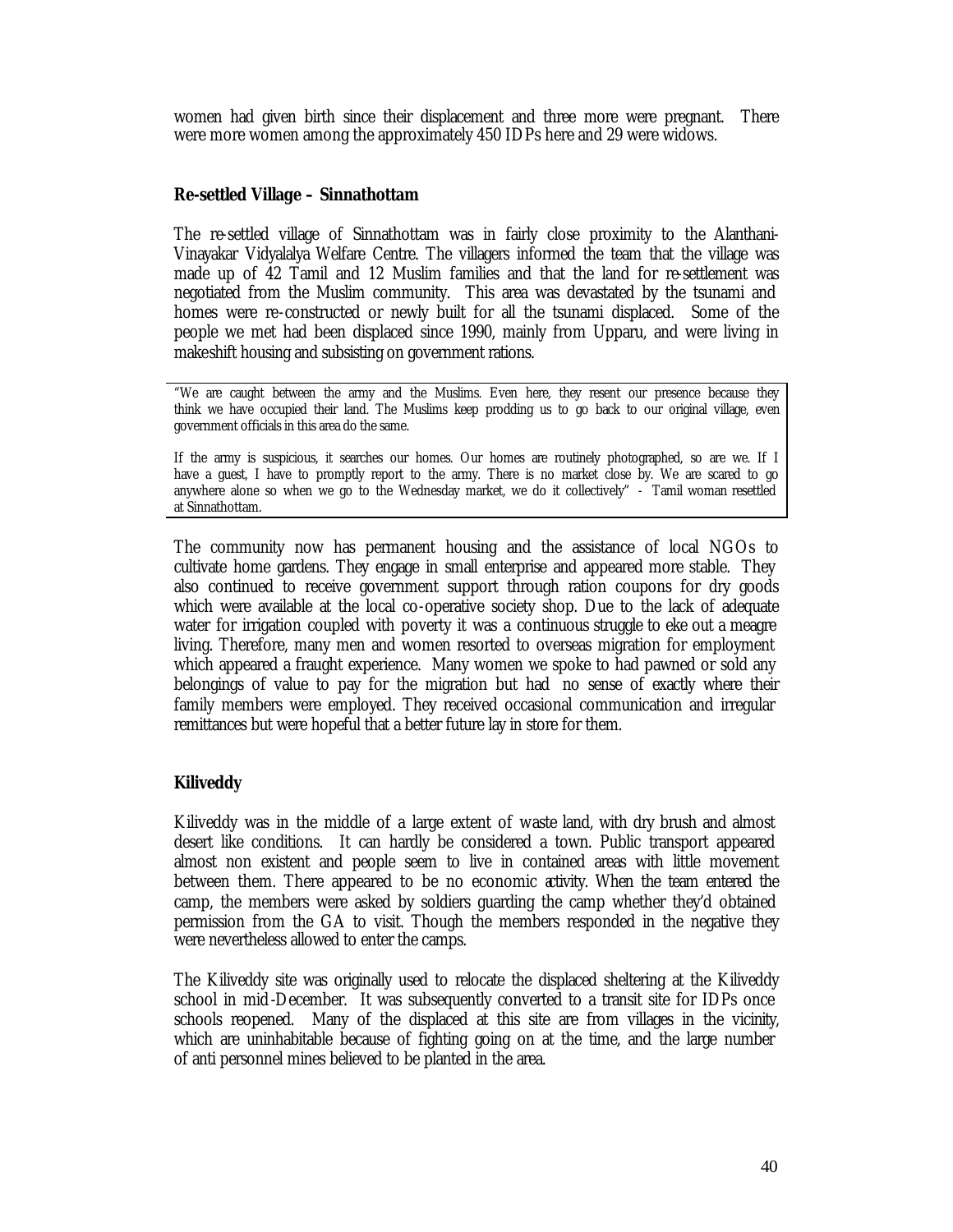The transit camp at Kiliveddy was situated enroute between Kantale and Muttur. The approach to Kiliveddy is strewn with checkpoints and the mission encountered no public transport on the road indicating that access was quite difficult and limited. The camp consisted of a large number of tents and tin shed constructions which the mission was informed was temporary housing for the displaced. At the time of our visit the camp housed approximately 1249 families and 4196 individuals displaced from the villages south of Kiliveddy – ranging from Eichalanpattu to Vaharai. The ongoing fighting between State forces and the LTTE had forced entire communities to flee and relocate, and some families were still arriving at the camp from as far south as Vaharai despite reports that Vaharai was 'cleared' and 'safe' for occupation.

At the time of our visit two very malnourished women were seated outside the government relief office at the camp premises, one nursing a baby of a few months (who had been born at a Welfare Camp in Batticaloa) and the other a child of four who looked no bigger than a one year old. They had walked to the camp from Vaharai and had not found any shelter, nor had a proper meal for days and were desperate for help. The newly arrived Grama Sevaka Niladari was attempting to find them some decent shelter and provide food.

In most cases, hospitals do not seem equipped to deal with such large IDP populations plus the host population, and only dispense very basic medication. For example, at Kiliveddy we saw a family arrive at a mobile clinic conducted by a NGO. They had no access to health care which had resulted in not being treated properly for chicken pox. They had been brought to the camp in the hope they'd be able to see a doctor and be provided with medication.

## **Iridiyapuram**

Both the camp and village of Iridiyapuram are not far from Kiliveddy camp and there were a few families still sheltering at the Church of Our Lady in Iridiyapuram. They were originally displaced to Vaharai, fleeing the fighting in the Iridiyapuram area in July 2006. They returned to Iridayapuram when fighting broke out in Vaharai. Some of the homes in Iridiyapuram village were partially rebuilt with government assistance. The construction of the homes had stopped once the walls were about three feet high and the people were expected to complete the building. However, none of the villages had the resources to do so and their homes had makeshift roofs and plastic sheets for walls. The village was very isolated and the area surrounding it very dry. There is a quarry some distance away as well as fields belonging to Muslims, who give these villagers some work from time to time during cultivation season.

## **Mihindupura**

This is a small Sinhala village. Although the community is poor the village seemed to be more organized than other places the team visited. The village is surrounded by Tamil villages and experienced violence following the 2006 April New Year attack on the market in Trincomalee town. The villagers said a Sinhalese man and boy were killed in the ethnic violence that followed the market bomb and the destruction of Tamil shops in town. As a result the villagers were wary of commuting across Tamil areas and said they moved about in groups and went into town only on very urgent business. However their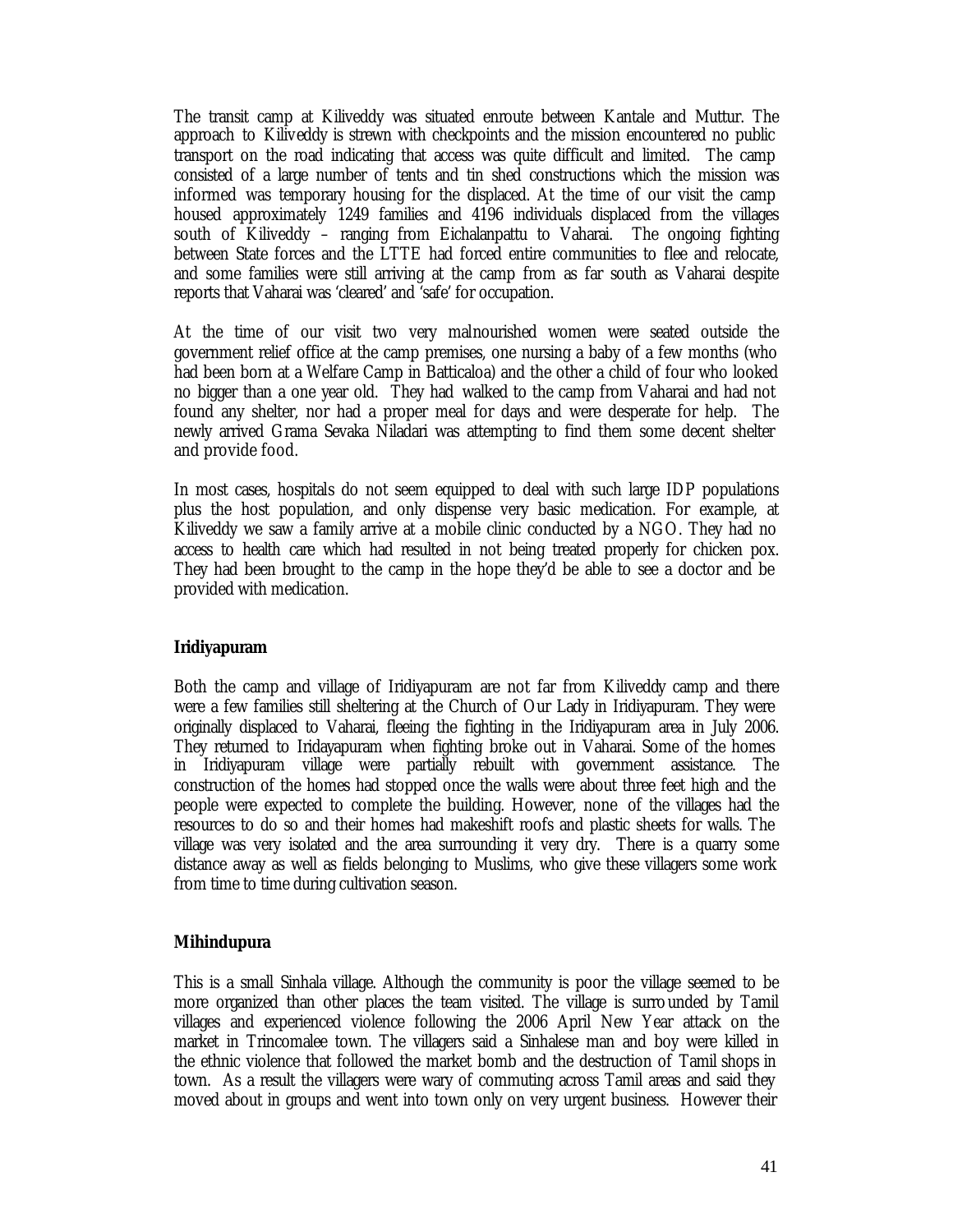most pressing problem was the lack of work. The women of the Kantha Samithiya were meeting at the temple premises when we arrived and they all asked for some assistance to start a revolving loan fund for the organization. They envisaged starting up small home based enterprises to supplement family income and asked for support in skill enhancement and marketing.

# **Muttur**

Muttur is located south of Trincomalee and is accessible by ferry from Trincomalee town and by road via Kantale. The population of Muttur prior to displacement in August 2006 was 62,390 (16,480 families). Muttur is a multi-ethnic society. Approximately 52.5 percent of its population is Muslim and 47.3 percent are Tamils with the Sinhalese comprising a minute  $0.3$  percent.<sup>18</sup> Historically, Muttur enjoyed a high degree of interdependency between Muslims and Tamils. Both communities engaged in fishing and Muslim owned agricultural land is located in Tamil areas and cattle are often grazed in Tamil areas as well. Trade in the town was controlled mainly by Muslims. As the conflict intensified ethnic tensions increased making some of the Tamil areas inaccessible to the Muslims resulting in large internal migrations into Muttur town, which put severe pressure on available facilities. Education was badly affected with the intensification of the conflict with science stream education coming to a complete standstill.

The hospital was also seriously handicapped by a shortage of health care professional. Many appointees did not report for duty and the hospital had only 4 Medical Officers and 13 nurses out of a complement of 175, and 2 Public Health Midwives out of the required 11 making for overworked and overstretched medical staff.

The militant activity of the LTTE in the outskirts of Muttur also put pressure on its economy with restrictions to movement and livelihood activity. Fishing was particularly affected with the imposition of high security zones and time bound bans on fishing. This has severely weakened the once prosperous economy of Muttur which depended on transporting a large percentage of its produce for sale in Kantale, Dambulla and Colombo. This has led to high levels of unemployment, youth frustration and unrest. There was also fear in the community that the Metro Development plans for the Trincomalee district proposed by Minister Dinesh Gunawardene would affect their traditional livelihoods and ways of life. Fears were expressed that fishing and agriculture may not be considered priority areas for Muttur. The restriction limiting fishing to 2 km as opposed to the 350 km in which the communities used to fish illustrates these fears are well founded.

There have been historical conflagrations with the LTTE, particularly in 1987 and 1995. However, the most serious was the battle of August 2006 which affected the entire population of Muttur destroying much of its infrastructure, resulting in a large number of deaths and displacing all of its population in the span of a few days. The team gives below a succinct recollection of the events of early August 2006:

"The LTTE gave notice to the people to leave Muttur on August 1, 2006 saying they planned a major attack on the army between 9 and 10 p.m. They then cut off electricity. We asked the LTTE's political wing leader for the area, Elilan to

<sup>18</sup> Muttur District Secretariat.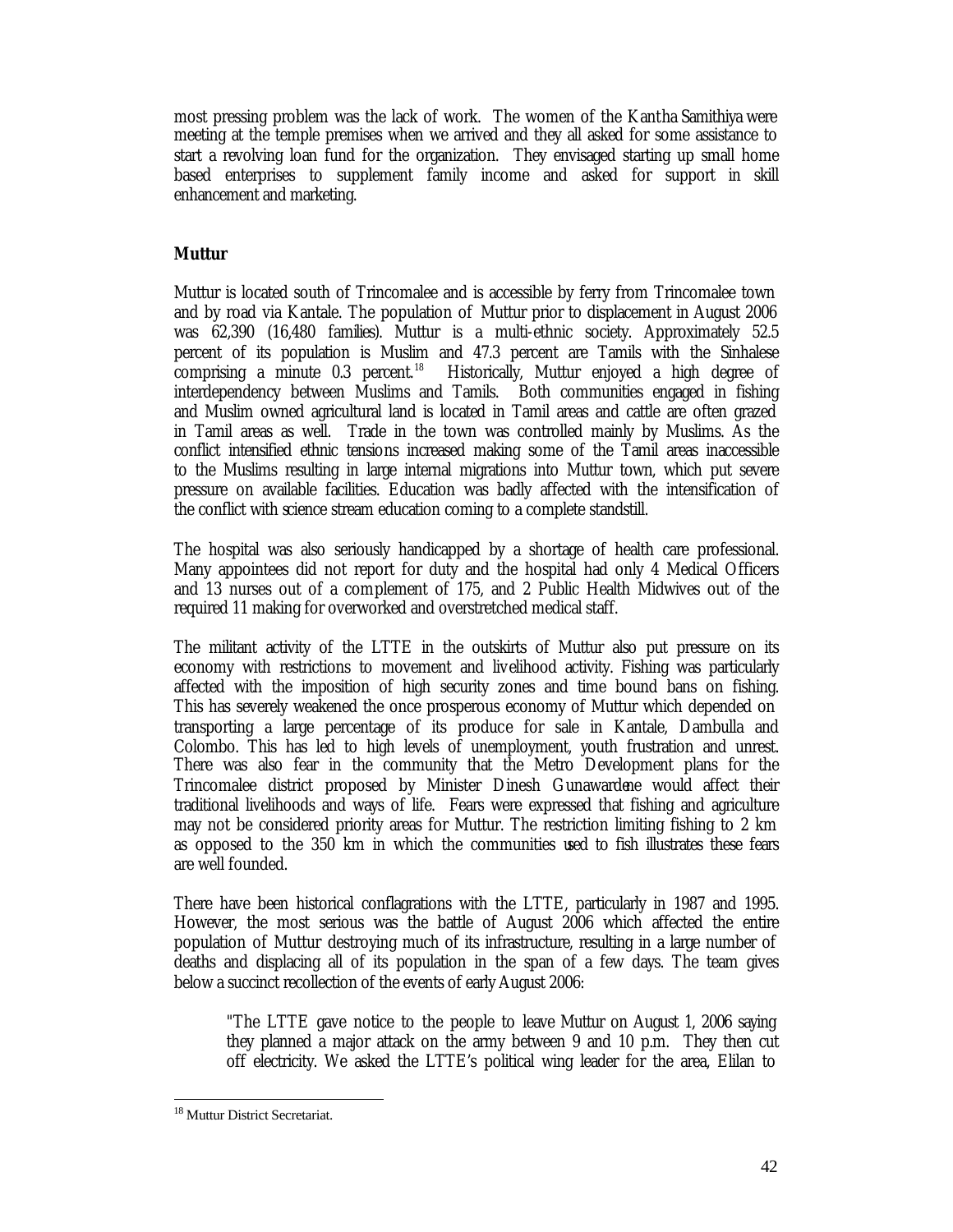put off the attack because we didn't know how to communicate the message to our people as loudspeakers couldn't be used. When Karim Moulavi tried to speak to Elilan, he cut the phone connection after telling Karim Mouliavi to carry out their orders immediately. Karim Moulvi phoned at about 10.30 pm but by nine o clock itself, the Tigers were inside the town".

"Soon afterwards the LTTE started attacking military installations across the water from near Muslim homes and the army shot back at the same place. Since the shooting was untargeted, civilians were injured and killed. 1117 houses were damaged, 196 persons were badly injured and 63 died. 286 houses were completely destroyed. Paali Nagar and Neithal Nagar **–**were the worst hit. The attacks went on for three days with brief breaks. One of the first sites hit was the hospital. There was no medicine and wounds were bandaged with ordinary cloth. The dead and injured were lying next to each other. There was no food for four days. Many bled to death".

"The people took shelter in the Al-Hilal Maha Vidyalaya and Nathwathul Ullama Arabic College but the Tigers attacked the military from the vicinity of these shelters. The Army retaliated by using multi-barrel rocket launchers for the first time together with cluster bombs to repel them. The army did not behave any better than the rebels. We are citizens of Lanka, we pay our taxes and it is the state's duty to protect us".

"Karim Moulavi begged them to stop for one hour so that we could eat something and clear the dead bodies. Nothing happened and we were forced to flee out of town on the A5 road. When passing by Jabal Nagar, there were LTTE cadres with weapons. They said come this way, no harm will come to you. But there was a Tamil lady who warned us not to go because she said we would be killed. Regardless of this we were forcibly diverted to Kiranthimunai. At 9.30 in the morning, the LTTE stopped us and separated the men and women. The men were taken away and while they shot one youth the shelling started, and people ran in different direction. It was assumed that people who went missing during this calamity were shot by the LTTE, but except three, others returned from their jungle hideouts later."

"For four days we hadn't eaten or drunk anything. There was some drinking water but when some boys reached out for it, they were beaten with sticks. There were male and female Tigers and the LTTE did its share of media management. A bucket of water was brought, horrible muddy, but some children and women reached for it, which was video -taped. After that whoever went towards the bucket was beaten badly. The women wanted to feed their kids but one mother was hit for breaking the queue though she appealed to the LTTE. A pregnant woman was writhing in pain and ended up delivering a baby on a tractor".

"We went as refugees to Kantale. The government gave us nothing but many NGOs fed us. After about 33 days the government asked us to return to Muttur and promised to give us Rs.25,000 each but we refused and said we wouldn't return to Muttur until it was safe. The army came and stopped the water supply at the camp at the Al-Hikma Muslim school Kantale. Finally we were brought back in hundreds of buses by the army and navy. It took a month to partially restore our houses with the help of Muslim Aid, UMCOR and the United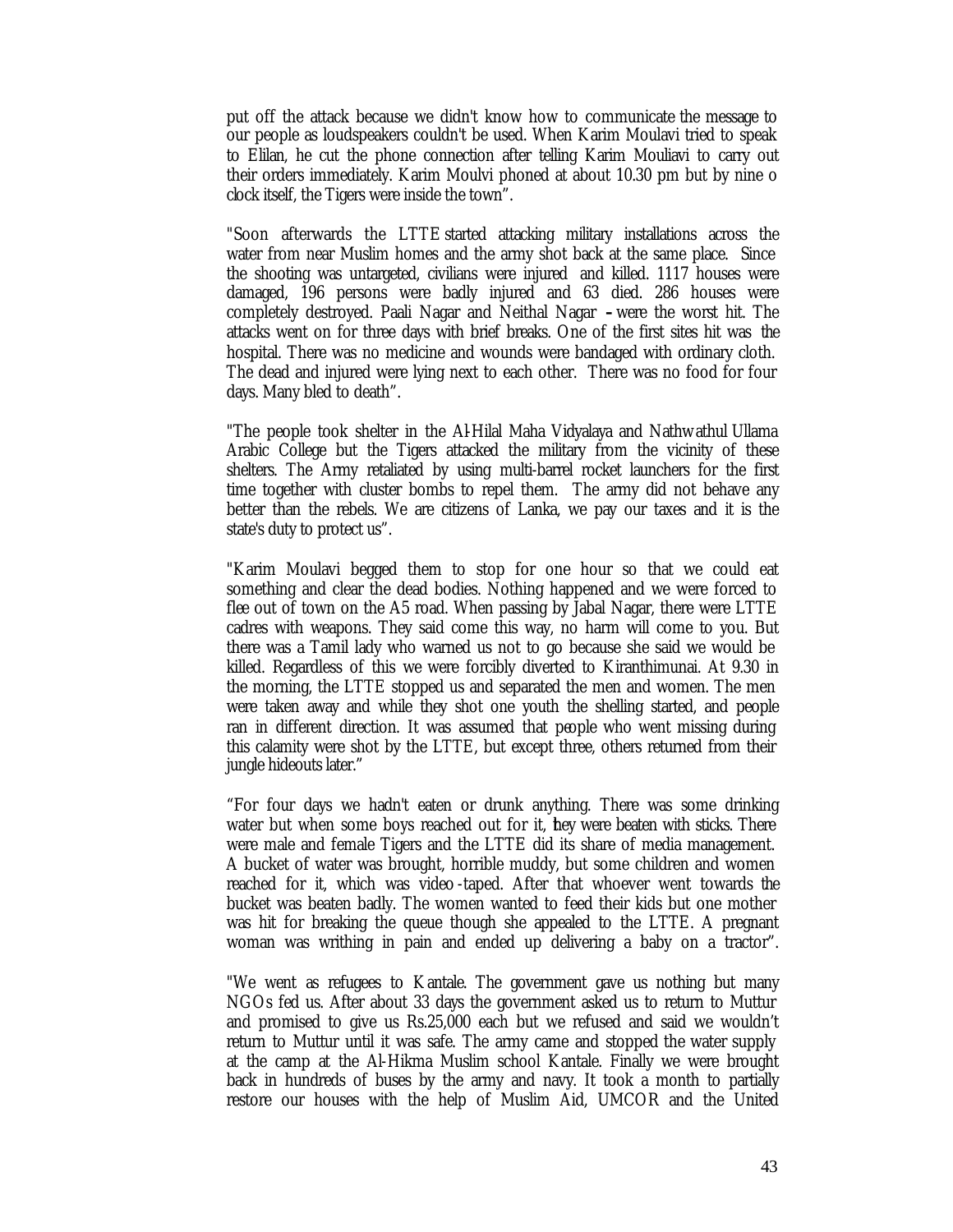Methodist Church. Despite everything they say it is still not safe. The LTTE still lives in the jungles and those who go to collect firewood are chased away. On May 17, those who went to the forest, west of Muttur, were warned by the Tigers to not set foot there again although there's an army camp on the way".

## **Morawewa**

The village looked prosperous and calm. Next to the community hall where the meeting took place, Sarvodaya runs a nursery school which had some interesting wall paintings. One depicted war visuals of a helicopter hovering in the sky, a bleeding man whose back was pierced by a bayonet and a couple of grenades and a bunker. The other mural was of peace time visuals of flowers, doves and smiling children. When the kids (below the age of 5) left the classroom, one of the team members asked them to identify paintings relating to the war. They did it eagerly, promptly and accurately. However, when asked to describe the peace visuals the children showed little interest.

In the past twenty years the villagers have moved away from their village a number of times due to numerous attacks. Most villagers returned in 2002 after the ceasefire agreement.

Although security is provided through home guards the villagers claimed they lived in perpetual fear. In addition, the Sri Lanka Army and Air Force are both providing security to the village. Every family the team interviewed had some connection with the armed forces. Almost all women the mission spoke with had either a family member who was directly attached to the armed forces (as a soldier or home guard) or worked for the forces in other capacity (casual labourers, cooks).

The villagers do interact with the Tamil community in the area and sometimes take part in Tamil festivals and access their temples. Some Sinhalese also lease Tamil lands for agriculture. Though all interviewees highlighted the need for peace in order to lead normal lives they had no faith in the possibility of reaching a negotiated settlement with the LTTE.

## **Kebetigollawe**

The inhabitants of the camp said they left their homes after a claymore mine explosion in June 2006 which killed sixty three persons. Although some families returned to their village the remaining families did not feel it was secure to return. Some families who had returned spend their nights in the jungle or have built bunkers in their homes. The first LTTE attack occurred in 1995 when three persons were abducted and killed. The villagers said they left their homes in 1995 but returned when the government promised to rebuild their houses. Rs. 35,000 was given to each family to re-build houses.

According to the inhabitants currently 41 families are living in the camp and do not wish to return. Some said it was easier for them to stay in the camp as certain facilities such as schools, and hospitals are easily accessible. Families affected by the blast were given Rs. 150,000 by the government. Of the 41 families that live in the camp, 31 persons work as home guards for a monthly salary of Rs. 1200.